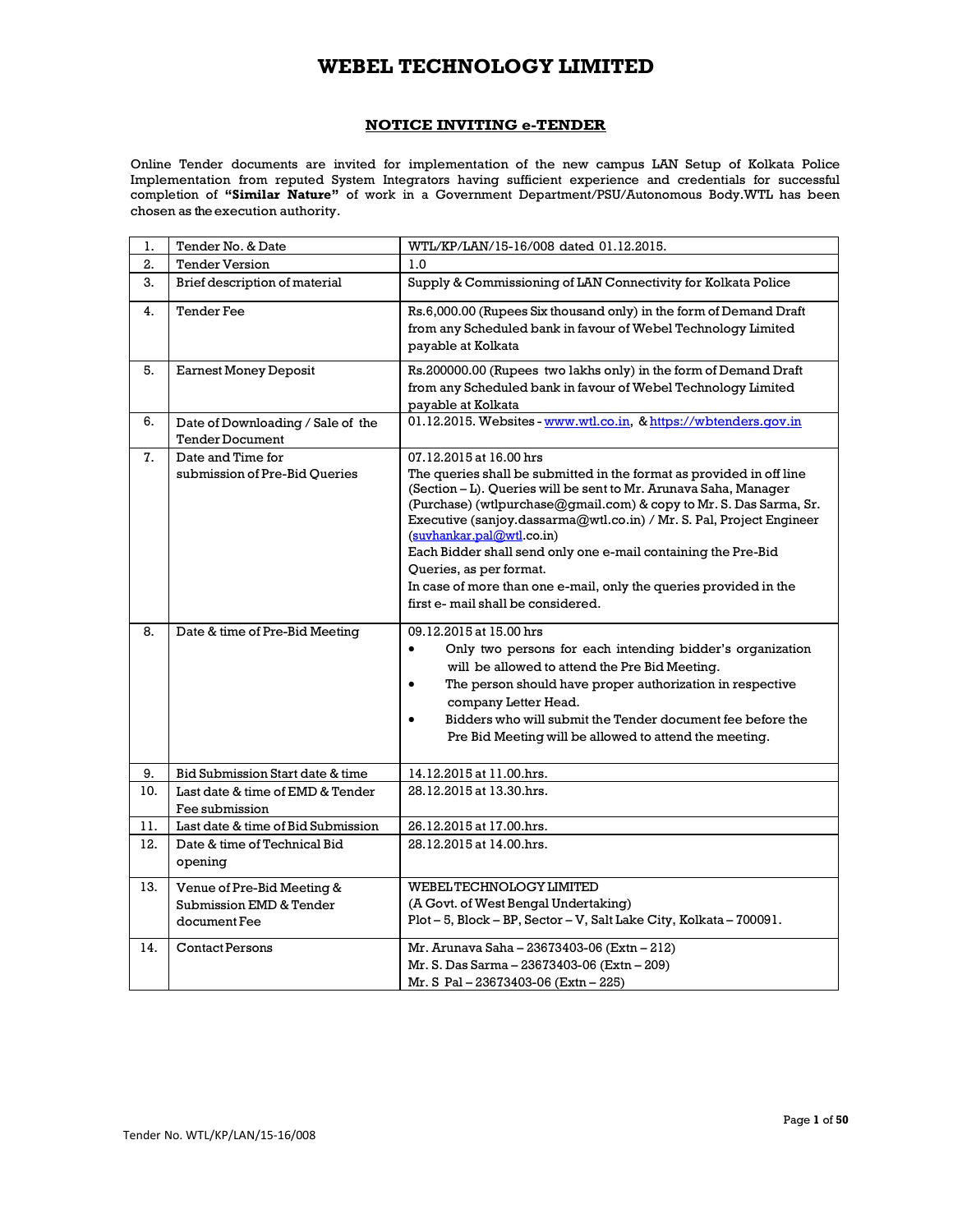- 1. This is an e-Tender. Intending bidder may download the tender documents from the website **https://wbtenders.gov.in** directly with the help of Digital Signature Certificate. Necessary cost of tender documents (tender fees) may be remitted through Demand Draft issued from any Scheduled Bank in favour of "Webel Technology Limited", payable at Kolkata and also to be documented through e-filling. Cost of Earnest Money Deposit (EMD) may be remitted through Demand Draft issued from any Scheduled Bank in favour of "Webel Technology Limited", payable at Kolkata and also to be documented through e-filling. The original Demand Draft against Tender Fee & Earnest Money Deposit (EMD) should be submitted physically to the Manager (Purchase)/Manager (Finance), Webel Technology Limited, Plot – 5, Block – BP, Sector-V, Salt Lake City, Kolkata-700 091 under sealed cover on or before 13:30 Hrs of 28.12.2015.
- 2. Both Techno Commercial Bid and Financial Bid are to be submitted concurrently duly digitally signed in the website **https://wbtenders.gov.in**
- 3. Tender documents may be downloaded from website and submission of Techno Commercial Bid and Financial Bid will be done as per Time Schedule stated in Section – C of this Tender Document.
- 4. The Financial Bid of the prospective Bidder will be considered only if the Techno Commercial Bid of the bidder is found qualified by the Tender Committee. The decision of the 'Tender Committee' will be final and absolute in this respect. The list of Qualified Bidders will be displayed in the website.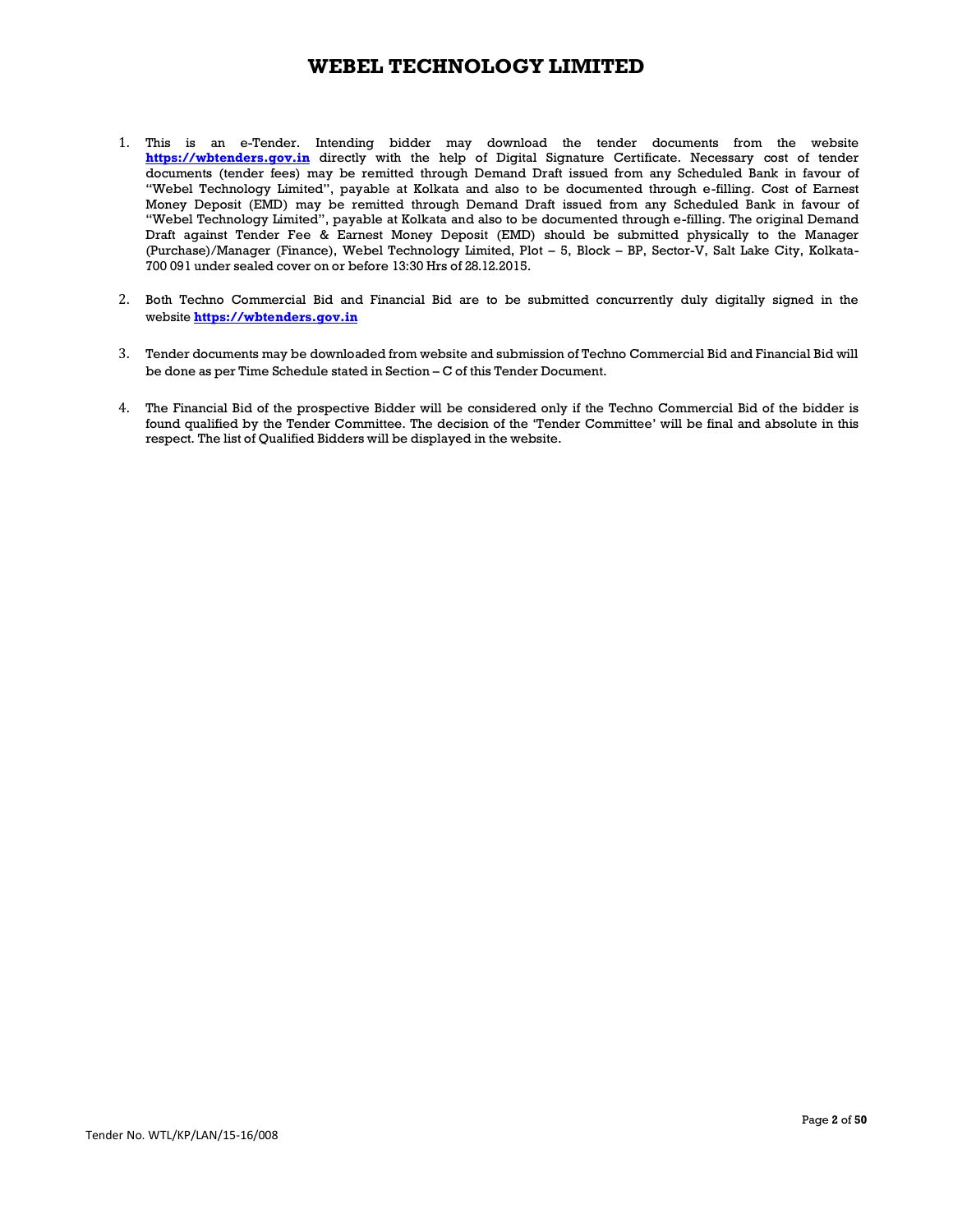## **CONTENTS OF THE TENDER DOCUMENT**

The Tender document comprises of the following:

| SECTION - A | INTRODUCTION & OBJECTIVE OF THE PROJECT             |
|-------------|-----------------------------------------------------|
| SECTION – B | <b>BILL OF MATERIAL</b>                             |
| SECTION-C   | DATE AND TIME SCHEDULE                              |
| SECTION - D | ELIGIBILITY CRITERIA                                |
| SECTION – E | <b>INSTRUCTIONS TO BIDDER</b>                       |
| SECTION – F | TECHNO COMMERCIAL EVALUATION & AWARDING OF CONTRACT |
| SECTION – G | <b>BID FORM</b>                                     |
| SECTION – H | <b>GUIDANCE FOR E-TENDERING</b>                     |
| SECTION-I   | FORMAT FOR TECHNICAL CAPABILITY OF BIDDER           |
| SECTION-J   | FORMAT FOR FINANCIAL CAPABILITY OF BIDDER           |
| SECTION - K | <b>FORMAT FOR BIDDER'S DETAILS</b>                  |
| SECTION-L   | FORMAT FOR PRE-BID MEETING QUERY                    |
| SECTION - M | PROFORMA FOR PERFORMANCE BANK GUARANTEE             |
| SECTION - N | MAKE, MODEL & PART NUMBER                           |
| SECTION-O   | DETAILED TECHNICAL SPECIFICATION                    |
| SECTION - P | MANUFACTURER AUTHORISATION FORM                     |
| SECTION - Q | OEM DECLARATION FORM                                |
| SECTION-R   | DECLARATION OF ELIGIBILITY CRITERIA                 |
|             |                                                     |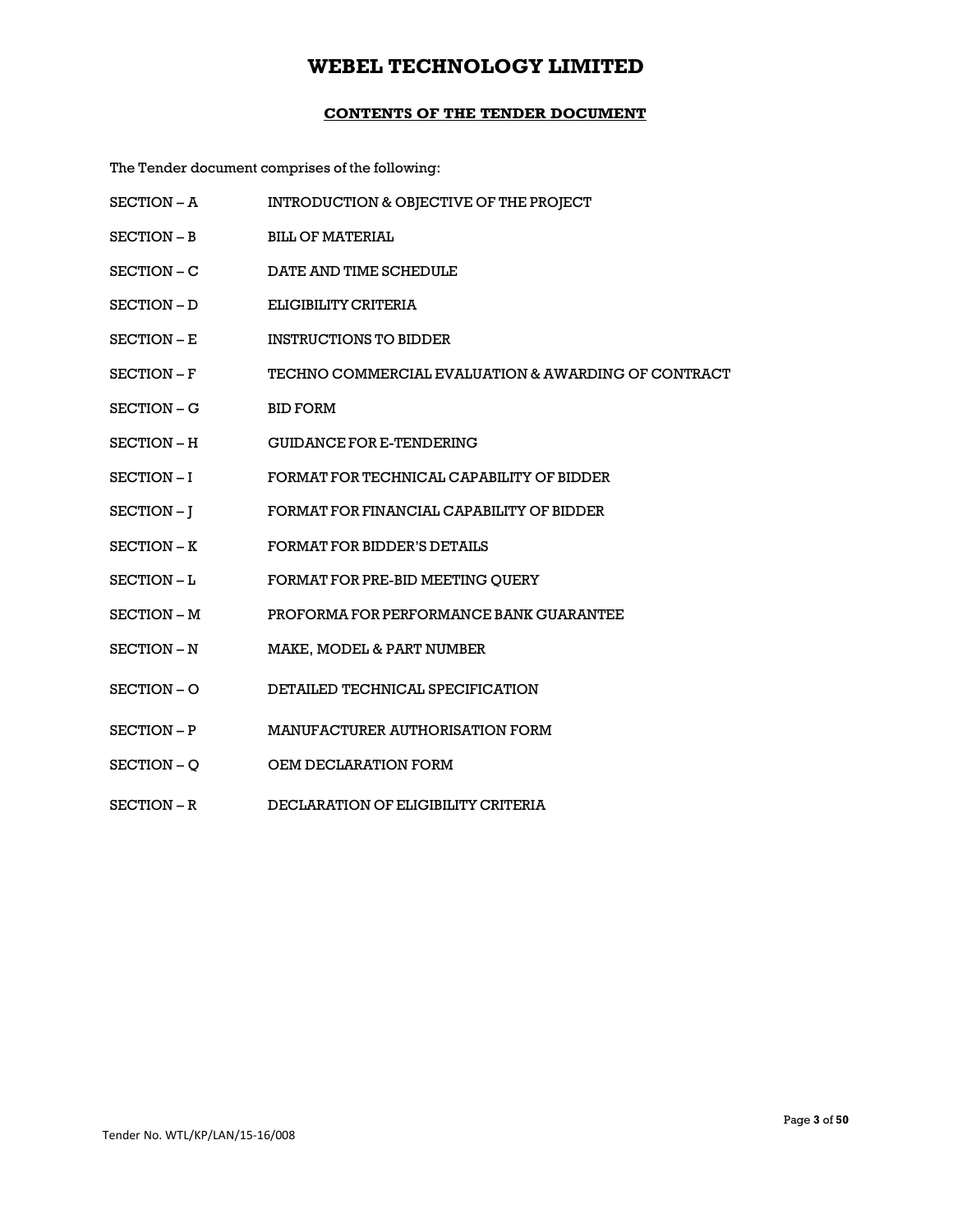## **SECTION – A**

## **INTRODUCTION & OBJECTIVE OF THE PROJECT**

### **INTRODUCTION**

The history of the present structure of policing in Kolkata goes back to the colonial times, when the city was known as "**Calcutta**", and was a fledging settlement of the British East India Company. Kolkata (Calcutta). Since then till date KP has been functioning as country's one of the finest Law enforcement agency. Kolkata Police revolves around the following major missions

- Upholding dignity of the citizens.
- Upholding personal and institutional integrity.
- Enforce the rule of law impartially and honestly so that we provide a secure environment to all sections of society, especially, the vulnerable and under privileged, including women, children, senior citizens and minorities and maintain ethnic harmony keeping in mind the democratic and secular ideals of our constitution.
- Upgrade professional skills and human resources in general, to enable us to prevent crime and maintain public order.

In order to attain and continually remain updated, technological aids are a "must have" for KP. Communication and ready availability of information across the wings of KP is one of the most primary requirement. For taking giant strides in that direction KP envisages to managed campus network.

Webel Technology Ltd. has been approached by the Kolkata Police (KP) for setting up of a managed network in their Lalbazar campus. Webel Technology Ltd. will act as the procurement processing & execution authority for the project on behalf of KP.

### **OBJECTIVE OF THE PROJECT**

The network to be installed and commissioned will have to be a managed one with best quality Active & Passive Components. The major factors that have been considered

- Minimizing Broadcasting and hence gaining higher throughput
- Stacking Facility for higher bandwidth of operation
- Creation of LAN segments within the campus.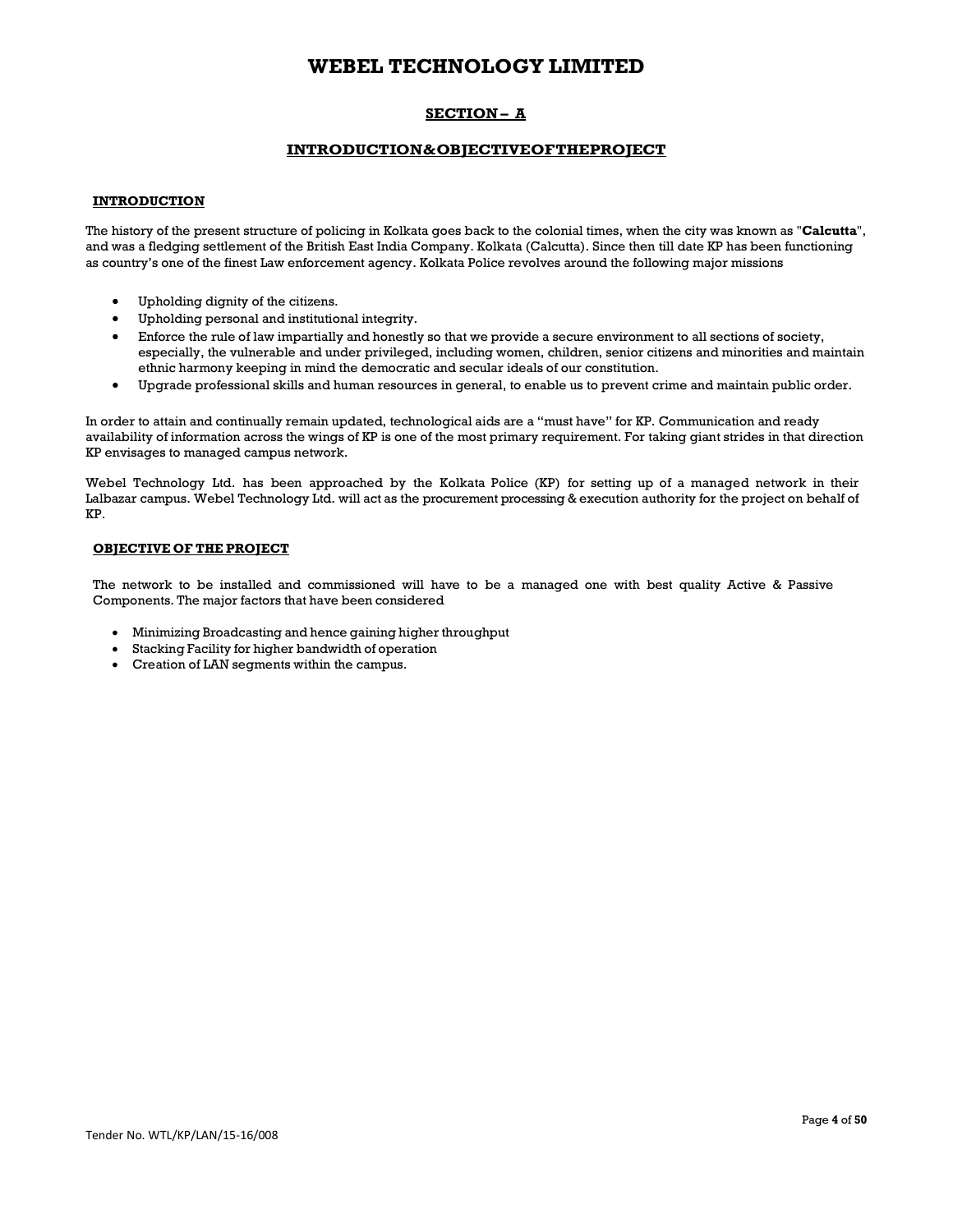## **SECTION – B**

### **BILL OF MATERIAL**

The Bidder has to setup a managed network for KP within the Lalbazar campus at 18,Lalbazar Street, Kolkata - 700001.

**Scope includes Supply, Installation and support services post commissioning of the following items and assigning of 1(one) dedicated support personnel at Lalbazar.** 

**Preferred Brand for Switch : CISCO/HP NETWORKING** 

**Preferred Brand for Firewall : Checkpoint** 

### **Preferred Brand for Passive Materials : Tyco/AMP/Systemax/Molex/Legrand**

#### **Location – Lalbazar Campus , Kolkata Police H.Q.**

|                     | Networking Equipments for Police HQ at Lalbazar                                                 |                |
|---------------------|-------------------------------------------------------------------------------------------------|----------------|
|                     | <b>Active Part</b>                                                                              |                |
| 1                   | Core Switch:                                                                                    | 2 Nos.         |
|                     | 1.48 x 10/100/1000BaseT Ports                                                                   |                |
|                     | 2.4 x SFP+ 10GE Ports loaded with SR transceivers                                               |                |
|                     | 3. Dedicated Stacking Port with 460 Gbps stack throughput                                       |                |
| $\mathbf{2}$        | <b>Distribution Switch:</b>                                                                     | 4 Nos.         |
|                     | 1.24 x 10/100/1000BaseT Ports                                                                   |                |
|                     | 2. 2 x SFP+ 10GE Ports loaded with SR transceivers                                              |                |
|                     | 3. Support for dedicated stacking port with 80 Gbps stack throughput for future requirement     |                |
| 3                   | <b>Access Switch:</b><br>1.24 x 10/100/1000BaseT Ports                                          | 45 Nos.        |
|                     | 2. 4 x SFP GE Ports                                                                             |                |
|                     | 3. Support for dedicated stacking port with 80 Gbps stack throughput for future requirement     |                |
|                     |                                                                                                 |                |
| $\overline{4}$<br>5 | Firewall with IPS and VPN functionality<br>Network Management System (HW & SW)                  | 1 No.<br>1 No. |
| 6                   | SR Type 10GE Fiber Optic Transceivers                                                           | 12 Nos.        |
|                     | <b>Passive Part</b>                                                                             |                |
| $\mathbf 7$         | 24 Port Loaded Jack Panel                                                                       | 49 Nos.        |
| 8                   | 48 Port Loaded Jack Panel                                                                       | $2$ Nos.       |
| 9                   | Cable Manager                                                                                   | 23 Nos.        |
| 10                  | 24 Port fully loaded LIU                                                                        | 5 Nos.         |
| 11                  | SC-LC Multimode OM3 FO Patch cord (2 Mtrs.)                                                     | 16 Nos.        |
| 12                  | Multimode OM3 Fibre Optic Cable                                                                 | 1800 Mtrs.     |
| 13                  | 6 U wall Mount Rack                                                                             | 14 Nos.        |
| 14                  | 9 U wall Mount Rack                                                                             | 14 nos.        |
| 15                  | CAT 6 A UTP Cable                                                                               | 12500 Mtrs.    |
| 16                  | <b>UPS 700 VA</b>                                                                               | 28 Nos.        |
| 17                  | <b>UPS 1 KVA</b>                                                                                | 1 No.          |
| 18                  | 1 Mtr. UTP Patch Cord                                                                           | 1400 Nos.      |
| 19                  | RI 45 Connectors                                                                                | 200 Nos.       |
| 20                  | CAT 6A IO boxes (Face plate, back box, I/O)                                                     | 500 Nos.       |
|                     | <b>Bill of Job - Service</b>                                                                    |                |
| 21                  | Dedicated Technical Support Personnel with necessary qualification in network administration    | 1 No.          |
|                     | (CCNA and likewise) and for field work e.g. laying/crimping/testing network devices is to be    |                |
|                     | assigned to Kolkata Police from 10.00 hrs. to 19.00 hrs. at Lalbazar campus during the warranty |                |
|                     | support period                                                                                  |                |
| 22                  | Laying Charge of CAT 6A UTP cable through conduit                                               | 12000 Mtrs.    |
| 23                  | I/O termination charge                                                                          | 500 nos.       |
| 24                  | Rack mounting charge                                                                            | 28 nos.        |
| 25                  | Configuration and commissioning                                                                 | 1 iob          |

Heterogeneous mix of materials can be offered but seamless integration between the other devices will be in the responsibility part of the bidder.

Quantity mentioned are indications only, may go in for 10% upward or downward fluctuation.

Installation Completion Time: within 10 weeks of issuance of order by WTL.

OEM should have 24x7 toll free helpdesk for after sales support

The Bidder should also take over the maintenance of the total network (the new implemented one + the portion whose wires have been already laid through CAT6)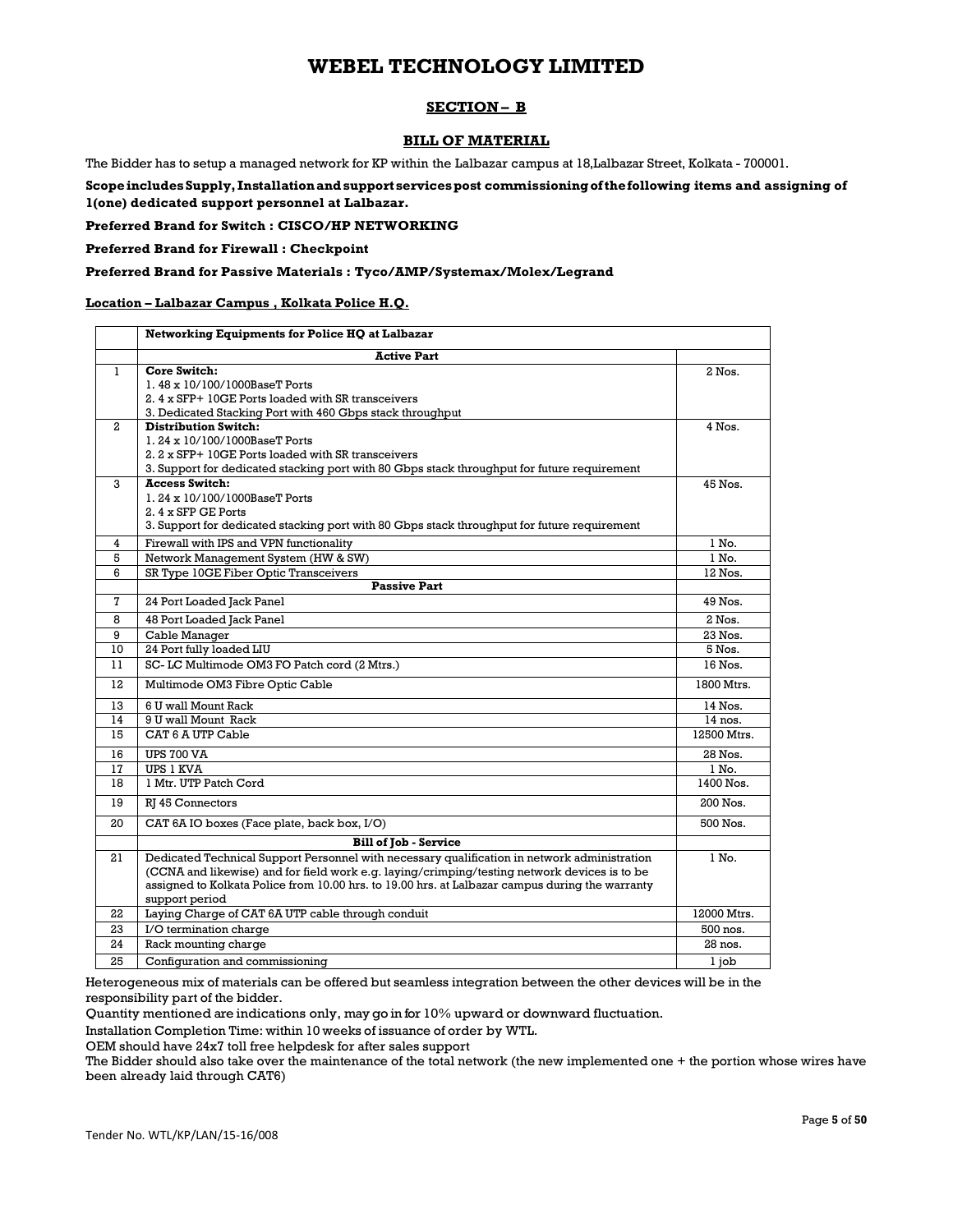## **SECTION – C**

## **DATE AND TIME SCHEDULE**

| <b>S1. No.</b> | <b>Particulars</b>                                                                                                                                               | Date & Time             |
|----------------|------------------------------------------------------------------------------------------------------------------------------------------------------------------|-------------------------|
| 1              | Date of uploading of N.I.T. & other Documents<br>(online) (Publishing Date)                                                                                      | 01.12.2015 at 00.00 hrs |
| $\overline{a}$ | Documents download/sale start date (Online)                                                                                                                      | 01.12.2015 at 00.00 hrs |
| 3              | Last Date and time of sending the queries (Offline)                                                                                                              | 07.12.2015 at 16.00 hrs |
| 4              | Pre Bid Meeting at WTL Office (Off Line)                                                                                                                         | 09.12.2015 at 15.00 hrs |
| 5              | Corrigendum, if any will be published (On Line)                                                                                                                  |                         |
| 6              | Bid Submission start date & time (On line)                                                                                                                       | 14.12.2015 at 11.00 hrs |
| $\mathbf{7}$   | Last Date & time of submission of original Demand<br>Draft/Pay Order for cost of Earnest Money Deposit<br>(Off line)                                             | 28.12.2015 at 13.30 hrs |
| 8              | Last Date & time of submission of original Demand<br>Draft/Pay Order for cost of Tender Documents, in case<br>the bidder did not attend the Pre Bid Meeting (Off | 28.12.2015 at 13.30 hrs |
| 9              | Bid Submission closing date & time (On line)                                                                                                                     | 26.12.2015 at 17.00 hrs |
| 10             | Bid opening date & time for Technical Proposals<br>(Online)                                                                                                      | 28.12.2015 at 14.00 hrs |
| 11             | Date of uploading the final list of Technically<br>Qualified Bidder (online) after disposal of<br>appeals, if any                                                |                         |
| 12             | Date for opening of Financial Bid (Online)                                                                                                                       |                         |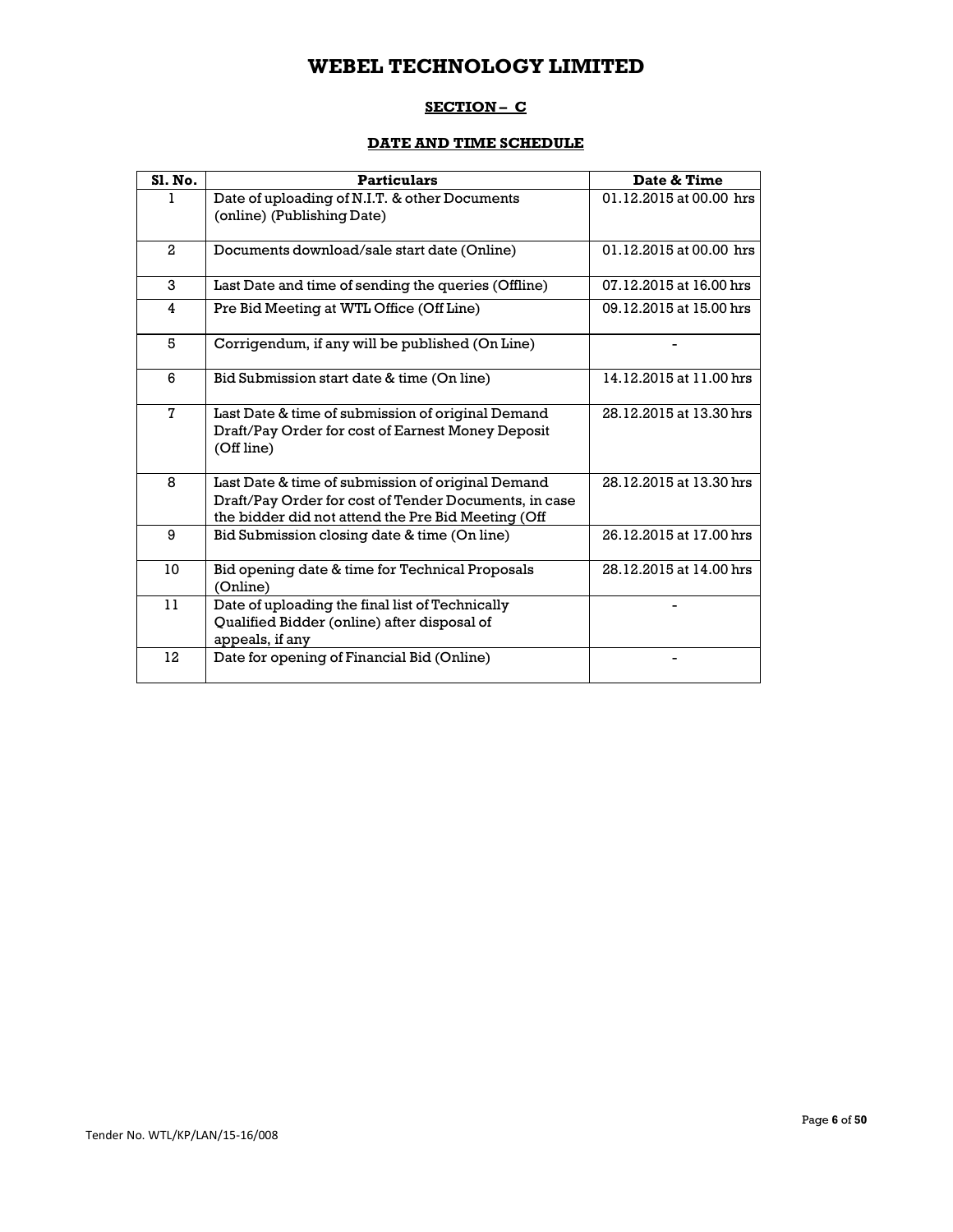## **SECTION - D ELIGIBILITY CRITERIA**

## **Part A: EXISTENCE OF THE BIDDER**

- 1. The bidder must be a company registered under the Companies Act, 1956/2013 or a Partnership or a Proprietary Firm. Documentary (Certificate of incorporation/Relevant document) evidence to be submitted.
- 2. The bidder must have an own office in Kolkata with valid statutory registration. Valid statutory registration document to be submitted.
- 3. The bidder should have valid VAT/CST Registration Certificate, Service Tax Registration Certificate & Trade License. Copy of the documents to be submitted.

#### **Part B: TECHNICAL QUALIFICATION CRITERIA**

- 1. Bidder must submit the completion report of at least three Projects of Networking setup involving Active & Passive Components, i.e., covering Data of minimum value of Rs.30.00 lakhs each project for any Central / State Government / PSU Organisation / Private Sector in India in the last three financial years (FY- 2012-13, 2013-14 & 2014-15). Self Attested Photocopy of Work Orders to be submitted along with completion certificate from concerned authority.
- 2. The bidder should have an annual turnover of not less than Rs 2.00 Crores each in the last three financial years (FY– 2012-13, 2013-14 & 2014-15). Bidder shall have to submit Audited Accounts / Auditor Certificate in support of their claim.
- 3. Bidder should submit Earnest Money Deposit (EMD) of Rs. 200000.00 (Rupees Two lakhs) only in the form of Demand Draft from any Scheduled Bank in favour of Webel Technology Limited payable at Kolkata.
- 4. Bidder should submit Tender Fee of Rs. 6,000.00 (Rupees Six Thousand) only in the form of Demand Draft from any Scheduled Bank in favour of Webel Technology Limited payable at Kolkata.
- 5. Bidder should possess ISO 9001:2008 certificate pertaining to Network Segment. Copy of the valid certificate to be submitted.
- 6. Bidder should have his own call centre (number to be specified). OEM Call Centre number will not be treated as bidder's call centre number. Call center details to be submitted duly stamped & signed.
- 7. OEM Qualification Criteria
	- a. For active component:
		- i. The OEM should have their spare depot in Kolkata. Address Proof of the same to be submitted.
		- ii. All the LAN devices like Core, Distribution and Access Switch should be IPv6 Ready Logo Certified to comply with the Govt of India IPv6 Roadmap. Supporting documents to be submitted.
		- iii. Tender Specific Manufacturer's Authorization for products quoted to be submitted as per format.
		- iv. OEM should have presence in India for last 10 years and should be profitable for last 3 financial years. Supporting documents to be submitted.
		- v. OEM for LAN products should be in the Leaders Quadrant of the report published by latest Gartner report. Copy of the report to be submitted.
	- b. For passive component:
		- i. OEM should have direct presence in India more than at-least 15 years. Supporting documents to be submitted.
		- ii. All passive components should be RoHS (Restriction of Certain Hazardous Substance) complied. Declaration - RoHS Compliant should clearly be mentioned on datasheets (Section – O) of each passive component (Copper & Fiber). Supporting documents to be submitted.
		- iii. OEM should have members participating in Telecommunications Industry Association Committee with presence in all of the Telecommunication subcommittees of the following:
			- a. TIA TR-42.1 Subcommittee on Commercial Building Telecommunications Cabling
			- b. TIA TR-42.7 Telecommunication Copper Cabling Systems
			- c. TIA TR-42.12 Subcommittee on Optical Fibers and Cables
			- Supporting documents to be submitted.
		- iv. OEM should be a member of Telecommunications Industry Association (TIA) Information and Communications Technology (ICT) Companies ICT Green Initiative to support energy efficient environment. Supporting documents to be submitted.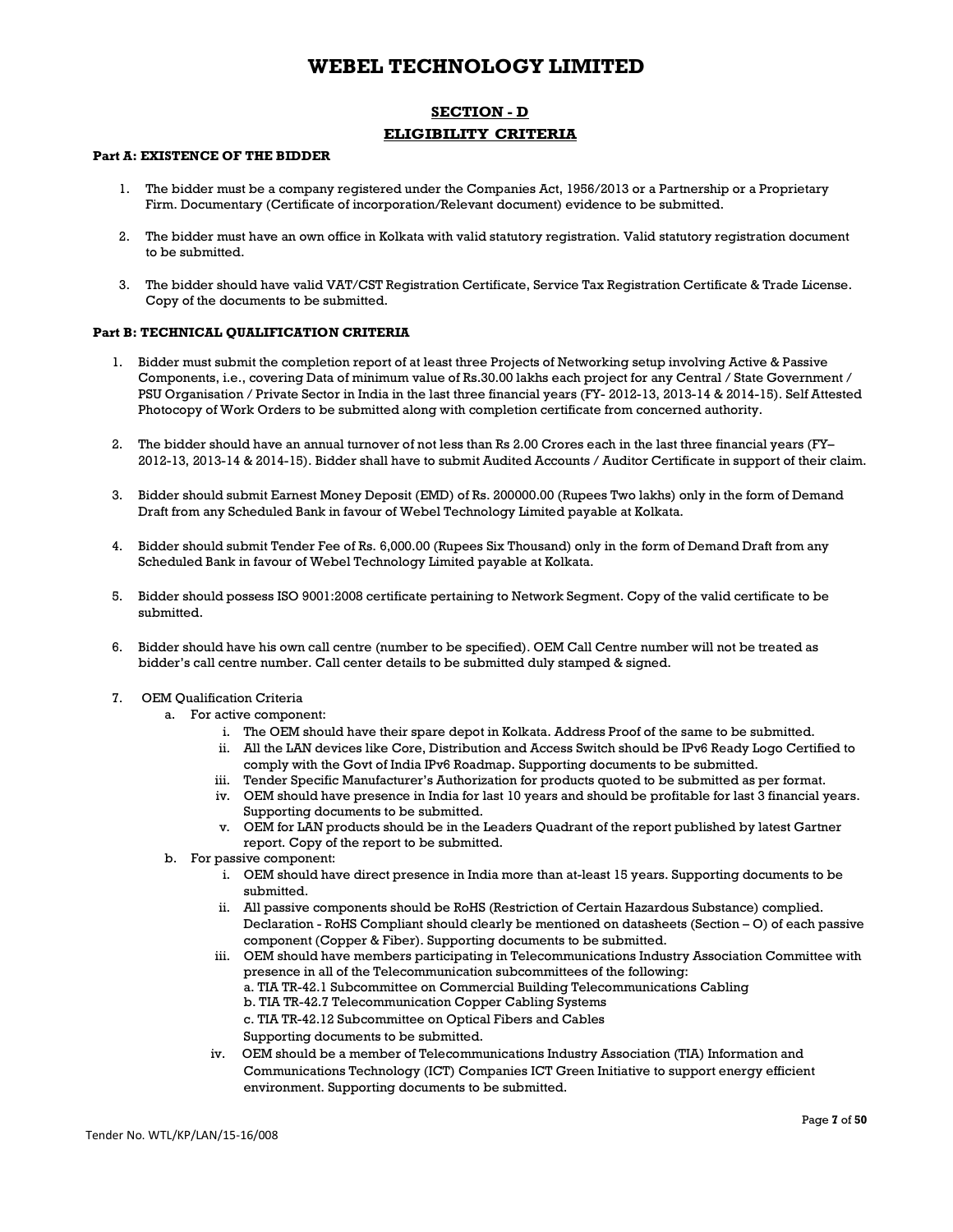- 8. Detailed Technical Specification (Section O) has to be complied in all respect. Brochures with the page number against each compliances to be submitted as per format (Section – O).
- 9. The details of Make, Model & Part number (Section N) to be submitted as per format.
- 10. The bidder shall submit a certificate from any of the authorized signatory of the company authorizing a person to sign all relevant papers related to this bid on behalf of the company.
- 11. The bidder shall not have been blacklisted by any State/Central Government or PSU Organization or bilateral / multilateral funding agencies for breach of ethical conduct or fraudulent practices as on date of submission of the proposal (as per DIT guidance note issued on 26-Dec-2011). Declaration on bidder's letter head to be submitted.
- 12. The bidder shall submit Bid Form (Section G) duly signed by the authorized signatory of the company as per the format enclosed. Deviation in format may not be accepted.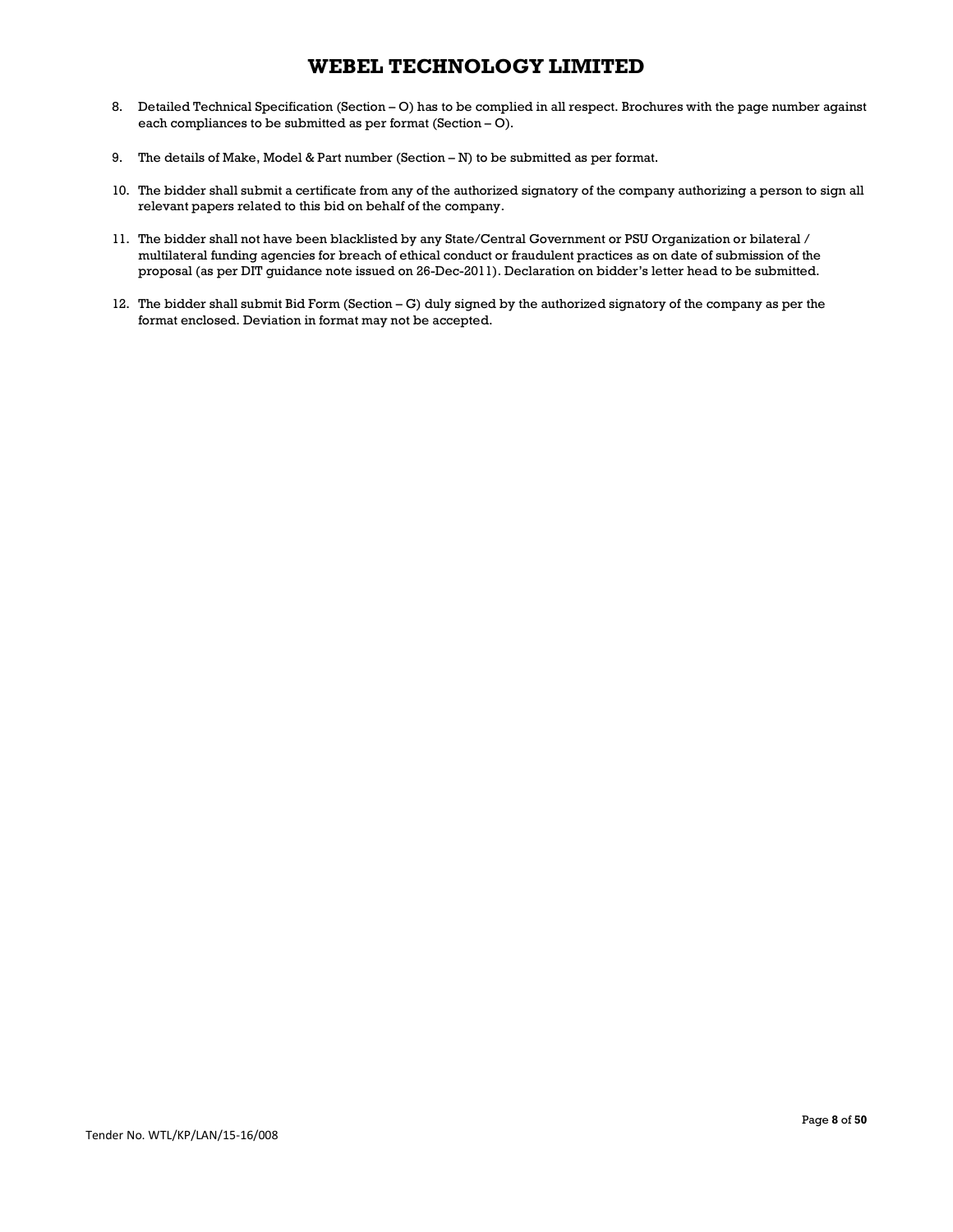### **SECTION – E**

### **INSTRUCTIONS TO BIDDER**

#### **1. DEFINITIONS**

In this document, the following terms shall have following respective meanings:

"**Acceptance Test Document"** means a document, which defines procedures for testing the functioning of installed system. The document will be finalized with the contractor within 7 days of issuance of the Letter of Award.

"**Bidder**" means any firm offering the solution(s), service(s) and /or materials required in the RFP. The word Bidder when used in the pre award period shall be synonymous with Bidder, and when used after award of the Contract shall mean the successful Bidder to whom WTL will place the PO/WO

"**Contract**" is used synonymously with Agreement.

"**Contract Price"** means the price to be paid to the Contractor for providing the Solution, in accordance with the payment terms.

"**Contractor**" means the Bidder whose bid to perform the Contract has been accepted by Tender Committee and is named as such in the Letter of Award.

"**Default Notice**" shall mean the written notice of Default of the Agreement issued by one Party to the other.

"**Fraudulent Practice**" means a misrepresentation of facts in order to influence a procurement process or the execution of a Contract and includes collusive practice among Bidders (prior to or after Bid submission) designed to establish Bid prices at artificial noncompetitive levels and to deprive KP of and eventually Gov. of W. Bengal of the benefits of free and open competition.

"**Good Industry Practice**" shall mean the exercise of that degree of skill, diligence and prudence which would reasonably and ordinarily be expected from a reasonably skilled and experienced Operator engaged in the same type of undertaking under the same or similar circumstances.

**"Government"** / "**Gov. of W. Bengal**" means the Government of West Bengal. "**GoI**" shall stand for the Government of India.

**"GoWB"** means Government of West Bengal

**"Personnel"** means persons hired by the Bidder as employees and assigned to the performance of the Infrastructure Solution or any part thereof.

**"Project"** Supply & Commissioning of LAN Connectivity for KP

"**Implementation Period**" shall mean the period from the date of signing of the Agreement and up to the issuance of Final Acceptance Certificate for the project.

**"Services"** means the work to be performed by the Bidder pursuant to this Contract, as described in the detailed Scope of Work.

**"Similar Nature"** includes Networking Project including Active & Passive Components

"**Law**" shall mean any Act, notification, bye law, rules and regulations, directive, ordinance, order or instruction having the force of law enacted or issued by the Central Government and/or the Government of West Bengal or any other Government or regulatory authority or political subdivision of government agency.

**"LOI"** means issuing of Letter of Intent shall constitute the intention of the WTL to place the Purchase Order with the successful bidder.

"**Operator**" means the company providing the services under Agreement.

"**Requirements**" shall mean and include schedules, details, description, statement of technical data, performance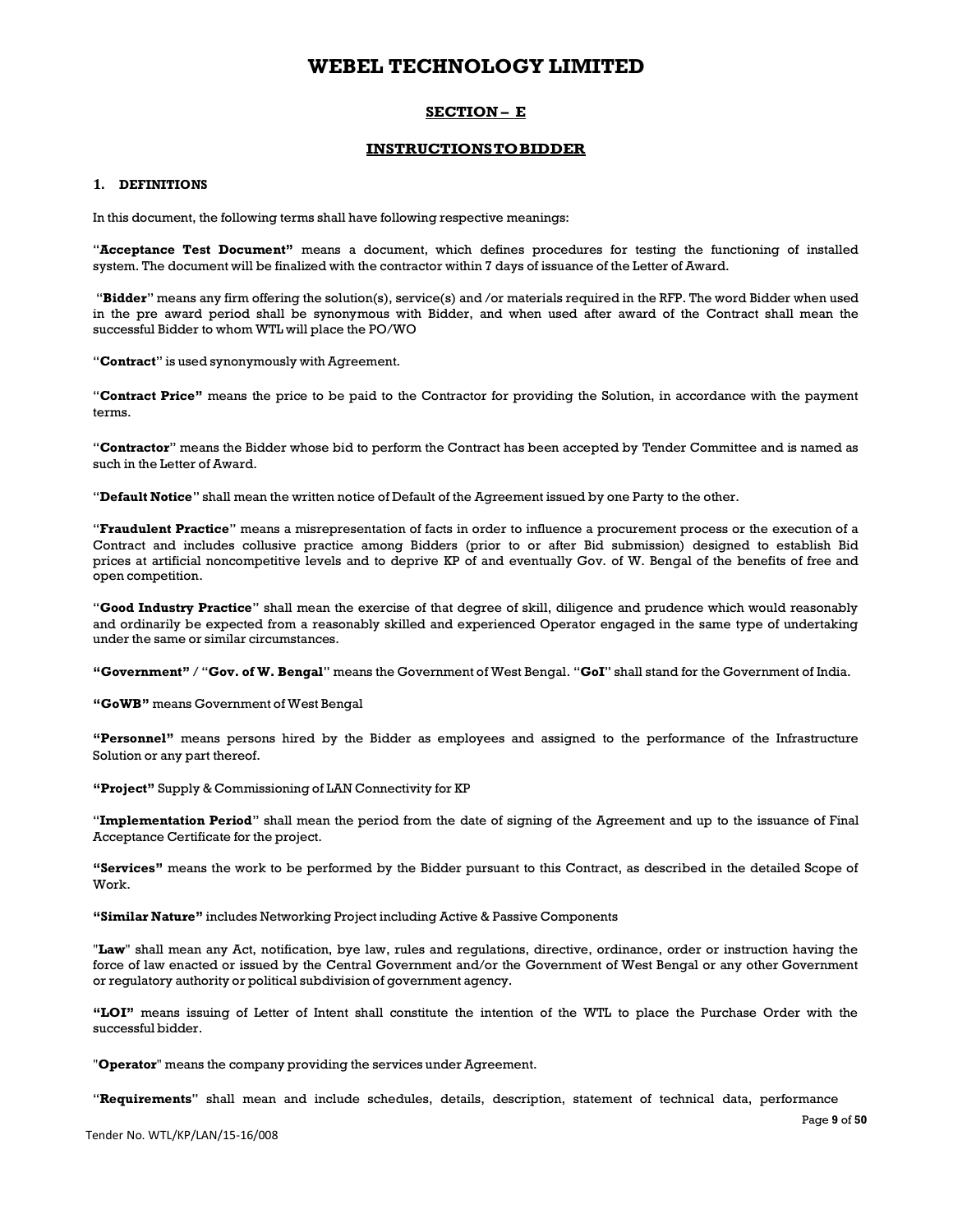characteristics, standards (Indian as well as International) as applicable and specified in the Contract.

**"Service**" means provision of Contracted service viz., operation, maintenance and associated services for DEPLOYED SYSTEMS as per Section titled "Scope of Work"

**"Termination Notice**" means the written notice of termination of the Agreement issued by WTL.

**"KP"** means Kolkata Police

**"WTL"** means Webel Technology Limited a Gov. of W. Bengal undertaking.

#### **2. PRE BID MEETING**

Pre Bid Meeting will be held on 09.12.2015 at 15.00 hrs at premises of WTL. Bidder can send their queries as per format (Section - L) to Mr. Arunava Saha, Manager (Purchase) & copy to Mr. S. Das Sarma, Sr. Executive & Mr. S. Pal, Project Engineer. Only the queries received within the stipulated date prior to the Pre Bid Meeting will be answered. The entrance to the Pre Bid Meeting will be limited to two persons per bidder who will submit Tender Fee before the Pre Bid Meeting and carrying valid authorization letter on official letter head bearing company seal.

#### **3. COST OF BIDDING**

The bidder shall bear all costs associated with the preparation and submission of the bid and WTL will no case be responsible for those costs regardless of the conduct or outcome of the bidding process.

## **4. BID DOCUMENT**

Bidder is expected to examine all instructions, forms, terms and requirement in the bid document. The invitation to bid together with all its attachment thereto shall be considered to be read, understood and accepted by the bidder unless deviations are specifically stated in the seriatim by the bidder. Failure to furnish all information required by the bid document or a bid not substantially responsive to the bid document in every respect may result of the bid being summarily rejected.

#### **5. AMENDMENT OF BID DOCUMENT**

At any time prior to the deadline for submission of proposals, WTL reserves the right to add/modify/delete any portion of this document by issuance of an Corrigendum, which would be published on the website and will also be made available to the all the Bidder who have been issued the tender document. The Corrigendum shall be binding on all bidders and will form part of the bid documents.

#### **6. MODIFICATION AND WITHDRAWAL OF BIDS**

The bidder may modify or withdraw its bid after submission, if written notice of the modification or withdrawal is received by WTL before the deadline prescribed for bid submission. The bidder's modification shall be prepared, sealed, marked and dispatched as follows:

- The bidders shall provide in original of any modification to its bid, clearly identified as such, in separate envelope duly marked Bid Modification. The envelope shall be duly marked Bid Modifications.
- Other provisions concerning the marking and dispatch of bid modification shall be in accordance with the bid.
- A bidder wishing to with draw its bid shall notify WTL in writing prior to the deadline prescribed for the bid submission. A withdrawal notice may be sent by post or the telefax followed by post confirmation post marked not later than the deadline for submission of bids. The notice of withdrawal shall be addressed to WTL at the address as mentioned/stated in the documents, bear the tender reference number and the words Bid Withdrawal Notice.
- Bid Withdrawal Notice received after the bid submission deadline will be ignored and the submitted bid will be deemed to be a validity submitted bid. No bid may be withdrawn in the interval between the bid submission deadline and the expiration of the bid validity period specified in the RFP. Withdrawal of the bid during this interval may result in the bidder's forfeiture of its EMD, pursuant to this RFP.

#### **7. LANGUAGE OF BID & CORRESPONDENCE**

The proposal will be prepared by the Bidder in English language only. All the documents relating to the proposal (including brochures) supplied by the firm should also be in English, and the correspondence between the Bidder & WTL will be in English language only. The correspondence by fax/E-mail must be subsequently confirmed by a duly signed formal copy.

#### **8. BIDDER'S SOLUTION**

The bidders are requested to study the Bill of Material supplied with this document carefully. While working out the solution the bidder has to work with the broad minimum specification provided in the tender documents, conforming to the model,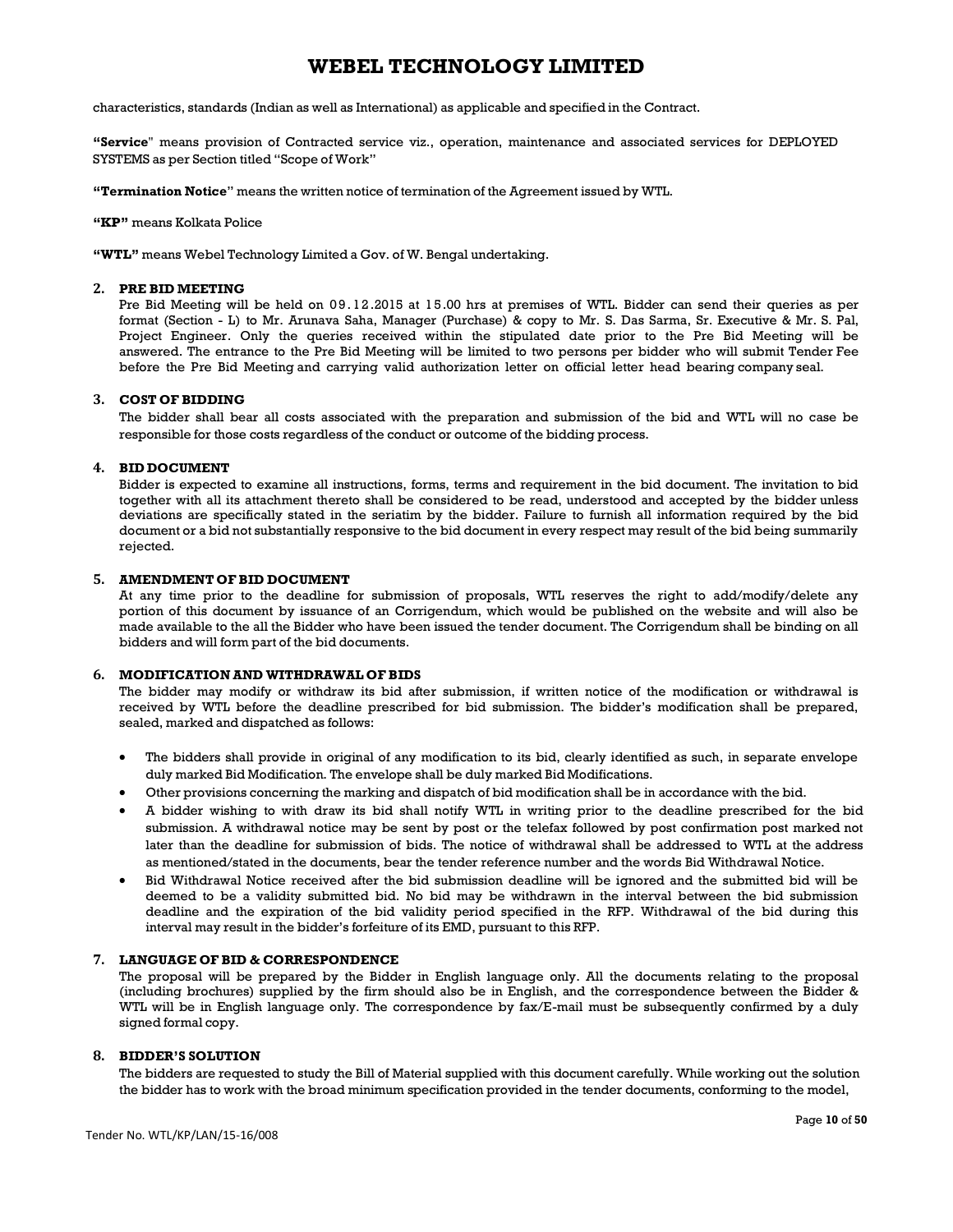make and Part number (wherever provided). While submitting the bid the bidder has to detail out all components needed to complete the system BOM. The bidder is required quote for each item retaining all major components/sub system detailed and specified. As the contractor will be responsible fro smooth functioning of the system, availability of spares during the tenure of the warranty period has to be take care by the contractor to maintain the guaranteed uptime.

### **9. EARNEST MONEY DEPOSIT (EMD)**

The firm shall furnish an EMD of Rs.200000/- (Rupees Two lakh only) in the form of a demand draft from a Scheduled Bank payable at Kolkata and in favour of Webel Technology Limited. Any bid not accompanied with the EMD shall be rejected.

#### **10. FORFEITURE OF EMD**

EMD made by Bidder may be forfeited under the following conditions:

If Bidder withdraws the proposal before the expiry of validity period.

During the evaluation process, if a Bidder indulges in any such activity as would jeopardize the process, the decision of WTL regarding forfeiture of EMD shall be final and shall not be called upon question under any circumstances.

If Bidder violates any of the provisions of the terms and conditions of the proposal.

In the case of a successful Bidder, if Bidder fails to:

- a) Accept the work order along with the terms and conditions.
- b) Furnish performance security.
- c) Violates any of the work conditions of this proposal or indulges in any such activities as would jeopardize the work.
- d) Submitting false/misleading information/declaration/documents/proof/etc.

The decision of WTL regarding forfeiture of EMD shall be final and shall not be called upon to question under any circumstances, besides, forfeiture of EMD even the Bidder will be deferred from participating in any job for a period of one year.

#### **11. FORMS AND FORMATS**

The various inputs for the Techno Commercial and Financial Bids are to be submitted in the format specified. The bidder shall use the form, wherever specified, to provide relevant information. If form does not provide space for any required information, space at the end of the form or additional sheets shall be used to convey the said information. For all other cases, the bidder shall design a form to hold the required information.

#### **12. LACK OF INFORMATION TO BIDDER**

The bidder shall be deemed to have carefully examined the Bid document to his entire satisfaction. Any lack of information shall not relieve the bidder of his responsibility to fulfill his obligation under the bid. If bidder has any queries relating to bid document then he can send the queries before the Pre Bid Meeting.

#### **13. CONTRACT EXECUTION**

On receipt of the Letter of Award/Order the contractor should submit a Performance Bank Guarantee (PBG) equivalent to 10% of the total contract value within two weeks from the date of receipt of Letter of Award/Order. The PBG should be valid for six month more than the service period. All delivery will have to be completed as per the time schedule from the date of acceptance of contract and the contractor has to ensure all activities leading to the work of the contract to be completed as stipulated from the date of award. Subsequent to the award of contract, the contractor will have to arrange for the requisite work as per scope.

#### **14. TIME SCHEDULE FOR SCOPE OF WORK & RESPONSIBILITY**

Scope of Work defined in Section – B. Installation Completion Time: Within 10 weeks from the date of issuance of LOI / order from WTL.

### **15. LIQUIDATED DAMAGE / PENALTY**

The job includes the deliverables mentioned in the tender document. In the event of failure to meet the job completion in stipulated date/time liquidated damage may be imposed on the contractor for sum not less than 0.5% of the contract value for that Stage, for each week or part thereof, subject to a ceiling of 10% of the total contract value (including all taxes & duties and other charges). In the event of LD exceeds 10% of the order value, WTL reserves the right to terminate the contract and WTL will get the job completed by any other competent party. The difference of cost incurred by WTL will be recovered from the contractor and PBG will be invoked.

## **16. SUSPENSION OF WORK**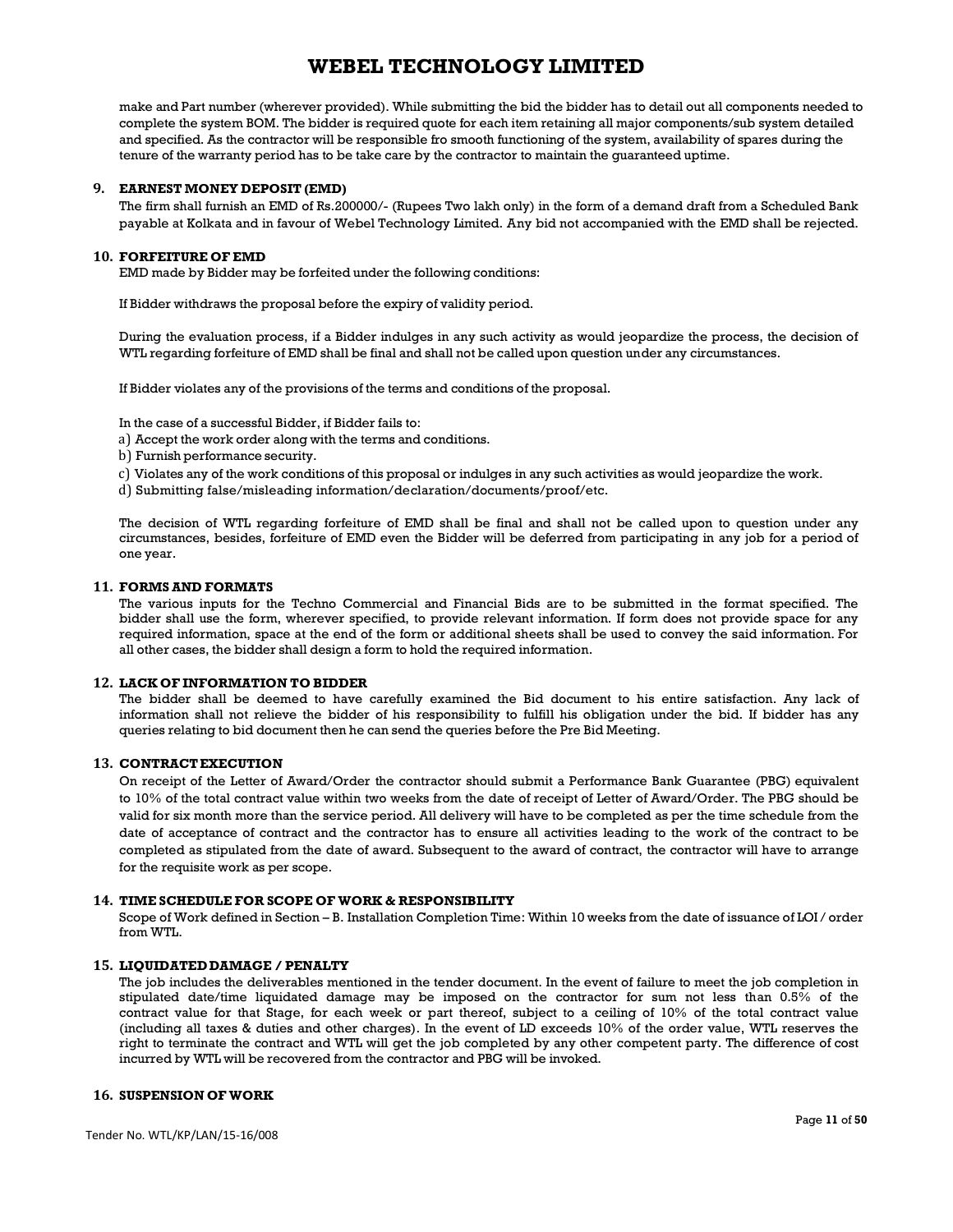WTL shall have the power at any time and from time to time by notice to the Contractor to delay or suspend the progress of the work or any part of the work due to any other adequate reasons and on receipt of such notice the contractor shall forthwith suspend further progress of the work until further notice from WTL. The Contractor shall recommence work immediately after receiving a notice to do so from WTL. The whole or any part of the time lost for such delay or suspension shall, if WTL in its absolute discretion thinks fit, but not otherwise, be added to the time allowed for completion.

#### **17. TERMS OF PAYMENT**

Payment terms will be on back-to-back basis, i.e., payment will be made only on receipt of payment from relevant customer, i.e., Commissioner of Police, Government of West Bengal. The mode of payments to be made in consideration of the work to be performed by the bidder shall be as follows:

- 50% on Supply of Equipment (Active & Passive Components) as per Work Order & implementation plan.
- 40% on Acceptance testing (issue of completion certificate) and "Go Live".
- 10% after One year of "Go Live", i.e., installation & commissioning of Project as per Work Order.

After completion of job, pre-receipted bills in triplicate along with necessary delivery challans and related documents should be submitted to the authority placing the order for arranging the payment. All payments will be made through A/C payee cheque only.

### **18. LIABILITY**

In case of a default on bidder's part or other liability, WTL shall be entitled to recover damages from the Contractor. In each such instance, regardless of the basis on which WTL is entitled to claim damages from the Contractor (including fundamental breach, negligence, misrepresentation, or other contract or tort claim), Contractor shall be liable for no more than:

- Payment referred to in the Patents and Copyrights clause.
- Liability for bodily injury (including death) or damage to real property and tangible personal property limited to that cause by the Contractor's negligence.
- As to any other actual damage arising in any situation involving non-performance by Contractor pursuant to or in any way related to the subject of this Agreement, the charge paid by WTL for the individual product or Service that is the subject of the Claim. However, the contractor shall not be liable for
- For any indirect, consequential loss or damage, lost profits, third party loss or damage to property or loss of or damage to data.
- For any direct loss or damage that exceeds the total payment for Contract Price made or expected to be made to the Contractor hereunder.

## **19. PATENTS & COPYRIGHT**

If a third party claims that a product delivered by the Contractor to WTL infringes that party's patent or copyright, the Contractor shall defend WTL against that claim at Contractor's expense and pay all costs, damages, and attorney's fees that a court finally awards or that are included in a settlement approved by the Contractor, provided that WTL.

- Promptly notifies Contractor in writing of the claim
- Allows Contractor to control and co-operate with Contractor in the defense and any related settlement negotiations.

Remedies: If such a claim is made or appears likely to be made, WTL would permit Contractor to enable WTL to continue to use the product, or to modify it, or replace it with one that is at least functionally equivalent. If Contractor

determines that none of these alternatives is reasonably available, WTL agrees to return the product to Contractor on Contractor's written request. Contractor will then give WTL a credit equal to for a machine. WTL's net book value (provided WTL has followed generally accepted accounting principles for a generally available software product produced by Contractor (Program) the amount paid by WTL or 12 months charges (whichever is lesser) and for materials the amount paid by WTL for the materials. These will be Contractor's entire obligation regarding any claim of infringement.

#### **20. GOVERNING LAWS**

This contract should be governed by and interpreted by Arbitration clause in accordance with Laws in force in India. The courts at Kolkata shall have exclusive jurisdiction in all matters arising under the contract. The selected vendor shall keep himself fully informed of all current national, state and municipal law and ordinances. The selected vendor shall at their own expense, obtain all necessary permits and license and pay all fees and taxes required by law. These will be selected vendor's entire obligation regarding any claim of infringement. The selected vendor hereto agrees that it shall comply with all applicable union, state and local laws, ordinances, regulations and codes in performing its obligations hereunder, including the procurement of licenses, permits certificates and payment of taxes where required. The selected vendor shall establish and maintain all proper records (particularly, but without limitation, accounting records) required by any law, code/practice of corporate policy applicable to it from time to time including records and returns as applicable under labor legislation.

## **21. CORRUPT OR FRAUDULENT PRATICES**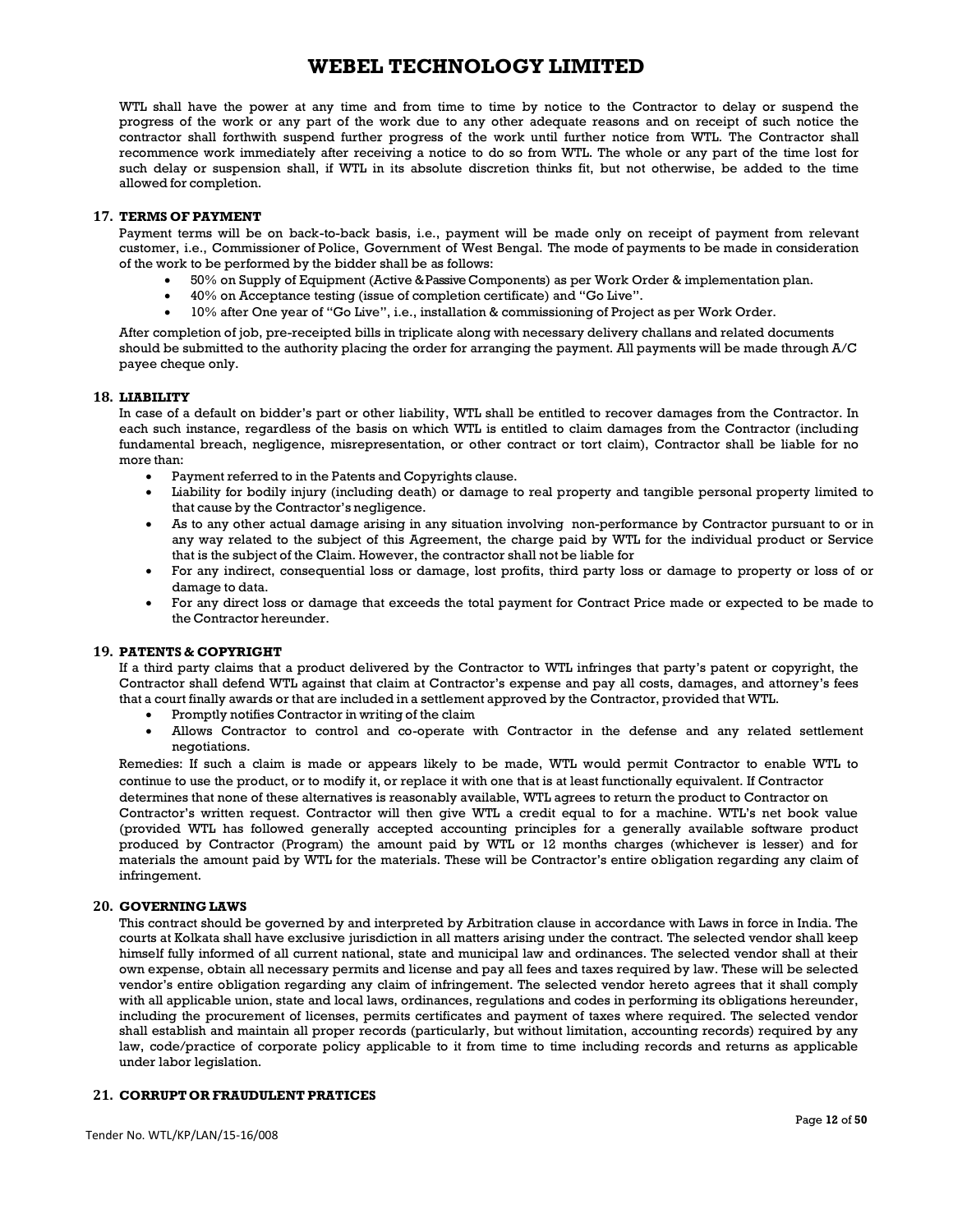The Tender Committee requires that the bidders under this Tender observe the highest standards of ethics during the procurement and execution of such contracts. For this purpose the definition of corrupt and fraudulent practices will follow the provisions of the relevant laws in force. The Tender Committee will reject a proposal for award if it detects that the bidder has engaged in corrupt or fraudulent practices in competing for the contract in question. The Tender Committee will declare a firm ineligible, either indefinitely or for a stated period of time, if it at any time determines that the firm has engaged in corrupt and fraudulent practices in competing for, or in executing, a contract.

#### **22. BINDING CLAUSE**

All decisions taken by the Tender Committee regarding the processing of this tender and award of contract shall be final and binding on all parties concerned. The Tender Committee reserves the right:

- To vary, modify, revise, amend or change any of the terms and conditions mentioned above and,
- To reject any or all the Tender/s without assigning any reason whatsoever thereof or to annul the bidding process and reject all bids at any time prior to award of contract, without thereby incurring any liability to the affected bidder(s) or any obligation to inform the affected bidder(s) of the grounds for such decision.

#### **23. WORKMEN'S COMPENSATION**

In every case in which by virtue of the provision of the workmen's compensation Act 1923 or any other relevant acts and rules, compensation to a workmen employed by the contractor, is payable, then this should be done by the Contractor. If WTL is obliged to make any compensation under the said rules and acts, then the amount shall be recovered without prejudice, from the bills and due of the Contractor. WTL shall not be bound to contest any claim made against the Contractor in respect of workmen's compensation.

#### **24. CONTRACTOR'S EMPLOYEES**

The Contractor shall comply with the provision of all labour legislation including the requirement of the payment of Wage Act 1936 and the rules framed there under and modifications thereof in respect of men employed by him in carrying out the contract. The Contractor must ensure that he complies with PF, ESI regulation for all his deployed employees.

#### **25. SAFETY MEASURES**

The Contractor shall in the course of execution of the work take all necessary precaution for the protection of all persons and property. The Contractor shall take adequate measures to protect the work and present accident during the work. In the event of any accident to any person or persons or damage or injury of any description to any person or property due to failure on the part of the contractor in taking proper precautionary measures the contractor shall be responsible for and must make good the loss the damage at his own cost to the satisfaction of the department and employees of the department shall be indemnified from all claims or liabilities arising there from or any expenses incurred on account thereof.

### **26. EQUIPMENT**

All tools & tackles necessary for the work shall have to be procured by the contractor unless other wise specified elsewhere in these tender documents. The equipment used by the contractor for a particular work must be appropriate for the type of work. The contractor shall maintain the equipment used on the work properly so that they are in good working condition. In no case shall the contractor use defective or imperfect equipment in the work. The contractor shall arrange to replace or repair all defective equipment so that the progress of the work is not hampered. No defective equipment should be left at the site of work and the department shall not be responsible for any loss or damage to any of these equipments during the course of the execution of the work.

#### **27. SUB-CONTRACT**

The purchaser (WTL) does not recognize the existence of Sub-Contractors. The Contractor's responsibility is not transferable.

#### **28. TERMINATION FOR DEFAULT**

WTL may without prejudice to any other remedy or right of claim for breach of contract by giving not less than 30 days written notice of default sent to the contractor, terminate the order in whole or in part. If the contractor materially fails to render any or all the services within the time period specified in the contract or any extension thereof granted by WTL in writing and fails to remedy its failure within a period of thirty days after receipt of default notice from WTL. If the project (delivery, commissioning as well as warranty maintenance support is not carried out according to specification due to deficiency in service as per terms of the contract. In such case WTL will invoke the amount held back from the contractor as PBG.

### **29. BANKRUPTCY**

If the contractor becomes bankrupt or have a receiving order made against him or compound with his creditors or being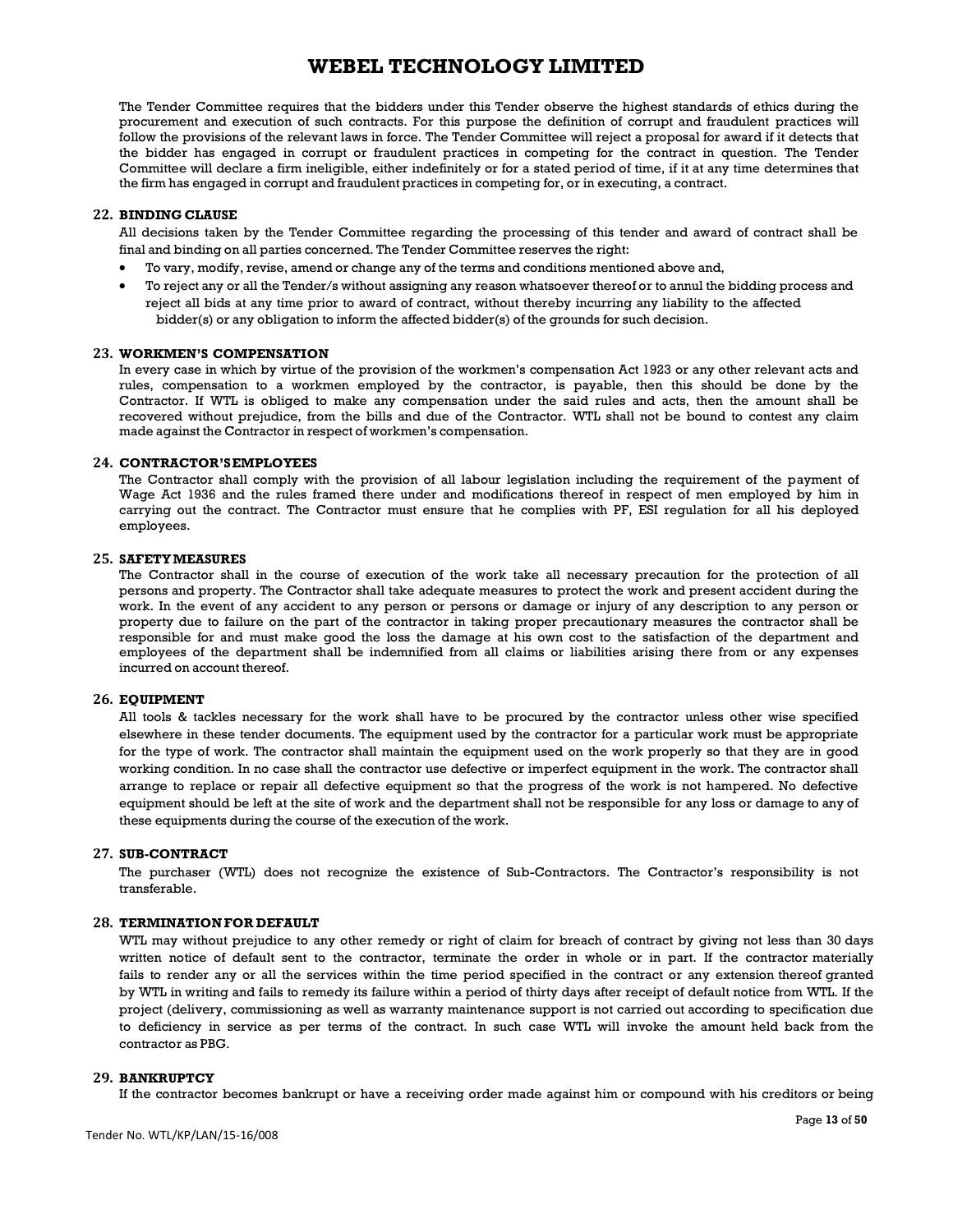a corporation commence to be wound up, not being a voluntary winding up for the purpose only or amalgamation or reconstruction, or carry on their business under a receiver for the benefit of their creditors or any of them, WTL shall be at liberty to terminate the engagement forthwith without any notice in writing to the contractor or to the liquidator or receiver or to any person in whom the contractor may become vested and without any compensation to give such liquidator or receiver or other person the option of carrying out the engagement subject to their providing a guarantee for the due and faithful performance of the engagement up to an amount to be determined by WTL.

### **30. FORCE MAJEURE**

It is hereby defined as any cause, which is beyond the control of the Contractor or WTL as the case may be, which such party could not foresee or with a reasonable amount of diligence could not have foreseen and which substantially affect the performance of the contract, such as

- War, Hostilities or warlike operations (whether a state of war be declared or not), invasion, act of foreign enemy and civil war.
- Rebellion, revolution, insurrection, mutiny, usurpation of civil or military, government, conspiracy, riot, civil commotion and terrorist area.
- Confiscation, nationalization, mobilization, commandeering or requisition by or under the order of any government or de facto authority or ruler, or any other act or failure to act of any local state or national government authority.
- Strike, sabotage, lockout, embargo, import restriction, port congestion, lack of usual means of public transportation and communication, industrial dispute, shipwreck, shortage of power supply epidemics, quarantine and plague.
- Earthquake, landslide, volcanic activity, fire flood or inundation, tidal wave, typhoon or cyclone, hurricane, nuclear and pressure waves or other natural or physical disaster.

If either party is prevented, hindered or delayed from or in performing any of its obligations under the Contract by an event of Force Majeure, then it shall notify the other in writing of the occurrence of such event and the circumstances of the event of Force Majeure within fourteen days after the occurrence of such event. The party who has given such notice shall be excused from the performance or punctual performance of its obligations under the Contract for so long as the relevant event of Force Majeure continues and to the extent that such party's performance is prevented, hindered or delayed.

The party or parties affected by the event of Force Majeure shall use reasonable efforts to mitigate the effect of the event of Force Majeure upto its or their performance of the Contract and to fulfill its or their obligation under the Contract but without prejudice to either party's right to terminate the Contract.

No delay or nonperformance by either party to this Contract caused by the occurrence of any event of Force Majeure shall.

- Constitute a default or breach of the contract.
- Give rise to any claim from damages or additional cost or expense occurred by the delay or nonperformance. If, and to the extent, that such delay or nonperformance is caused by the occurrence of an event of Force Majeure.

#### **31. INSURANCE COVERAGE**

Appropriate insurance to cover all solution components for the transit period and until the time of its acceptance at the respective site is to be taken by the contractor. As the contractor will carry the risk for the material in his books during transit, the contractor should arrange insurance for the total system as period from the dispatch till Acceptance Test is successfully achieved. Further the contractor is to take all required insurance coverage in respect of all its personnel who shall be working on this engagement.

#### **32. WARRANTY**

The successful bidder will warranty that items (hardware & software) supplied under the contract are newly made and are free from defects in the design, engineering and workmanship. The successful bidder will be responsible for the up keep and maintenance of the infrastructure and necessary deliverables under the scope of work during the entire warranty period. The successful bidder must furnish warranty for all items (hardware & software) supplied for a period of 60 months (5 years) from the date of successful commissioning of overall configuration as certified by Kolkata Police (Completion Certificate). Service support for the entire warranty period will be on site and comprehensive (including spares) and free of cost for the entire warranty period.

#### **33. WARRANTY SUPPORT**

The total system will be warranted against bad workmanship and manufacturing defects from the date of acceptance of the system whole or part. Service support for the entire warranty period will be on site and comprehensive (including spares and all software support) and free of cost for the entire warranty period.

The bidder should have a call centre working from at least 09:00 hrs. to 21:00 hrs. in Kolkata. The contact details of the call centre must be furnished along with the bid. Any call logged with the service centre must be given a running docket number to the person reporting the call.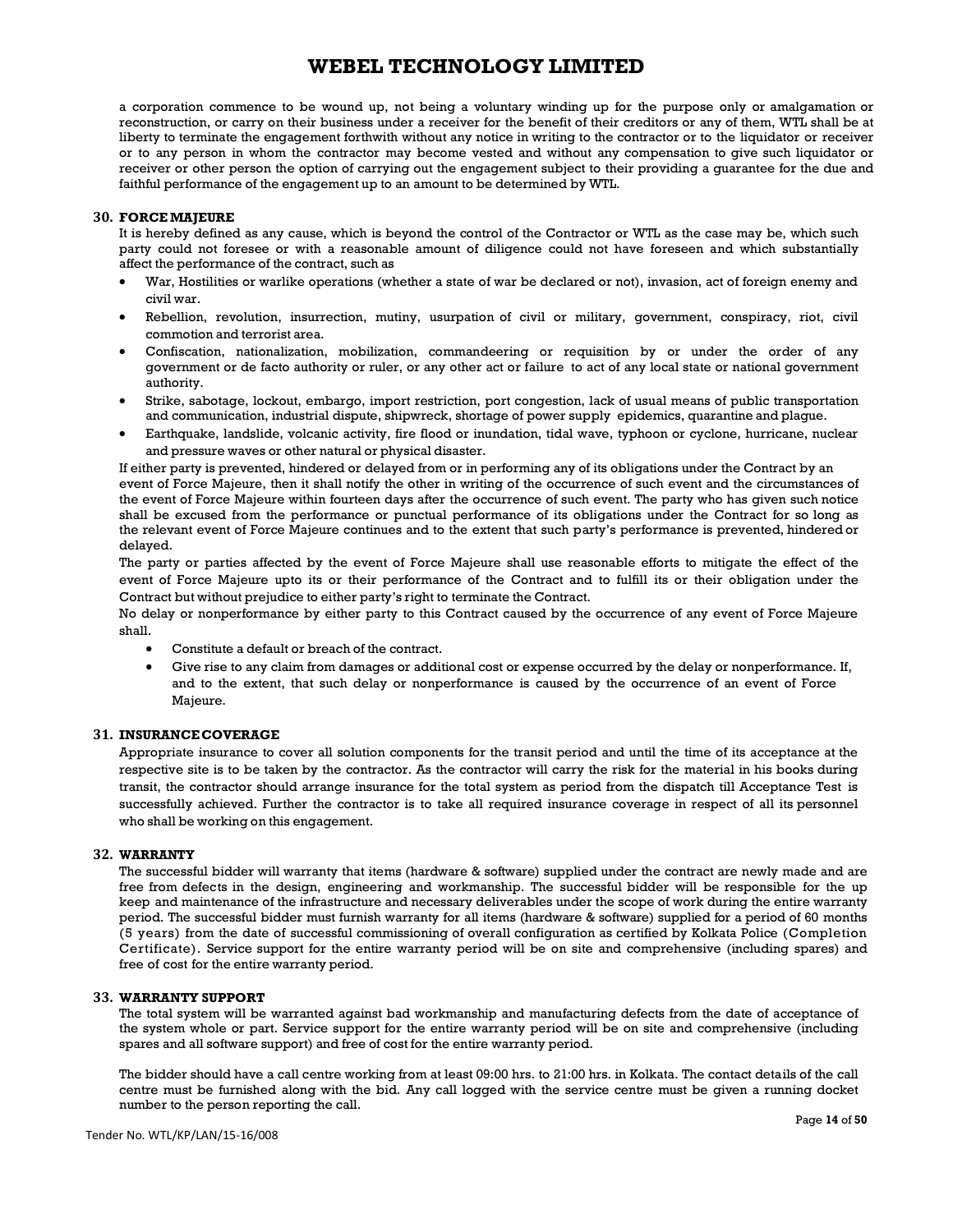The average uptime averaged over each quarter should be as follows:

| Category              | Uptime Requirement | Response Time | Maximum Downtime       |  |
|-----------------------|--------------------|---------------|------------------------|--|
|                       |                    | Requirement   | permitted per instance |  |
| Equipments located in | 99.0%              | 4 Hours       | 8 Hours                |  |
| the Lalbazar Campus   |                    |               |                        |  |

If the uptime goes below the prescribed limit in any quarter, the same will be noted. At the scheduled end of the warranty period the total of such deviation will be done and the contractor will have to extend the warranty support by the default time. Penalty shall be deducted for deviation of warranty support.

One dedicated Technical Support Personnel with necessary qualification in network administration (CCNA and likewise) and for field work e.g. laying/crimping/testing network devices is to be assigned to Kolkata Police from 10.00 hrs. to 19.00 hrs. at Lalbazar campus.

#### **34. PERFORMANCE BANK GUARANTEE (PBG)**

As a guarantee for timely delivery, installation and commissioning of equipment / completion of job as per the scope as well as performance of on-site warranty support from the date of final acceptance of systems and pertaining to proper running of the systems, the bidder will have to submit 10% of the contract value as security in the form of Performance Bank Guarantee from any nationalized/scheduled bank valid for 90 days beyond the warranty period. PBG to be submitted within 15 days from the date of issuance of order as per format enclosed (Section – M).

#### **35. CONTRACTOR'S RESPONSIBILITIES**

The contractor shall conduct all contracted activities with due care and diligence, in accordance with the contract and with the skill and care expected of a competent provider of Infrastructure Solution facility creator, subsystems and other related services or in accordance with best industry practices.

The contractor confirms that it has entered into this contract on the basis of a proper examination of the data relating to the facility provided by WTL and on the basis of information that the contractor could have obtained from a visual inspection of the site. The contractor acknowledges that any failure to acquaint itself with all such data and information shall not relieve its responsibility for properly estimating the difficulty or cost of successfully performing the contract.

The contractor shall be responsible for on site delivery, timely provision of all resources, information and decision making under its control that are necessary to reach a mutually agreed and finalized project within the time schedule. The contractor shall acquire in its name all permits, approvals and/or licenses from all local, state or national government authorities or public service undertakings that are necessary for the performance of the contract.

The contractor shall comply with all relevant laws in force in India. In particular, the contractors shall provide and employ only such personnel who are skilled and experienced in their respective callings and supervisory staff who are competent to adequately supervise the work at hand.

The contractor assumes primary responsibility for all the testing for the Infrastructure Solution, in accordance with relevant provision of this tender.

To achieve the above deliverables the contractor on receipt would:

- Designated a single point of contact within seven days from the award of contract
- Submit detailed Implementation Plan. This should also indicate expected dates of the events
- Submit a mutually approved Acceptance Test Procedure in consultation with WTL
- Offering of equipment for pre-delivery inspection
- Delivery of equipment
- Installation and commissioning
- Set up central monitoring facility
- Final Acceptance of deployed systems

#### **36. PURCHASER'S RESPONSIBILITIES**

WTL shall be responsible for provision of all resources, access and information under its control that are necessary during implementation of work relating to this job. The confidentiality of the data being shared shall be maintained.

The following facilities shall be provided for working on the assignment:

- WTL will work with the Kolkata Police to identify the site needed for installation of equipment.
- Once the vendor receives all the scheduled material at their Kolkata warehouse, the vendor should inform WTL its readiness to offer the material for conducting the pre-delivery inspection.
- WTL would depute its representative within seven days from the receipt of the intimation from the vendor, to conduct the pre-despatch inspection.
- WTL or its representative will supervise the Installation and commissioning Test of equipment and services including Partial Acceptance/Final Acceptance Test as per laid down criteria. The contractor to conduct such test shall provide all assistance.

## **37. NO WAIVER OF RIGHTS**

Tender No. WTL/KP/LAN/15-16/008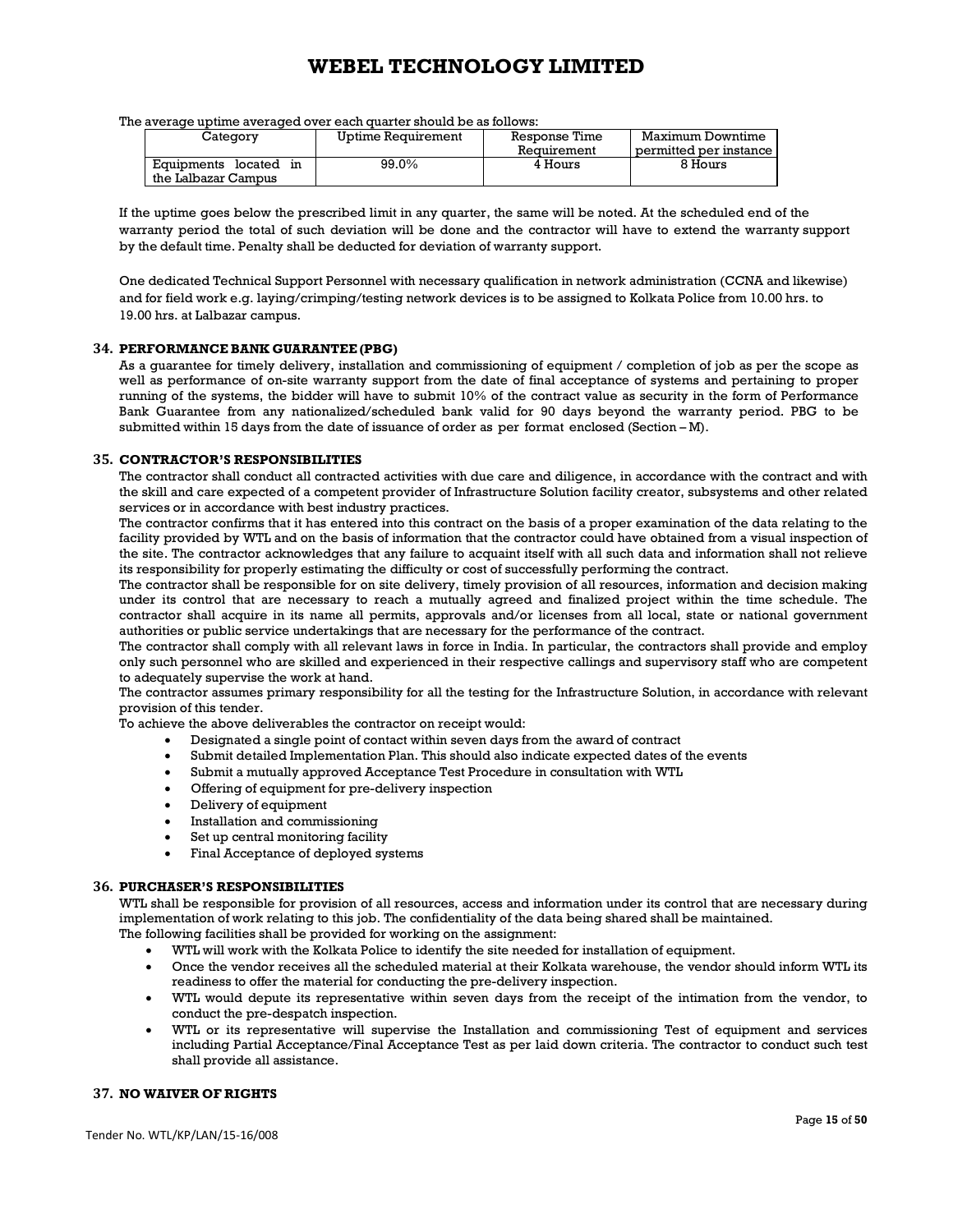Neither the inspection by WTL or any of their agents nor any order by WTL for payment of money or any payment for or acceptance of the whole or any part of the works by WTL, nor any extension of time, nor any possession taken by WTL shall operate as a waiver of any provision of the contract or of any power reserved to WTL, or any right to damages here in provided, nor shall any waiver of any breach in the contract be held to be a waiver of any other subsequent breach.

### **38. GRAFTS, COMMISSIONS, GIFTS, ETC.**

It is the Purchaser's policy to require that bidders, suppliers, contractors and consultants under contracts, observe the highest standard of ethics during the procurement and execution of such contracts. Any graft, commission, gift or advantage given, promised or offered by or on behalf of the contractor or his partner, agent, officers, director, employee or servant or any one on his or their behalf in relation to the obtaining or to the execution of this or any other contract with WTL shall in addition to any criminal liability which it may incur, subject the contractor to the cancellation of this and all other contracts and also to payment of any loss or damage to WTL resulting from any cancellation. WTL shall then be entitled to deduct the amount so payable from any monies otherwise due to the contractor under contract.

#### **39. ENFORCEMENT OF TERMS**

The failure of either party to enforce at any time any of the provision of this contract or any rights in respect thereto or to exercise any option here in provided shall in no way be construed to be a waiver to such provisions, rights or options or in any way to affect the validity of the contract. The exercise by either party of any of its rights herein shall not preclude or prejudice either party from exercising the same or any other right it may have hereunder.

## **40. PERIOD OF VALIDITY OF OFFER**

For the purpose of placing the order, the proposals shall remain valid till 180 days. During the period of validity of proposals, the rates quoted shall not change. In exceptional circumstances, WTL may ask for extension of the period of validity and such a request shall be binding on Bidders. WTL's request and the response to such a request by various Bidders shall be in writing. A Bidder agreeing to such an extension will not be permitted to increase its rates.

### **41. TAXES & DUTIES**

- The prices shall be inclusive of all taxes & levies including Service Tax. However the rate of taxes should be indicated separately in the Price Bid.
- For the purpose of the Contract, it is agreed that Contract Price specified in Price Bid, is based on the taxes & duties and charges prevailing at the date one day prior to the last date of Bid submission date.
- Deduction of all statutory and necessary Tax from each bill will be made as per Government Order prevailing at the time of payment. Necessary tax deduction certificate will be issued on demand by the Company.
- Bidder submitting a tender shall produce up to date VAT, Income Tax and Profession Taxes Certificate in the standard form from the Tax Authority or a Certificate that the assessment is under consideration. All such clearance certificates shall remain valid on the last date of permission.
- In case of CST billing WTL will provide "Waybill" and "C Form". Entry Tax will be borne by the bidder.

#### **42. DISCREPANCIES IN BID**

- Discrepancy between description in words and figures, the rate which corresponds to the words quoted by the bidder shall be taken as correct.
- Discrepancy in the amount quoted by the bidder due to calculation mistake of the unit rate then the unit rate shall be regarded as firm.
- Discrepancy in totaling or carry forward in the amount quoted by the bidder shall be corrected.

#### **43. BID DUE DATE**

The on-line tender shall be submitted not later than the due date and time specified in the Important Dates Sheet. WTL may as its discretion on giving reasonable notice by fax, or any other written communication to all prospective bidders who have been issued the bid documents, extend the bid due date, in which case all rights and obligations of the WTL and the bidders, previously subject to the bid due date, shall thereafter be subject to the new bid due date as extended.

### **44. LATE BID**

Any proposal received after the deadline for submission of proposals shall not be accepted.

#### **45. OPENING OF BID BY WTL**

Bids shall be opened and downloaded electronically through operation of the process in the e-Tender portal in presence of Tender Committee. Bidders interested to remain present during electronic bid opening may attend the bid opening session at WTL premises at scheduled date & time.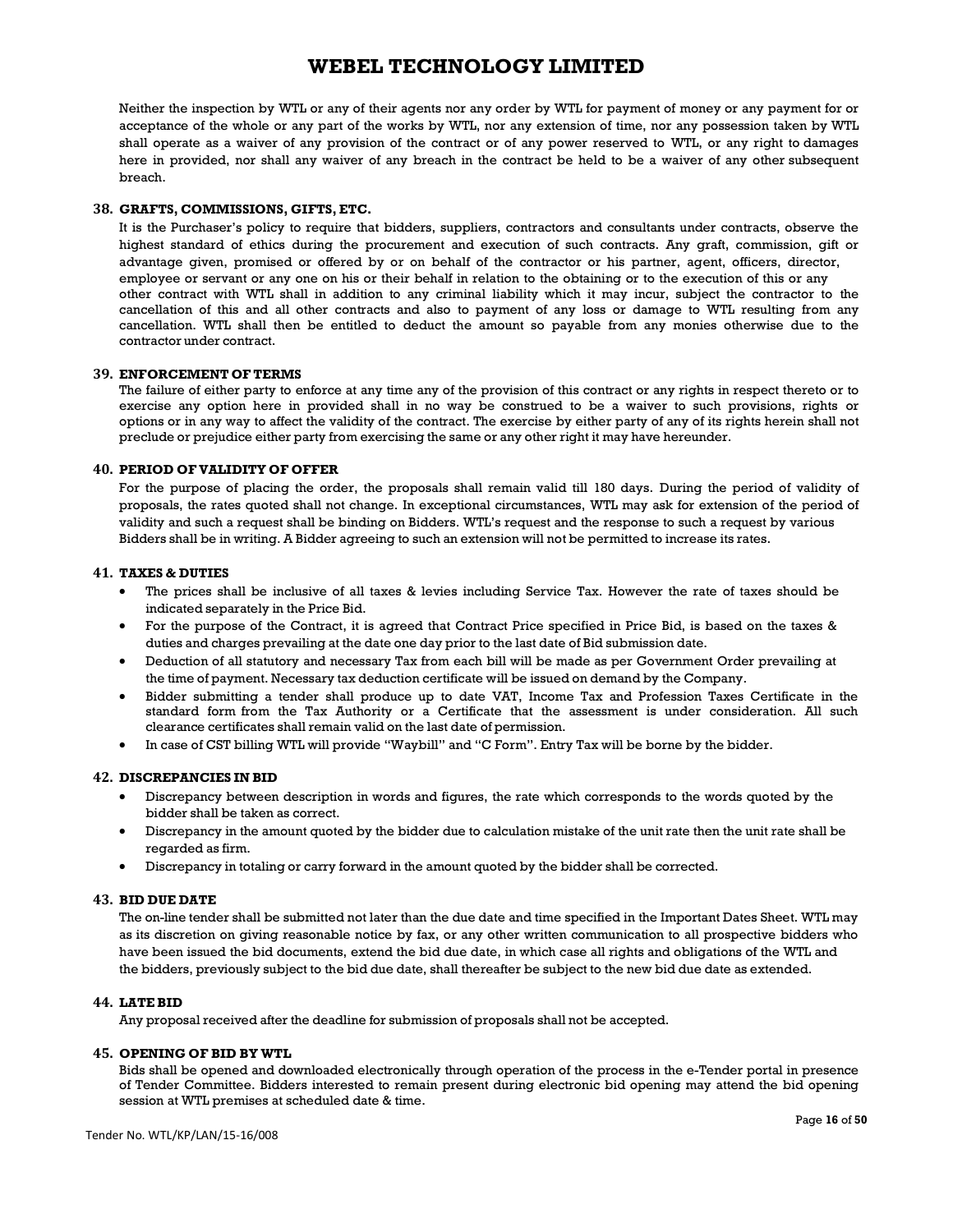#### **46. CONTACTING WTL**

Bidder shall not approach WTL officers beyond office hours and/or outside WTL office premises from the time of the Bid opening to the time of finalization of successful bidder. Any effort by bidder to influence WTL office in the decision on Bid evaluation, Bid comparison or finalization may result in rejection of the Bidder's offer. If the bidder wishes to bring additional information to the notice of WTL, it should be in writing following the procedure mentioned hereinabove.

#### **47. WTL'S RIGHT TO REJECT ANY OR ALL BIDS**

WTL reserves the right to reject any bid and to annul the bidding process and reject all bids at any time prior to award of Contract, without thereby incurring any liability to the affected bidder(s) or any obligation to inform the affected bidder(s) of the grounds for such decision.

#### **48. BID CURRENCIES**

Prices shall be quoted in Indian Rupees, inclusive of all prevailing taxes, levies, duties, cess etc.

#### **49. PRICE**

- Price should be quoted in the BOQ format only. No deviation is acceptable.
- Price quoted should be firm, inclusive of packing, forwarding, insurance and freight charges.
- Percentage/specified amount of taxes & duties should be clearly mentioned otherwise WTL reserves the right to reject such vague offer.
- Price to be quoted inclusive of all charges (Boarding, Lodging, Travelling, etc).

#### **50. CANVASSING**

Canvassing or support in any form for the acceptance of any tender is strictly prohibited. Any bidder doing so will render him liable to penalties, which may include removal of this name from the register of approved Contractors.

## **51. NON-TRANSFERABILITY OF TENDER**

This tender document is not transferable.

#### **52. FORMATS AND SIGNING OF BID**

The original and all copies of the proposals shall be neatly typed and shall be signed by an authorized signatory(ies) on behalf of the Bidder. The authorization shall be provided by written Power of Attorney accompanying the proposal. All pages of the proposal, except for un-amended printed literature, shall be initialed by the person or persons signing the proposal. The proposal shall contain no interlineations, erase or overwriting. In order to correct errors made by the Bidder, all corrections shall be done & initialed with date by the authorized signatory after striking out the original words/figures completely.

#### **53. WITHDRAWAL OF BID**

Bid cannot be withdrawn during the interval between their submission and expiry of Bid's validity period. Fresh Bid may be called from eligible bidders for any additional item(s) of work not mentioned herein, if so required.

#### **54. INTERPRETATION OF DOCUMENTS**

If any bidder should find discrepancies or omission in the specifications or other tender documents, or if he should be in doubt as to the true meaning of any part thereof, he shall make a written request to the tender inviting authority for correction/clarification or interpretation or can put in a separate sheet along with his technical bid document.

#### **55. SPLITTING OF THE CONTRACT AND CURTAILMENT OF WORK**

WTL reserve the right to split up and distribute the work among the successful bidders and to curtail any item of work in the schedule partly or fully.

## **56. PREPARATION OF TENDER**

Tender shall be submitted in accordance with the following instructions:

- a) Tenders shall be submitted in the prescribed forms. Digital signatures shall be used. Where there is conflict between the words and the figures, the words shall govern.
- b) All notations must be in ink or type written. No erasing or overwriting will be permitted. Mistakes may be crossed out and corrections typed or written with ink adjacent thereto and must be initialed in ink by the person or persons signing the tender.
- c) Tenders shall not contain any recapitulation of the work to be done. Alternative proposals will not be considered unless called for. No written, oral, telegraphic or telephonic proposals for modifications will be acceptable.
- d) Tenders shall be uploaded as notified on or before the date and time set for the opening of tenders in the Notice Inviting Tenders.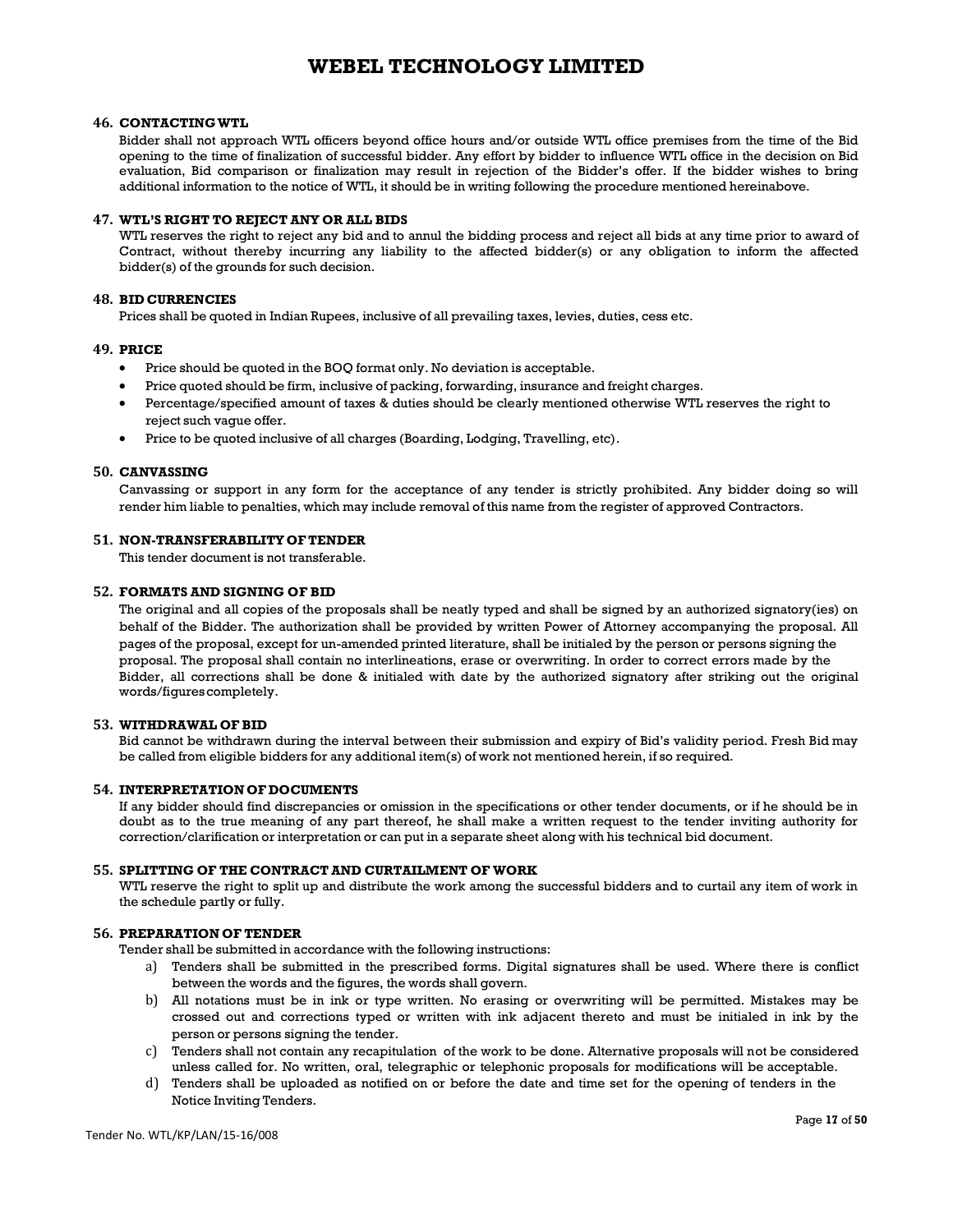- e) Tenders subject to any conditions or stipulations imposed by the bidder are liable to be rejected.
- f) Each and every page of the tender document must be signed with company seal by the bidder.
- g) Any bidder may withdraw his tender by written request at any time prior to the scheduled closing time for receipt of tenders and not thereafter.

#### **57. CLARIFICATION OF BIDS**

During evaluation of the bids, the Customer/Tender Committee, at its discretion may ask the bidder for clarification of its bid. The request for the clarification and the response shall be in writing (fax/email) and no change in the substance of the bid shall seek offered or permitted.

#### **58. COMPLIANCE WITH LAW**

The contractor hereto agrees that it shall comply with all applicable union, state and local laws, ordinances, regulations and codes in performing its obligations hereunder, including the procurement of licenses, permits certificates and payment of taxes where required.

The contractor shall establish and maintain all proper records (particularly, but without limitation, accounting records) required by any law, code/practice of corporate policy applicable to it from time to time including records and returns as applicable under labor legislation.

#### **59. ERASURES OR ALTERNATIONS**

The offers with overwriting and erasures may make the tender liable for rejection if each of such overwriting/erasures/manuscript ions is not only signed by the authorized signatory of the bidder. There should be no hand-written material, corrections or alterations in the offer. Technical details must be completely filled up. Correct technical information of the product being offered must be filled in. Filling up of the information using terms such as "OK", "accepted", "noted", "as given in brochure/manual" is not acceptable. The Customer may treat offers not adhering to these guidelines as unacceptable. The Customer may, at its discretion, waive any minor non-conformity or any minor irregularity in the offer. This shall be binding on all bidders and the Tender Committee reserves the right for such waivers.

#### **60. QUALITY CONTROL**

- The contractor is obliged to work closely with WTL and/or Department, act within its authority and abide by directive issued by them on implementation activities.
- The contractor will abide by the safety measures and free WTL and Department from all demands or responsibilities arising from accident/loss of life, the cause of which is due to their negligence. The bidder will pay all indemnities arising from such incidents and will not hold WTL and department responsible.
- The contractor will treat as confidential all data and information about the system, obtained in the execution of its responsibilities in strict confidence and will not reveal such information to any party without the prior written approval of WTL/KP.
- WTL reserves the right to inspect all phases of contractor's operation to ensure conformity to the specifications. WTL shall have engineers, inspectors or other duly authorized representatives made known to the contractor, present during the progress of the work and such representatives shall have free access to the work at all times. The presence or absence of representatives of WTL does not relieve the contractor of the responsibility for quality control in all phases.
- The Court of Kolkata only will have the jurisdiction to deal with and decide any legal matters or dispute whatsoever arising out of the contract.

#### **61. DEEMED ACCEPTANCE**

Deliverables will be deemed to be fully and finally accepted by Department in the event Department has not submitted such Deliverable Review Statement to Bidder/Implementation Partner before the expiration of the 30-days review period, or when Department uses the deliverable in its business, whichever occurs earlier ("Deemed Acceptance").

#### **62. TRAINING**

- Installation & customization phase, experts from bidder will be provided first-hand technical and integration of components knowledge to group of personnel of Kolkata Police.
- In the post-installation (during the period after installation to commissioning) experts from the bidder will provide necessary customization of the systems and provide training with hands-on activities on operation to individual group of personnel of Kolkata Police.
- The training kit will include hard-copy hand-out, soft-copy audio-visuals aids and operational and maintenance manuals, and 2-way feed-back reports, i.e., trainer should conduct test on technical and hands-on test with evaluation recorded, and the trainees should fill-in format on quality of training both technical and honds-on. All formats, dates and durations, material coverage will be jointly decided by Kolkata Police and the successful bidder.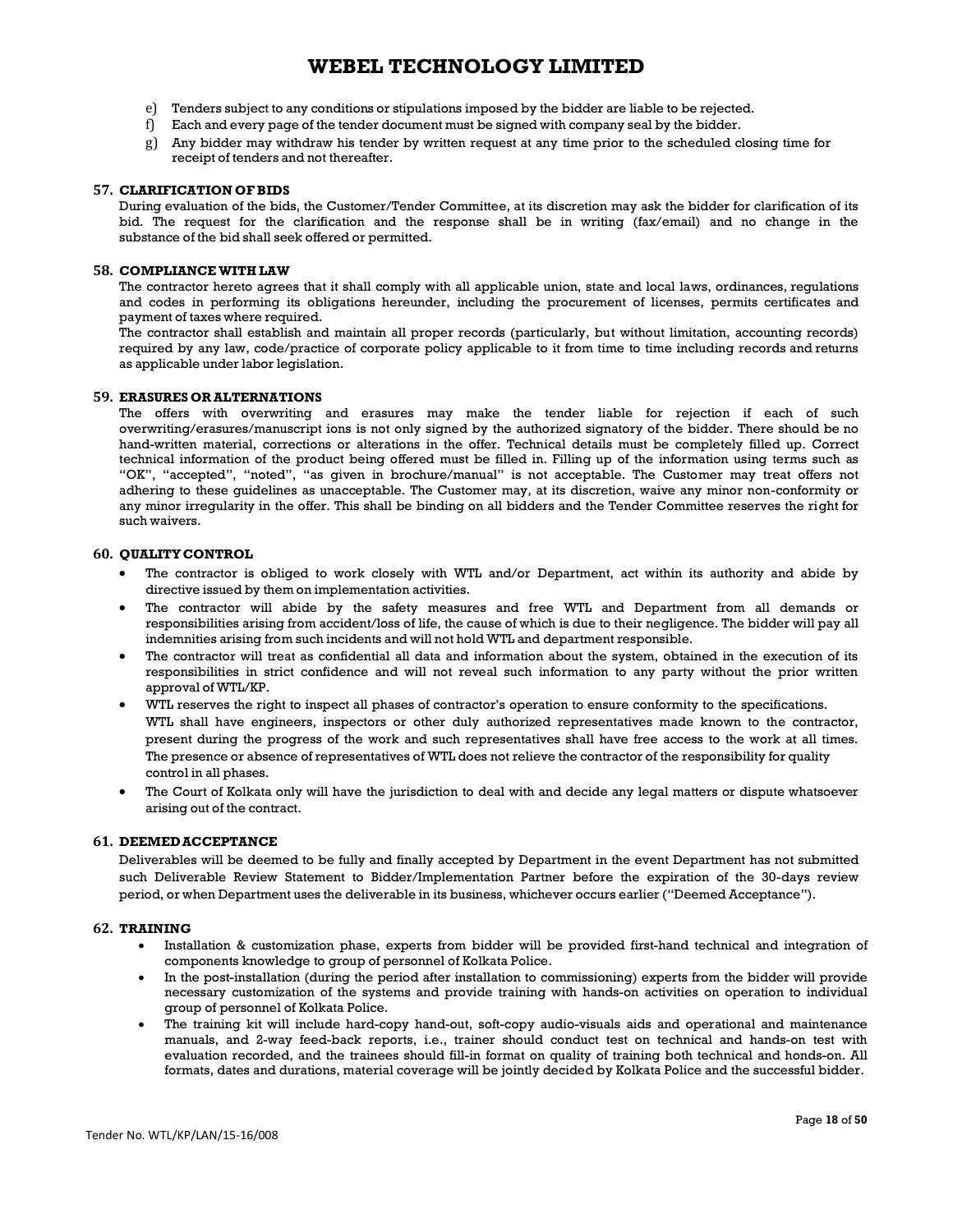• Minimum two experts should take-up the responsibility of the training. The number of personnel may be higher as deemed fit by the bidder. Persons should have basic engineering degree (BE/B-Tech) or equivalent qualification with minimum of five years of experience in the respective field for development / integration / maintenance.

### **63. DOCUMENTATION**

Full Network schematic diagram along with up-link details needs to be prepared and handed over to WTL & KP in soft & hard copies after completion of installation and before commissioning of the system.

### **64. BLACKLISTING OF BIDDER**

At the stage of competitive bidding:

- a) Submitting false documents as far as the eligibility criteria are concerned.
- b) Submission of bid which involves concealment / suppression of facts in the bid in order to influence the outcome of eligibility screening or any other stage of open bidding.
- c) Unauthorized use of one's name or the name of any other firm for the purpose of bidding.
- d) Withdrawal of a bid or refusal to accept an award or enter the contract with the Govt. without justifiable cause after the bidder had been adjudged as having submitted the lowest responsive bid.
- e) Refusal or failure to post the required performance security within the prescribed time as indicated in the tender document.
- f) Any document unsolicited attempt t unduly influence the outcome of bidder in his favour.
- g) All other acts tend to defeat the purpose of competitive bidding which is contrary to financial rules of the Govt., e.g. habitual withdrawing from bidding except a valid reasons not complying with the requirements during bid evaluation.

At the stage of contract implementation:

- a) Failure on the part of the firm to supply items as per Supply Order due solely to his fault or negligence within the prescribed period as mentioned in the detailed tender document.
- b) Failure on the part of the firm/company to fully and faithfully comply with the contractual obligations without valid cause or failure to comply with any written lawful instruction of the procuring entity or its representative(s) pursuant to the implementation of the contract.
- c) Assignment and sub-contracting of the contract or any part thereof.
- d) Unsatisfactory progress in the delivery of goods / items in case of procurement.
- e) Supply of inferior quality of goods, as may be provided in the contract or as per accepted sample / specimentof item(s).
- f) Any other reason which the procuring entity deems it logical to include in the contract, duly agreed by the selected bidder / firm.
- g) Failure of supply within the stipulated period of time to be mentioned in the supply order.

#### **65. GENERAL TERMS**

- a) All the pages of the bid document including documents submitted therein must be duly signed and stamped failing which the offer shall be liable to be rejected.
- b) All the documents to be submitted by the bidder along with their offer should be duly authenticated by the person signing the offer and if at any point of time during procurement process or subsequently it is detected that documents submitted are forged/tampered/manipulated in any way, the total responsibility lies with the bidder and KP & WTL reserves the full right to take action as may be deemed fit including rejection of the offer and such case is to be kept recorded for any future dealing with them.
- c) No Technical/Commercial clarification will be entertained after opening of the tender.
- d) Overwriting and erasures may make the tender liable for rejection if each of such overwriting/erasures/manuscription is not only signed by the authorized signatory of the bidder. All overwriting should be separately written and signed by the authorized signatory of the bidder.
- e) Quantity mentioned in the tender document is indicative only and orders shall be placed subject to actual requirement. WTL reserve the right to increase or decrease the quantity specified in the tender.
- f) WTL reserve the right to reject or accept or withdraw the tender in full or part as the case may be without assigning the reasons thereof. No dispute of any kind can be raised the right of buyer in any court of law or elsewhere.
- g) Supporting technical brochures/catalogues indicating each feature in respect of offered model and make must be submitted along with the offer, in absence of which the offer is liable to be ignored.
- h) WTL reserve the right to ask for clarification in the bid documents submitted by the bidder. Documents may be taken if decided by the committee.
- i) No dispute by the bidders in regard to Technical/Commercial points will be entertained by WTL and decision taken by the Tender Committee will be final.
- j) Discrepancy in the amount quoted by the bidder due to calculation mistake, the unit rate shall be regarded as firm and the totaling or carry in the amount quoted by the bidder shall be corrected accordingly.
- k) The price offers shall remain firm within the currency of contract and no escalation of price will be allowed.
- l) The acceptance of the tender will rest with the accepting authority who is not bound to accept the lowest or any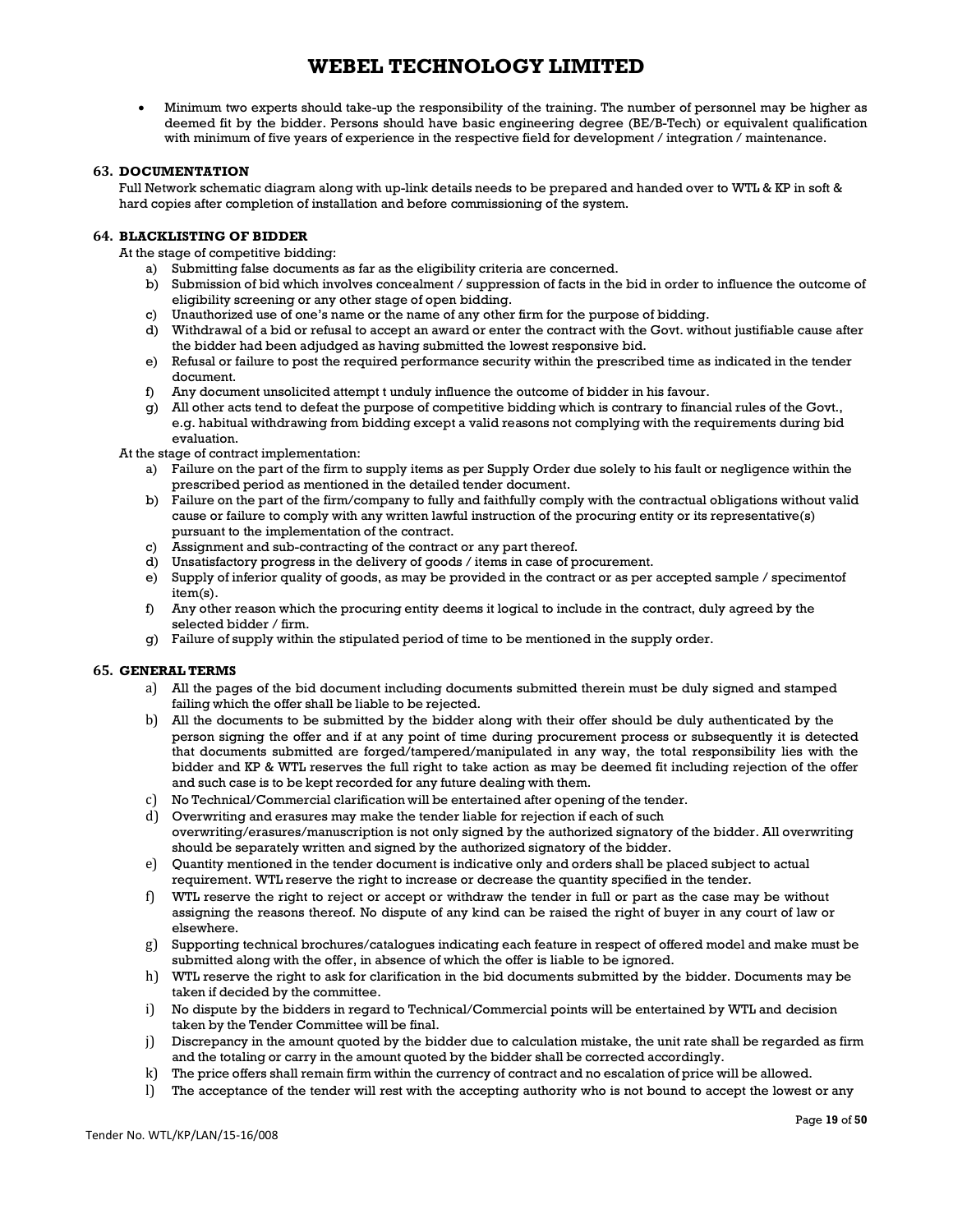tender and reserves the right to reject in part or in full any or all tender(s) received and to split up the work among participants without assigning any reason thereof.

- m) The price offers shall remain firm within the currency of contract and no escalation of price will be allowed.
- n) The customer/WTL at its discretion may extend the deadline for the submission of Bids.
- o) The Court of Kolkata only will have the jurisdiction to deal with and decide any legal matters or dispute whatsoever arising out of the contract.
- p) The bidder must be present at the time of opening of the Tender. We are not answerable for any queries of any bidder who remain absent at that time.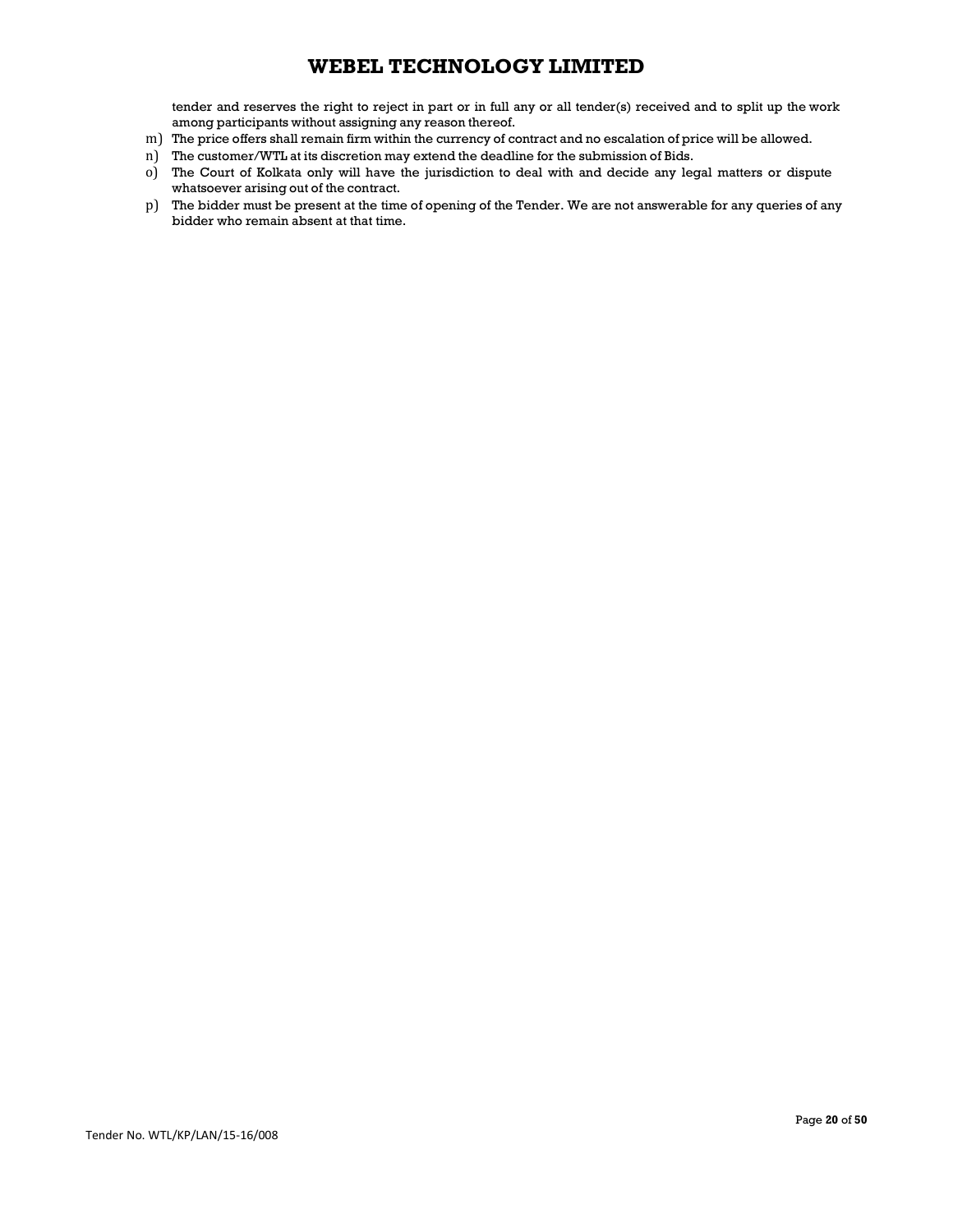## **SECTION – F**

## **TECHNO COMMERCIAL EVALUATION & AWARDING OF CONTRACT**

## **1. EVALUATION PROCEDURE**

- The Eligibility Criteria (Section D) will be evaluated by Tender Committee and those qualify will be considered for further evaluation.
- The Tender Committee shall verify the Technical Specification (Technical Specification with Compliance Statement, Section – O). Deviation in specification shall not be allowed. Bidder qualified in Technical Specification shall be considered for further evaluation.
- The Tender Committee would evaluate the Techno Commercial Evaluation. In order to facilitate the evaluation, the marking scheme presented is an indication of the relative importance of the evaluation. Bidders securing a minimum of 70% marks in the Techno Commercial Evaluation will only be considered for next step.
- After qualifying in Techno Commercial Evaluation, qualified bidders will only be considered for Price Bid evaluation.

### **2. EVALUATION CRITERIA**

#### **Techno Commercial Evaluation**

The evaluation methodology would take into consideration both the Techno Commercial responsiveness as well as the financial response. During the evaluation process, the evaluation committee will assign each desirable/preferred feature a whole number score for the Techno Commercial Bid as defined in the table below:

| Description                                                                                                                           | <b>Max Score</b> | <b>Details</b>                                                                                                                                                                                                                                                                                                                                                                                                                                |    |
|---------------------------------------------------------------------------------------------------------------------------------------|------------------|-----------------------------------------------------------------------------------------------------------------------------------------------------------------------------------------------------------------------------------------------------------------------------------------------------------------------------------------------------------------------------------------------------------------------------------------------|----|
| <b>A. Organization Capacity</b>                                                                                                       |                  |                                                                                                                                                                                                                                                                                                                                                                                                                                               |    |
|                                                                                                                                       |                  | Bidder must submit the completion report of at least three<br>Projects of Networking setup involving Active & Passive<br>Components, i.e., covering Data of minimum value of Rs.30.00<br>lakhs each project for any Central / State Government / PSU<br>Organisation / Private Sector in India in the last three financial<br>years (FY-2012-13, 2013-14 & 2014-15).                                                                          | 20 |
| 40<br>Proof of Job carried out                                                                                                        |                  | Further bidder must submit the completion report of maximum<br>four Projects of Networking setup involving Active & Passive<br>Components, i.e., covering Data of minimum value of Rs.5 lakhs<br>each project for any Central / State Government / PSU<br>Organisation / Private Sector in India in the last five financial<br>years (FY-2010-2011, 2011-2012, 2012-13, 2013-14 & 2014-15).<br>For each project bidder will get ten (5) marks | 20 |
| <b>B. Financial Profile</b>                                                                                                           |                  |                                                                                                                                                                                                                                                                                                                                                                                                                                               |    |
| The bidder should have total<br>annual turnover of in the last<br>three financial years $(FY -$<br>25<br>2012-13, 2013-14 & 2014-15). |                  | Total cumulative turnover for last three FY (FY - 2012-13, 2013-<br>14 & 2014-15) 6 Crore and above but less than 16 Crore                                                                                                                                                                                                                                                                                                                    | 15 |
|                                                                                                                                       |                  | Total cumulative turnover for last three FY (FY - 2012-13, 2013-<br>14 & 2014-15) 16 Crore and above but less than 24 Crore                                                                                                                                                                                                                                                                                                                   | 20 |
|                                                                                                                                       |                  | Total cumulative turnover for last three FY (FY - 2012-13, 2013-<br>14 & 2014-15) 24 Crore and above.                                                                                                                                                                                                                                                                                                                                         | 25 |
| <b>C. Customer Feedback</b>                                                                                                           |                  |                                                                                                                                                                                                                                                                                                                                                                                                                                               |    |
| Satisfactory Service Feed<br>Back by Customer. For each                                                                               |                  | Customer feedback by 3 Clients / different orders                                                                                                                                                                                                                                                                                                                                                                                             | 6  |
| customer feedback report                                                                                                              | 14               | Customer feedback by 5 Clients / different orders                                                                                                                                                                                                                                                                                                                                                                                             | 10 |
| bidder will get two (2) marks                                                                                                         |                  | Customer feedback by 7 Clients / different orders                                                                                                                                                                                                                                                                                                                                                                                             | 14 |
| D. Manpower                                                                                                                           |                  |                                                                                                                                                                                                                                                                                                                                                                                                                                               |    |
| Graduate Engineer (BE or B<br>with<br>Tech)<br>special<br>certification<br>the<br>on                                                  |                  | 3 nos. of Graduate Engineers                                                                                                                                                                                                                                                                                                                                                                                                                  | 6  |
| Networking<br>Segment,<br>specifically L3 devices/<br>Routers (Certification from<br>OEM). For each Graduate                          | 14               | 5 nos. of Graduate Engineers                                                                                                                                                                                                                                                                                                                                                                                                                  |    |
| Engineer bidder will get<br>three (3) marks                                                                                           |                  | 7 nos. of Graduate Engineers                                                                                                                                                                                                                                                                                                                                                                                                                  | 14 |
| <b>E. Payment Certificate</b>                                                                                                         |                  |                                                                                                                                                                                                                                                                                                                                                                                                                                               |    |
| Payment Certificate for the                                                                                                           |                  | 3 nos. of Certificate                                                                                                                                                                                                                                                                                                                                                                                                                         | 3  |
| projects shown in above                                                                                                               | 7                | 5 nos. of Certificate                                                                                                                                                                                                                                                                                                                                                                                                                         | 5  |
| Organisation Capacity                                                                                                                 |                  | 7 nos. of Certificate                                                                                                                                                                                                                                                                                                                                                                                                                         | 7  |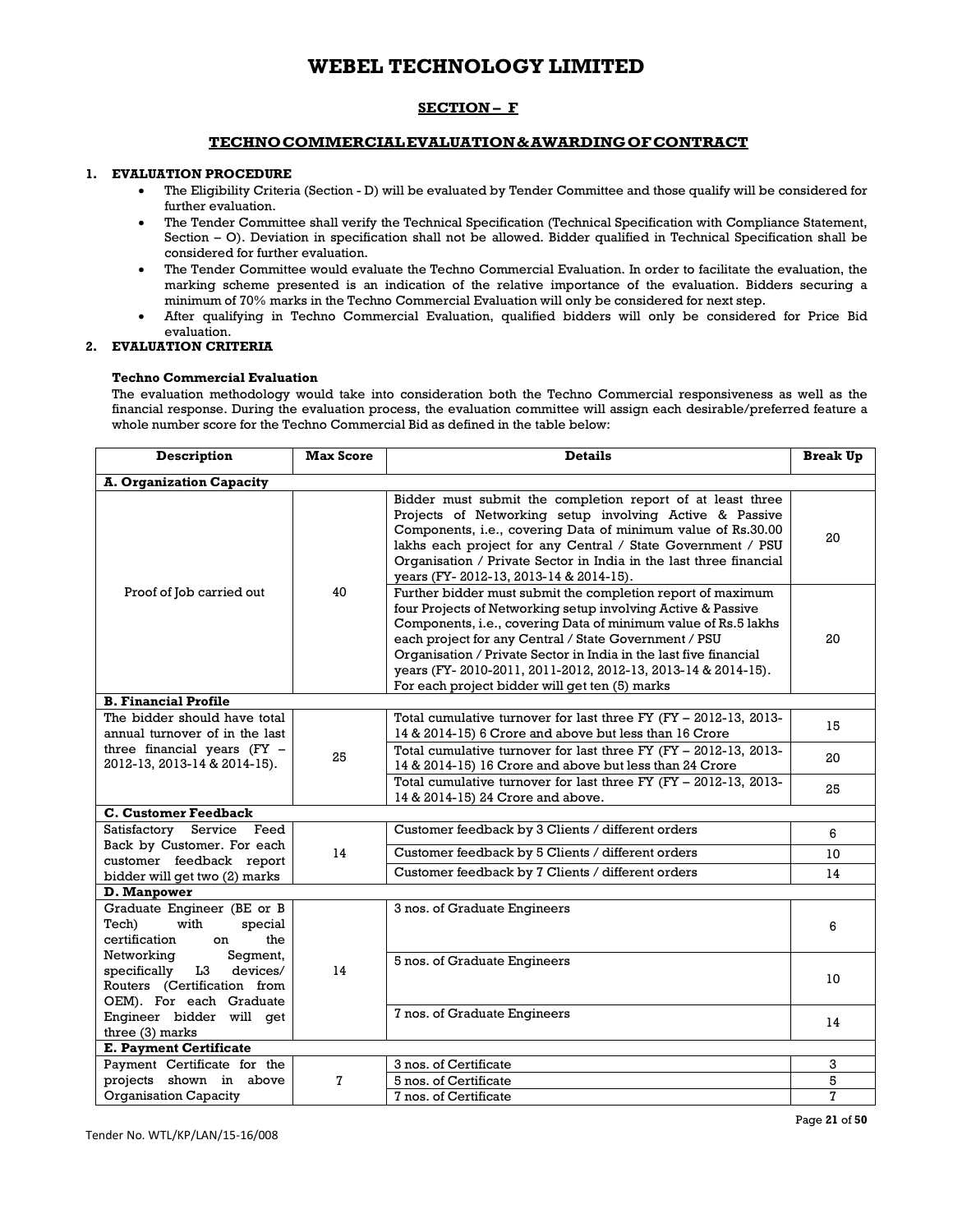### **3. FINAL EVALUATION**

 Final evaluation will be done among the short listed bidders in accordance with Quality & Cost and will involve both Technical & Financial Evaluation with the following weight-age.

|        | Technical Evaluation |  |
|--------|----------------------|--|
| ה<br>Đ | Financial Evaluation |  |

An Evaluated Bid Score (B) will be calculated for each responsive bid using the following formula which permits a comprehensive assessment of the bid price and technical merits of each bid.

$$
S = \frac{CL}{C} \quad T
$$
  
C \quad T  
C \quad TH

Where

|   | $\overline{\phantom{a}}$       |                          | Evaluated Bid Score                      |
|---|--------------------------------|--------------------------|------------------------------------------|
| c | $\overline{\phantom{a}}$       |                          | Evaluated Bid Price of bidder            |
|   | СL                             | $\overline{\phantom{a}}$ | Lowest Evaluated Bid Price among bidders |
| Т |                                | $\overline{\phantom{a}}$ | Technical Score awarded to bidder        |
|   | TH<br>$\overline{\phantom{a}}$ |                          | Highest Technical Score among bidders    |

The bid with the highest Evaluated Bid Score (S) among the responsive bids shall be termed as the Lowest Evaluated Bid (L1).

## **4. AWARDING OF CONTRACT**

An affirmative Post Qualification determination will be prerequisite for award of the contract to the L1 bidder. A negative determination will result in rejection of bidder's bid, in which event the WTL will proceed to the next lowest evaluated bidder and so on for accepting the contract at L1 bid value. The successful bidder (s) will have to give security deposit in the form of Performance Bank Guarantee.

#### **5. POST QUALIFICATION**

The determination will evaluate the Bidder's financial, technical and support capabilities and will be based on an examination of the documentary evidence of the Bidder's qualification, as well as other information WTL deems necessary and appropriate. This determination may include visits or interviews with the Bidder's client's reference in its bid, site inspection, and any other measures.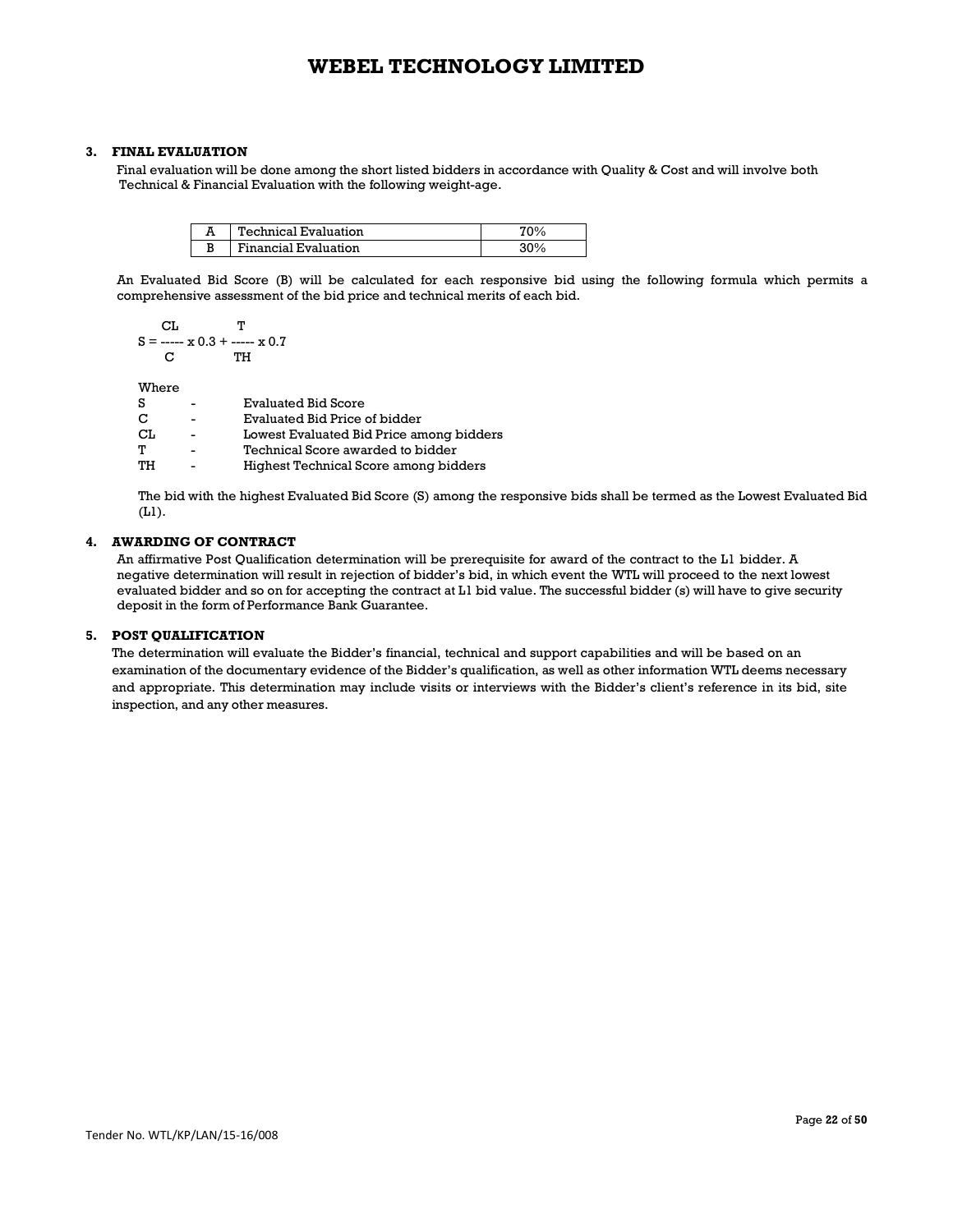## **SECTION – G**

## **BID FORM**

(Bidders are requested to furnish the Bid Form in the Format given in this section, filling the entire Blank and to be submitted on Letter Head in original)

To **Webel Technology Limited Plot – 5, Block – BP, Sector - V, Salt Lake City, Kolkata – 700091.**

#### **Sub: Supply & Commissioning of LAN Connectivity within Lalbazar Campus for KP**

Dear Sir,

- **1.** We the undersigned bidder/(s), having read and examined in details the specifications and other documents of the subject tender no. WTL/KP/LAN/15-16/008 dated 01.12.2015 do hereby propose to execute the job as per specification as set forth in your Bid documents.
- **2.** The prices of all items stated in the bid are firm during the entire period of job irrespective of date of completion and not subject to any price adjusted as per in line with the bidding documents. All prices and other terms & conditions of this proposal are valid for a period of 180 (one hundred eighty) days from the date of opening of bid. We further declare that prices stated in our proposal are in accordance with your bidding.
- **3.** We confirm that our bid prices include all other taxes and duties and levies applicable on bought out components, materials, equipments and other items and confirm that any such taxes, duties and levies additionally payable shall be to our account.
- **4.** Earnest Money Deposit: We have enclosed EMD in the form of Demand draft for a sum of Rs.2,00,000/- (DD no.  $drawn$  on
- **5.** We declare that items shall be executed strictly in accordance with the specifications and documents irrespective of whatever has been stated to the contrary anywhere else in our proposal. Further, we agree that additional conditions, deviations, if any, found in the proposal documents other than those stated in our deviation schedule, save that pertaining to any rebates offered shall not be given effect to.
- **6.** If this proposal is accepted by you, we agree to provide services and complete the entire work, in accordance with schedule indicated in the proposal. We fully understand that the work completion schedule stipulated in the proposal is the essence of the job, if awarded.
- **7.** We further agree that if our proposal is accepted, we shall provide a Performance Bank Guarantee of the value equivalent to ten percent (10%) of the Order value as stipulated in Price Bid.
- **8.** We agree that WTL reserves the right to accept in full/part or reject any or all the bids received or split order within successful bidders without any explanation to bidders and his decision on the subject will be final and binding on Bidder.

Dated, this …………………..day of ……………………2015

………………………………………………… Signature

……………………………………………………….. Name in full

……………………………………………………….. Designation

…………………………………………………

Signature & Authorized Verified by

………………………………………………… Name & Designation

………………………………………………… Full Signature & Stamp

Tender No. WTL/KP/LAN/15-16/008

Page **23** of **50**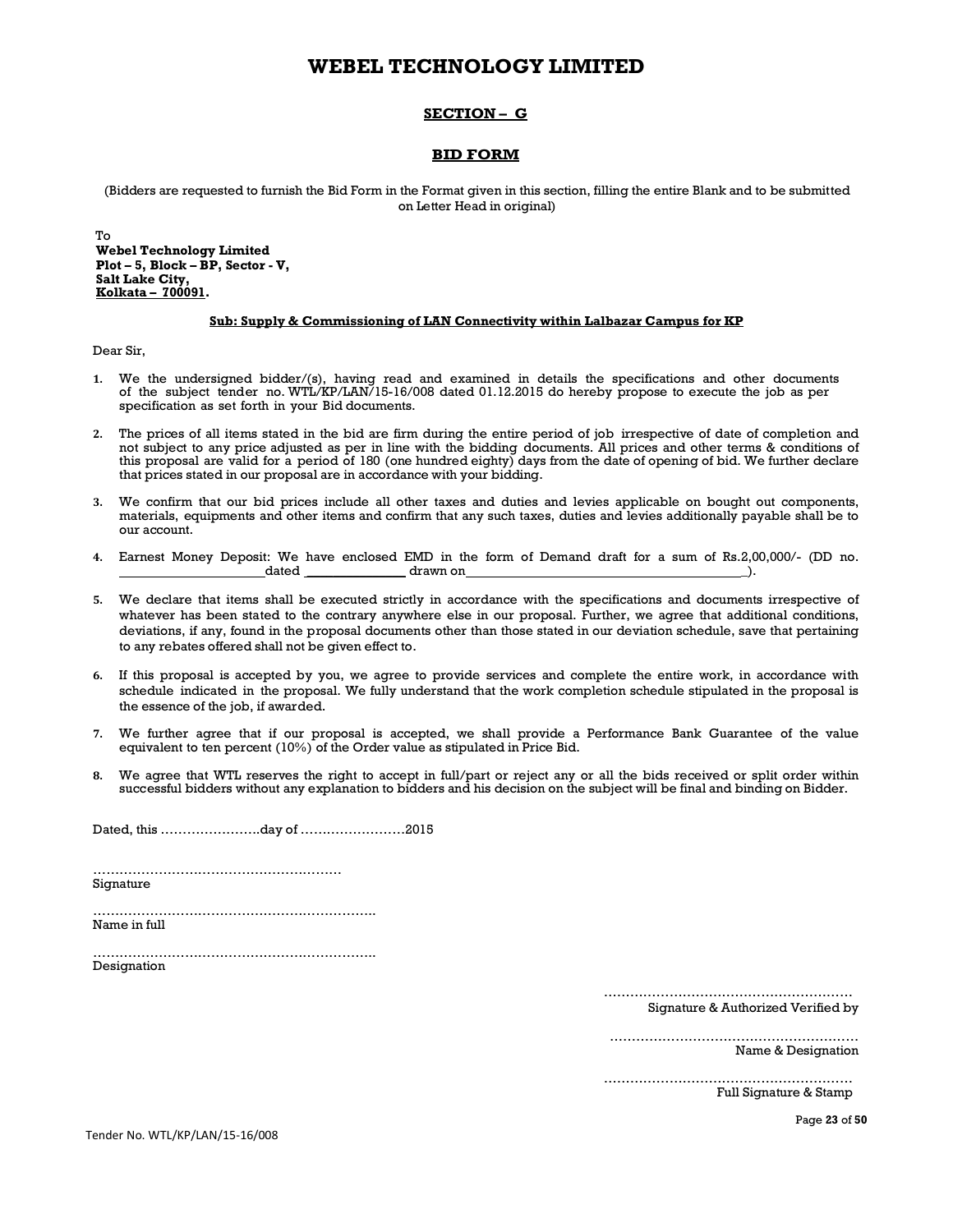## **SECTION – H**

## **GUIDANCE FOR E-TENDERING**

Instructions / Guidelines for electronic submission of the tenders have been annexed for assisting the Bidders to participate in e-Tendering.

#### 1. **Registration of Bidder:**

Any Bidder willing to take part in the process of e-Tendering will have to be enrolled & registered with the Government e-Procurement System through logging on to **https://wbtenders.gov.in.** The Bidder is to click on the link for e-Tendering site as given on the web portal.

#### 2. **Digital Signature Certificate (DSC):**

Each Bidder is required to obtain a Class-II or Class-III Digital Signature Certificate (DSC) for submission of tenders from the approved service provider of the National Informatics Centre (NIC) on payment of requisite amount. Details are available at the Web Site stated above. DSC is given as a USB e-Token.

3. The Bidder can search & download N.I.T. & BOQ electronically from computer once he logs on to the website mentioned above using the Digital Signature Certificate. This is the only mode of collection of Tender Documents.

#### 4. **Participation in more than one work:**

A prospective bidder shall be allowed to participate in the job either in the capacity of individual or as a partner of a firm. If, found to be applied severally in a single job all the applications will be rejected.

#### 5. **Submission of Tenders:**

Tenders are to be submitted through online to the website stated above in two folders at a time, one in Techno Commercial Proposal & the other is Financial Proposal before the prescribed date & time using the Digital Signature Certificate (DSC). The documents are to be uploaded virus scanned copy duly Digitally Signed. The documents will get encrypted (transformed into non readable formats)

The proposal should contain scanned copies of the following in two covers (folders).

### **Techno Commercial Cover:**

#### **Technical Document1**

- 1. Copy of Demand Draft of Earnest Money Deposit (EMD)
- 2. Copy of Demand Draft of Tender Fee
- 3. Bid Form as per format  $(Section G)$

#### **Technical Document2**

- 1. Copy of N I T duly stamped & signed
- 2. Declaration of Eligibility Criteria, Section R

#### **Technical Compliance**

- 1. Detailed Technical Specification, Section O
- 2. Make, Model & Part Number, Section N
- 3. Manufacturer Authrisation/OEM Declaration, Section P/Q

#### **Financial Cover:**

BOQ (Bill of Quantity) will be downloaded and same will be uploaded with quoted rates. While uploading BOQ file name shall remain unchanged. Absence of this document shall lead to summary rejection of the bid.

### **NON-STATUTARY COVER (MY SPACE) CONTAIN FOLLOWING DOCUMENT:**

**(In each folder, scanned coy will be uploaded with single file having multiple pages)** 

| S1.<br>No. | <b>Category Name</b> | <b>Sub Category Name</b> | <b>Sub Category Description</b>                                                            |
|------------|----------------------|--------------------------|--------------------------------------------------------------------------------------------|
| A          | <b>CERTIFICATES</b>  | AI. CERTIFICATES         | VAT/CST Registration Certificate<br>Service Tax Registration Certificate,<br>Trade License |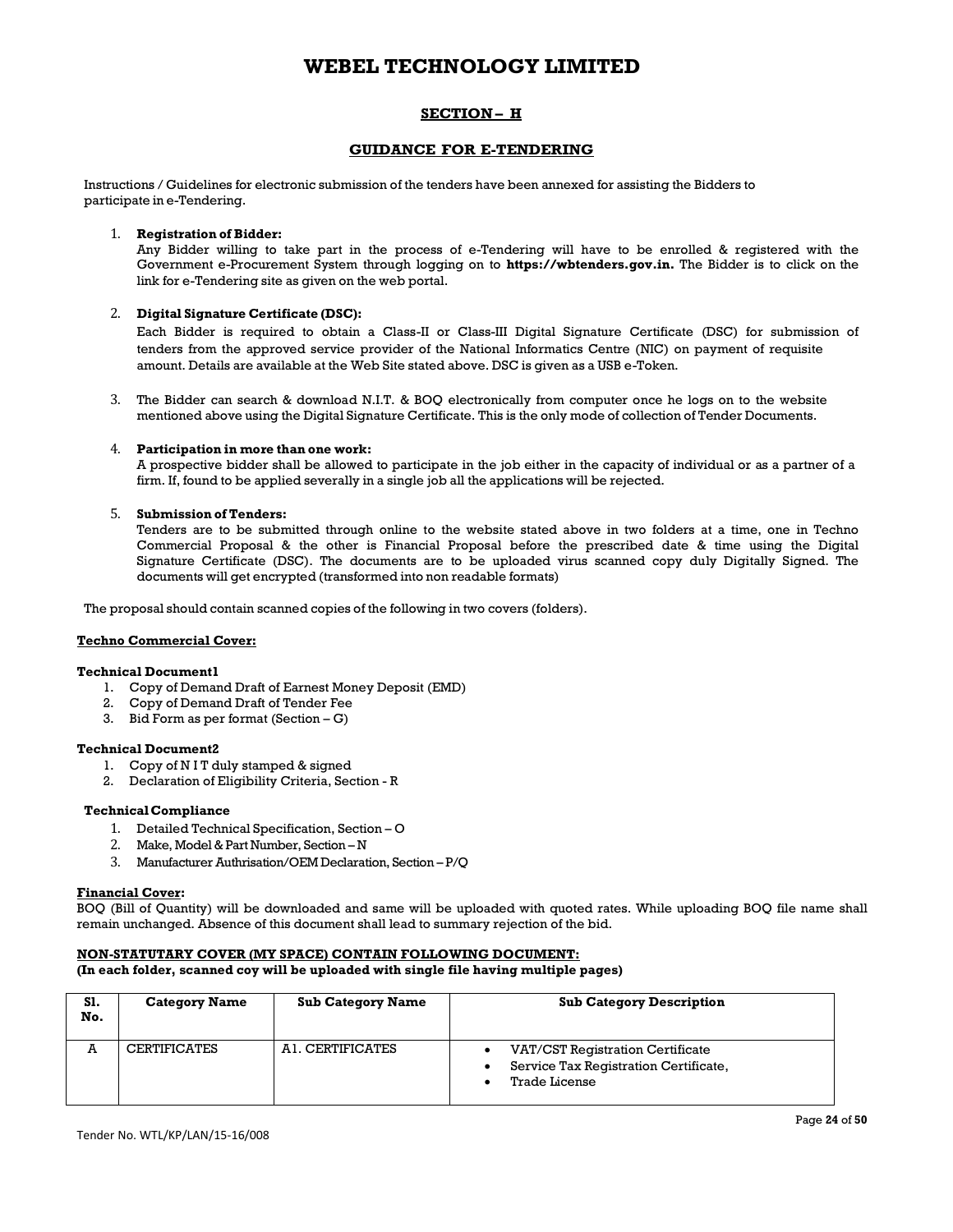| B            | <b>COMPANY DETAILS</b> | <b>B1. COMPANY DETAILS 1</b>     | Document as per Clause - 1 of Part A of Section - D<br>Document as per Clause - 2 of Part A of Section - D<br>$\bullet$<br>Declaration as per Clause no. 8 of Section - C<br>$\bullet$                  |
|--------------|------------------------|----------------------------------|---------------------------------------------------------------------------------------------------------------------------------------------------------------------------------------------------------|
|              |                        | <b>B2. COMPANY DETAILS 2</b>     | Order copies & Completion Certificates as per<br>$\bullet$<br>Clause - 1 of Part B of Section - D<br>Order copies as per evaluation criteria (Section $-F$ )                                            |
| $\mathbf C$  | <b>CREDENTIAL</b>      | <b>CREDENTIAL 1</b>              | Document as per Clause – 5 of Part B of Section – D<br>$\bullet$<br>Call Center details as per Clause - 6 of Part B of<br>$\bullet$<br>$Section - D$<br>Declaration as per Clause no. 11 of Section - D |
|              |                        | <b>CREDENTIAL 2</b>              | Payment Certificate as per evaluation criteria<br>$\bullet$<br>$(Section - F)$<br>Customer Feedback as per evaluation criteria<br>$\bullet$<br>$(Section - F)$                                          |
| D            | <b>DECLARATION</b>     | DECLARATION 1                    | Supporting Documents as per Clause - 7 (a), Part B of Section<br>$-$ D                                                                                                                                  |
|              |                        | DECLARATION 2                    | Technical Capability of the Bidder as per format<br>$\bullet$<br>$(Section - I)$<br>Financial Capability of Bidder as per format<br>$(Section - I)$                                                     |
|              |                        | DECLARATION 3                    | Bidder's Details as per format (Section $-K$ )<br>$\bullet$<br>Document as per Clause - 10 Part B of Section - D                                                                                        |
|              |                        | DECLARATION 4                    | Supporting Documents as per Clause - 7 (b), Part B of Section<br>$-D$                                                                                                                                   |
|              |                        | DECLARATION 5                    | Document of Manpower as per evaluation criteria<br>$(Section - F)$<br>Other document                                                                                                                    |
| $\mathbf{F}$ | FINANCIAL INFO         | P/L & BALANCE SHEET<br>2012-2013 | P/L & BALANCE SHEET 2012-2013                                                                                                                                                                           |
|              |                        | P/L & BALANCE SHEET<br>2013-2014 | P/L & BALANCE SHEET 2013-2014                                                                                                                                                                           |
|              |                        | P/L & BALANCE SHEET<br>2014-2015 | P/L & BALANCE SHEET 2014-2015                                                                                                                                                                           |

### **Note:**

**The hard copy of total set of documents uploaded in e-Tender site except BOQ to be submitted in sealed envelope to Manager (Purchase), Webel Technology Ltd. before opening of Technical Bid. The envelope super scribed with words "Hard copy of documents uploaded against Tender no. WTL/KP/LAN/15-16/008 except BOQ".**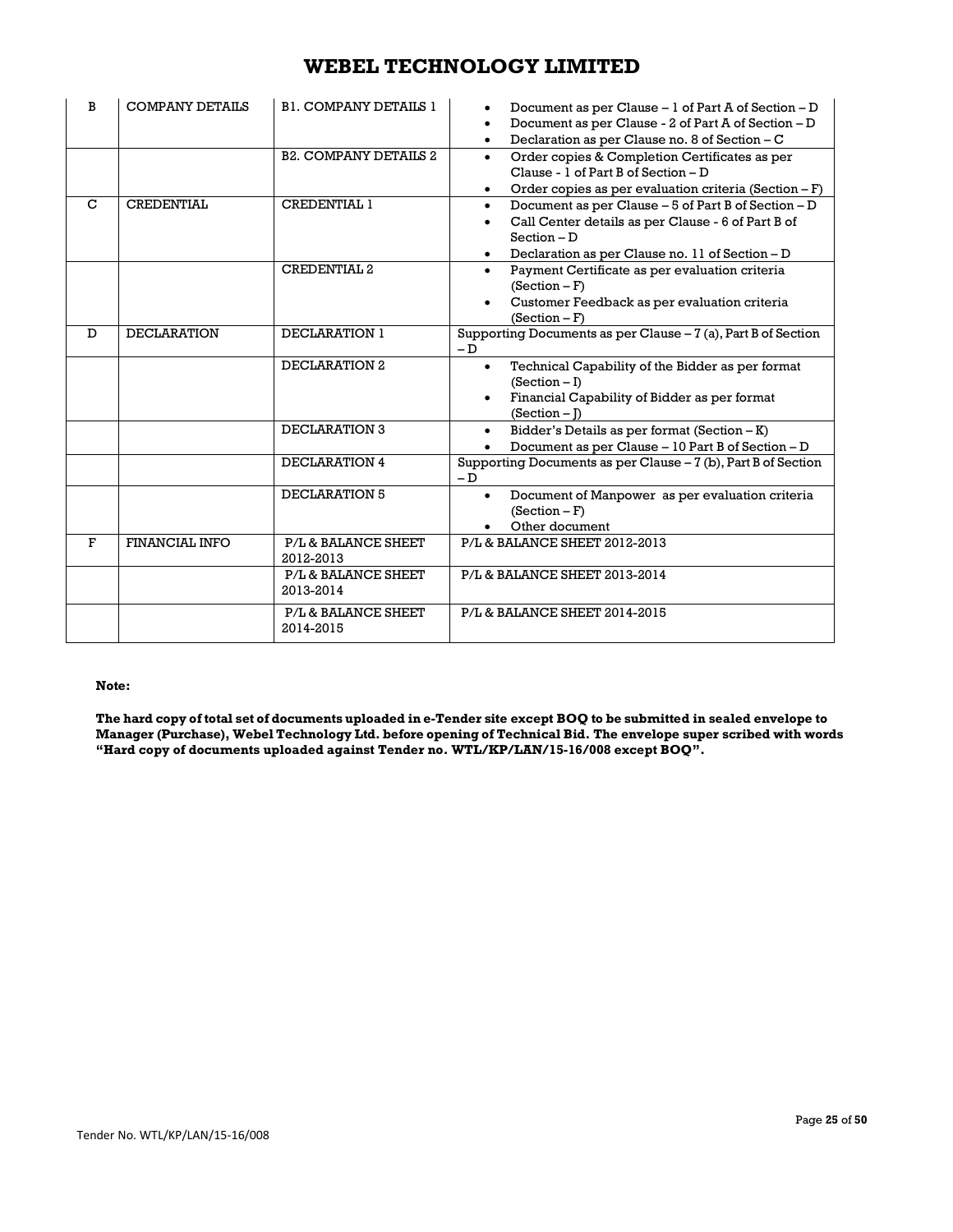## **SECTION-I**

## **FORMAT FOR TECHNICAL CAPABILITY OF BIDDER**

(Tender No. WTL/KP/LAN/15-16/008)

| S1.<br>No. | Project<br><b>Name</b> | Start<br><b>Date</b> | End<br>Date /<br><b>Status</b> | <b>Brief description of</b><br>project & scope of work<br>(implementation,<br>operation &<br>maintenance) | Type of<br>project | Approx<br>value of<br>the project | <b>Contact</b><br>details of the<br><b>Customer</b> |
|------------|------------------------|----------------------|--------------------------------|-----------------------------------------------------------------------------------------------------------|--------------------|-----------------------------------|-----------------------------------------------------|
|            |                        |                      |                                |                                                                                                           |                    |                                   |                                                     |
|            |                        |                      |                                |                                                                                                           |                    |                                   |                                                     |
|            |                        |                      |                                |                                                                                                           |                    |                                   |                                                     |
|            |                        |                      |                                |                                                                                                           |                    |                                   |                                                     |
|            |                        |                      |                                |                                                                                                           |                    |                                   |                                                     |
|            |                        |                      |                                |                                                                                                           |                    |                                   |                                                     |
|            |                        |                      |                                |                                                                                                           |                    |                                   |                                                     |
|            |                        |                      |                                |                                                                                                           |                    |                                   |                                                     |

Authorized Signatory (Signature In full): \_\_\_\_\_\_\_\_\_\_\_\_\_\_\_\_\_\_\_\_\_\_\_\_\_\_\_\_\_\_

Name and title of Signatory: \_\_\_\_\_\_\_\_\_\_\_\_\_\_\_\_\_\_\_\_\_\_\_\_\_\_\_\_\_\_\_\_\_\_\_\_

Stamp of the Company: \_\_\_\_\_\_\_\_\_\_\_\_\_\_\_\_\_\_\_\_\_\_\_\_\_\_\_\_\_\_\_\_\_\_\_\_\_\_\_\_\_\_\_\_

## **Note:**

- A. Type of Project shall indicate the implementation of services (Networking Setup, System Integration).
- B. Scope of work shall indicate whether it is implementation, Operation or maintenance.
- C. Submit Customer Order Copy details of the order indicating the project value, customer contact details, project completion certificate, customer satisfaction certificate etc.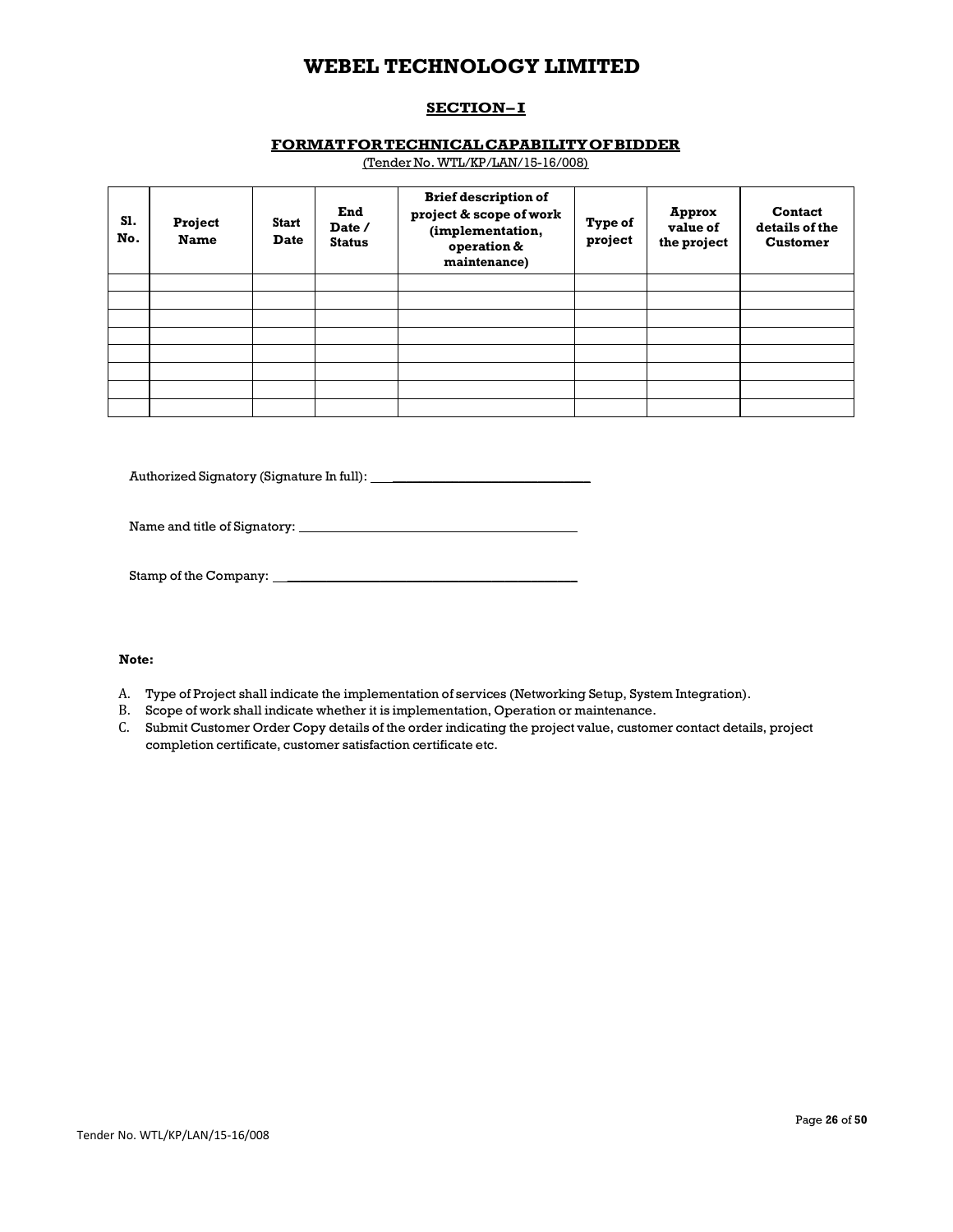## **SECTION – J**

### **FORMAT FOR FINANCIAL CAPABILITY OF BIDDER**

(Tender No. WTL/KP/LAN/15-16/008)

## **FINANCIAL INFORMATION**

| Sl. No. | <b>Name of the Bidder</b> | Turnover (Rs. / Crores) |         |         |  |
|---------|---------------------------|-------------------------|---------|---------|--|
|         |                           | 2012-13                 | 2013-14 | 2014-15 |  |
|         |                           |                         |         |         |  |
|         |                           |                         |         |         |  |
|         |                           |                         |         |         |  |

Authorized Signatory (Signature In full): \_\_\_\_\_\_\_\_\_\_\_\_\_\_\_\_\_\_\_\_\_\_\_\_\_\_\_\_\_\_\_\_\_\_\_\_

Name and title of Signatory: \_\_\_\_\_\_\_\_\_\_\_\_\_\_\_\_\_\_\_\_\_\_\_\_\_\_\_\_\_\_\_\_\_\_\_\_\_\_\_\_\_

Stamp of the Company: \_\_\_\_\_\_\_\_\_\_\_\_\_\_\_\_\_\_\_\_\_\_\_\_\_\_\_\_\_\_\_\_\_\_\_\_\_\_\_\_\_\_\_

 **Note:**

Submit the Audited Financial Statement / Audited Accounts of the last three financial years.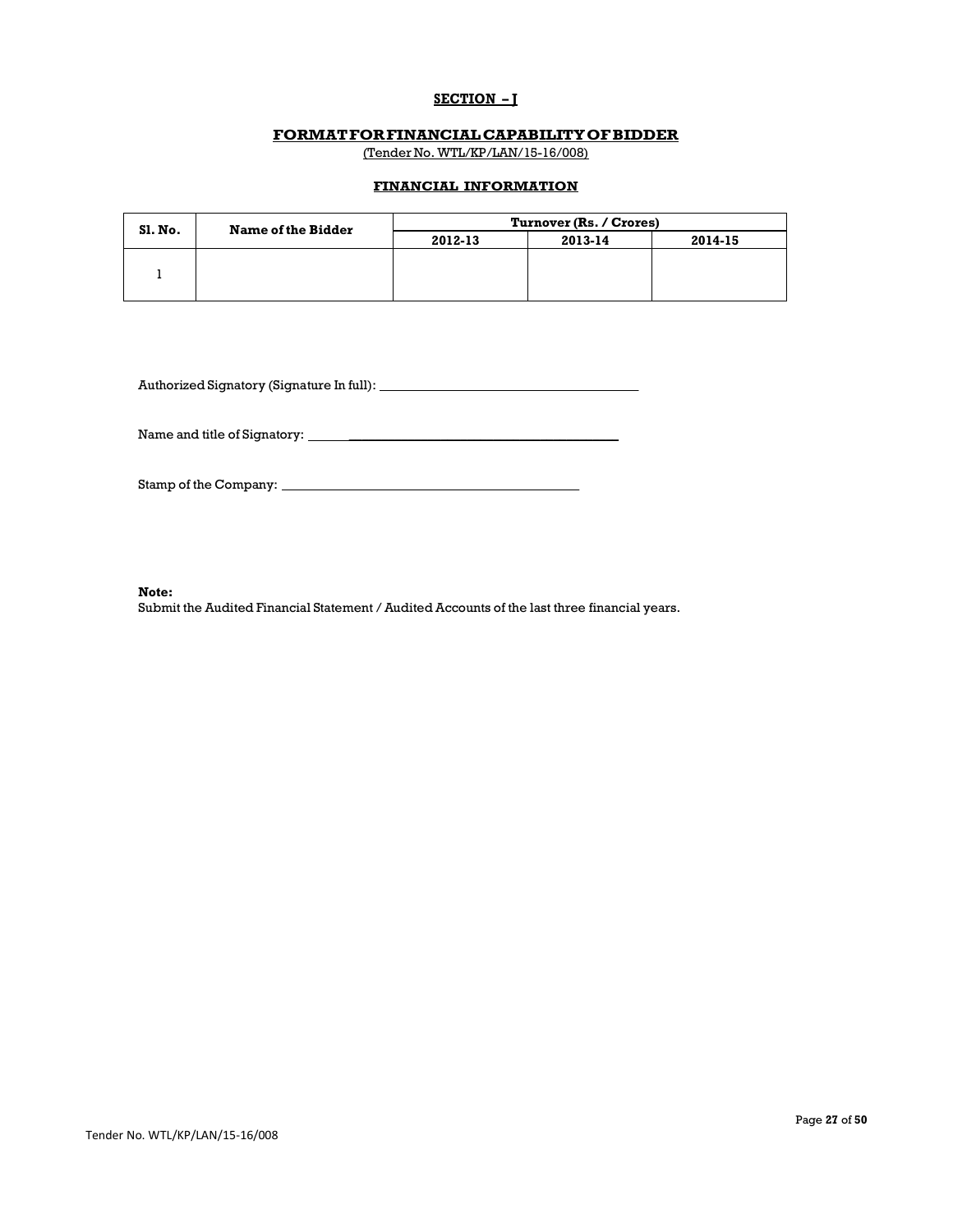## **SECTION - K**

# **FORMAT FOR BIDDER'S DETAILS**

(Tender No. WTL/KP/LAN/15-16/008)

| 1  | Name of the Firm                                                                |
|----|---------------------------------------------------------------------------------|
| 2  | <b>Registered Office Address</b>                                                |
|    | <b>Contact Number</b>                                                           |
|    | Fax Number                                                                      |
|    | E-mail                                                                          |
| 3  | Correspondence / Contact address                                                |
|    | Name & Designation of Contact person                                            |
|    | Address                                                                         |
|    | <b>Contact Number</b>                                                           |
|    | <b>Fax Number</b>                                                               |
|    | E-mail                                                                          |
| 4  | Is the firm a registered company? If yes, submit documentary proof              |
|    | Year and Place of the establishment of the company                              |
|    |                                                                                 |
| 5  | Former name of the company, if any                                              |
| 6  | Is the firm<br>$\blacksquare$                                                   |
|    | a Government/ Public Sector Undertaking                                         |
|    | a propriety firm<br>$\blacksquare$                                              |
|    | a partnership firm (if yes, give partnership deed)                              |
|    | a limited company or limited corporation                                        |
|    | a member of a group of companies, (if yes, give<br>٠                            |
|    | name and address and description of other<br>companies)<br>$\blacksquare$       |
|    | a subsidiary of a large corporation (if yes give the name and<br>$\blacksquare$ |
|    | address of the parent organization). If the company is subsidiary,              |
|    | state what involvement if any, will the parent company have in the              |
|    | project.                                                                        |
| 7  | Is the firm registered with Sales Tax department? If yes, submit valid VAT      |
|    | Registration certificate.                                                       |
| 8  | Is the firm registered for Service Tax with Central Excise Department           |
|    | (Service Tax Cell)? If yes, submit valid Service Tax registration certificate.  |
| 9  | Total number of employees. Attach the organizational chart showing the          |
|    | structure of the organization.                                                  |
| 10 | Are you registered with any Government/ Department/ Public Sector               |
|    | Undertaking (if yes, give details)                                              |
| 11 | How many years has your organization been in business under your present        |
|    | name? What were your fields when you established your organization              |
| 12 | What type best describes your firm? (Purchaser reserves the right to verify     |
|    | the claims if necessary)                                                        |
|    | Manufacturer                                                                    |
|    | Supplier<br>٠                                                                   |
|    | System Integrator                                                               |
|    | Consultant                                                                      |
|    | Service Provider (Pl. specify details)<br>٠                                     |
|    | Software Development                                                            |
|    | Total Solution provider (Design, Supply, Integration, O&M)                      |
|    | IT Company                                                                      |
| 13 | Number of Offices in district head quarters in West Bengal                      |
| 14 | Is your organization has ISO 9001:2008 certificates?                            |
| 15 | List the major clients with whom your organization has been / is currently      |
|    | associated.                                                                     |
| 16 | Have you in any capacity not completed any work awarded to you? (If so,         |
|    | give the name of project and reason for not completing the work)                |
| 17 | Have you ever been denied tendering facilities by any Government /              |
|    | Department / Public sector Undertaking? (Give details)                          |
|    |                                                                                 |

Authorized Signatory (Signature In full): \_\_\_\_\_\_\_\_\_\_\_\_\_\_\_\_\_\_\_\_\_\_\_\_\_\_\_\_\_\_\_\_\_

Name and title of Signatory: \_\_\_\_\_\_\_\_\_\_\_\_\_\_\_\_\_\_\_\_\_\_\_\_\_\_\_\_\_\_\_\_\_\_\_\_\_\_\_\_\_\_

Company Rubber Stamp: \_\_\_\_\_\_\_\_\_\_\_\_\_\_\_\_\_\_\_\_\_\_\_\_\_\_\_\_\_\_\_\_\_\_\_\_\_\_\_\_\_\_\_\_\_\_\_\_\_\_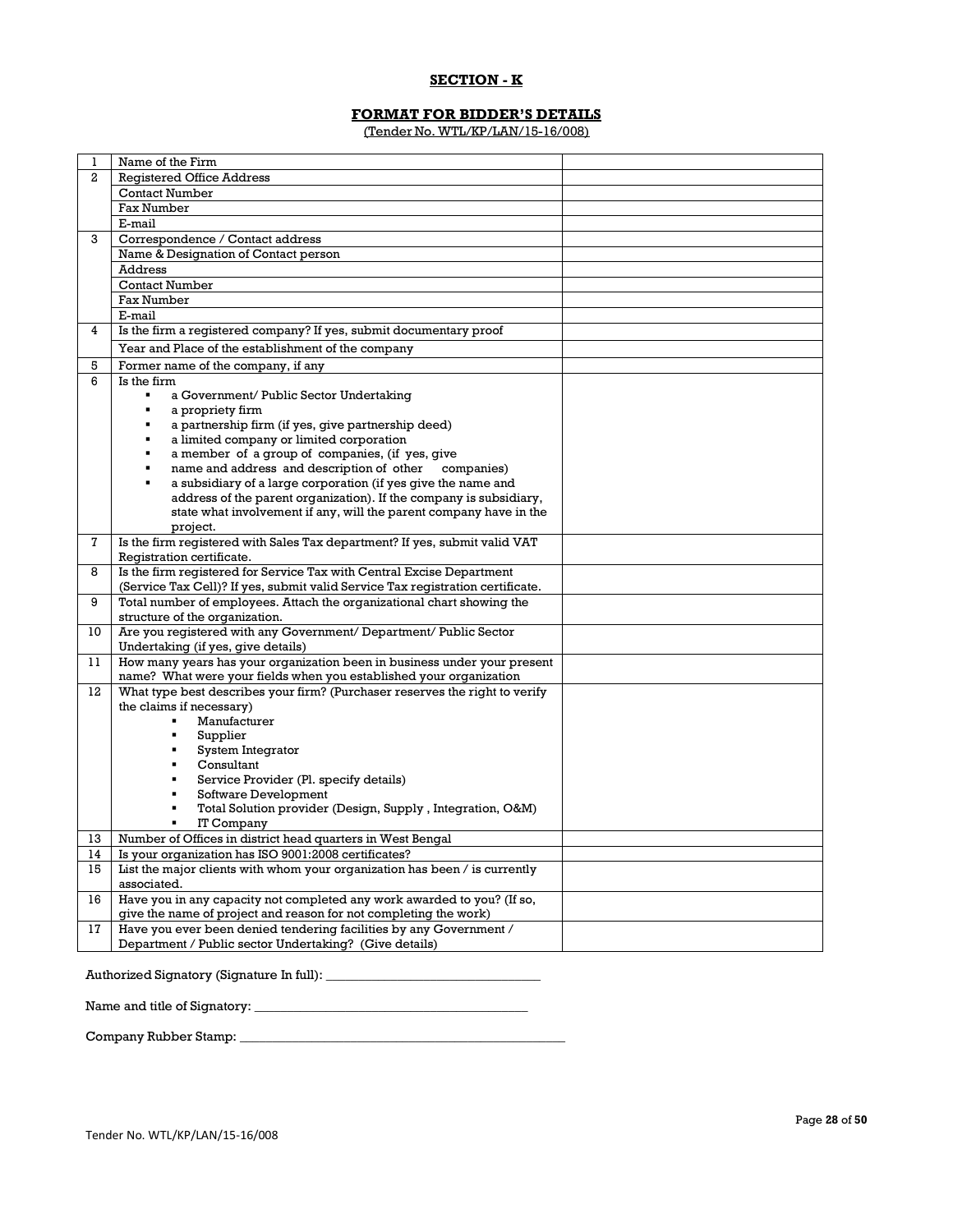## **SECTION – L**

### **PROFORMA FOR PRE-BID MEETING QUERIES** (Tender No. WTL/KP/LAN/15-16/008)

Name of the Bidder:

**Oueries** 

| S1.<br>No. | <b>Section</b><br>No. | <b>Clause</b><br>No. | Page<br>No. | Queries |
|------------|-----------------------|----------------------|-------------|---------|
|            |                       |                      |             |         |
|            |                       |                      |             |         |
|            |                       |                      |             |         |
|            |                       |                      |             |         |
|            |                       |                      |             |         |
|            |                       |                      |             |         |
|            |                       |                      |             |         |
|            |                       |                      |             |         |
|            |                       |                      |             |         |

Authorized Signatory (Signature In full): \_\_\_\_\_\_\_\_\_\_\_\_\_\_\_\_\_\_\_\_\_\_\_\_\_\_\_\_\_\_\_\_\_

Name and title of Signatory: \_\_\_\_\_\_\_\_\_\_\_\_\_\_\_\_\_\_\_\_\_\_\_\_\_\_\_\_\_\_\_\_\_\_\_\_\_\_\_\_\_\_

Company Rubber Stamp: \_\_\_\_\_\_\_\_\_\_\_\_\_\_\_\_\_\_\_\_\_\_\_\_\_\_\_\_\_\_\_\_\_\_\_\_\_\_\_\_\_\_\_\_\_\_\_\_\_\_

**Note:** The filled form to be submitted in XLS & PDF Format. There is a cutoff date for receiving of queries before Pre Bid Meeting. Queries received after the cutoff period will not be accepted. The Purchaser reserves the right to respond all queries over email.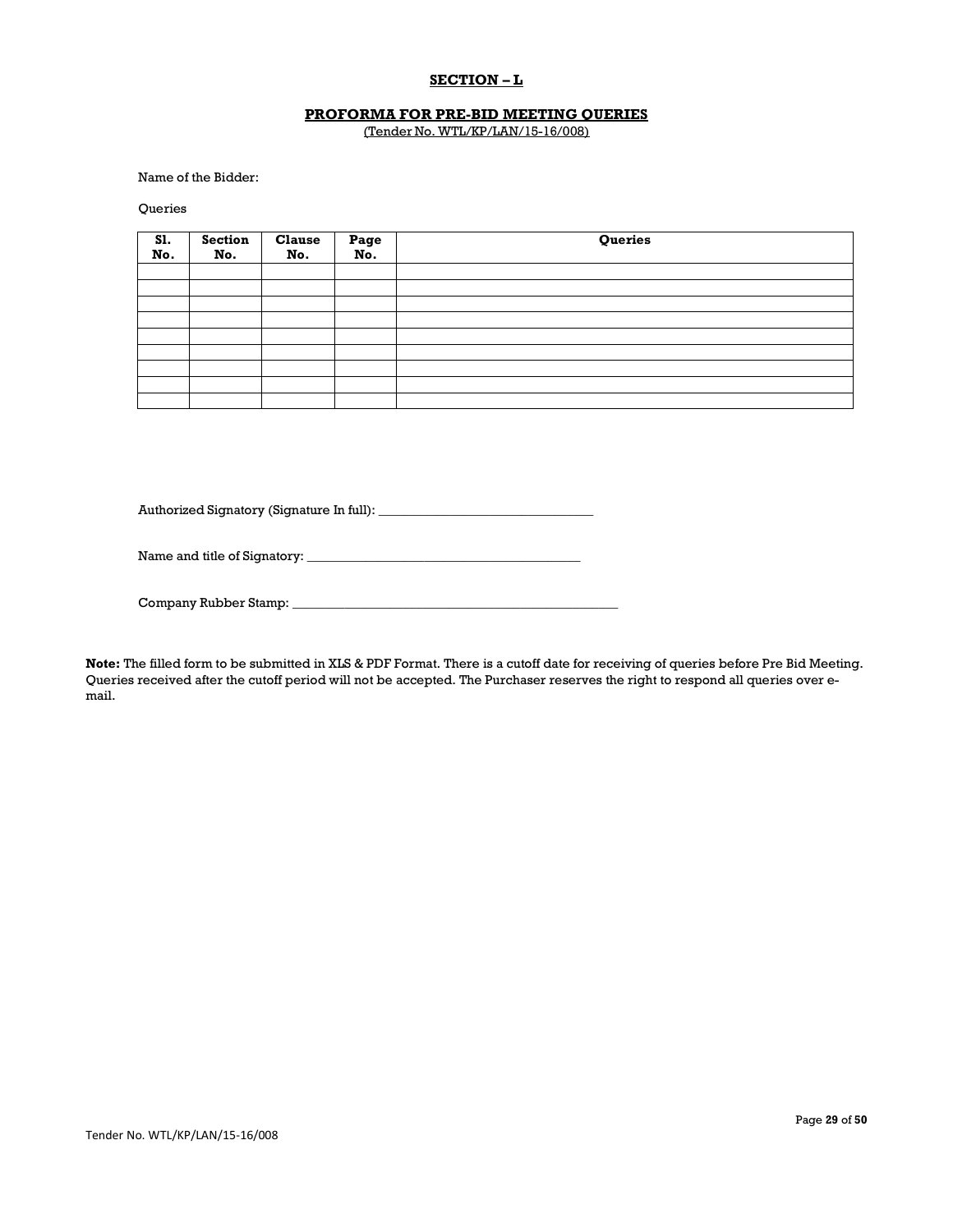#### **SECTION – M**

#### **PROFORMA FOR PERFORMANCE BANK GUARANTEE**

(On non-judicial stamp paper of appropriate value to be purchased in the name of executing Bank)

#### PROFORMA OF BANK GUARANTEE FOR SECURITY DEPOSIT –CUM-PRFORMANCE GUARANTEE

Ref …………………….. Bank Guarantee no…………….

Date…………………..

#### PROFORMA OF BG FOR SECURITY DEPOSIT

KNOW ALL MEN BY THESE PRESENTS that in consideration of WEBEL TECHNOLOGY LIMTED, a Government of West Bengal Undertaking incorporated under the Companies Act, 1956 having its Registered office at Webel Bhavan, Block EP&GP, Sector V,<br>Kolkata-700 091 (hereinafter called "The Purchaser") having agreed to accept from \_\_\_\_\_\_\_\_\_\_\_\_\_\_\_\_ Kolkata-700 091 (hereinafter called "The Purchaser") having agreed to accept from \_\_\_\_ "The Contractor") Having its Head Office at \_\_\_\_\_\_\_\_\_\_\_\_\_\_\_\_\_\_\_\_\_\_, a Bank guarantee for Rs. \_\_\_\_\_\_\_\_\_\_\_\_\_ in lieu of Cash Security Deposit for the due fulfillment by the Contractor of the terms & conditions of the Work Order No. \_\_\_\_\_\_\_\_\_\_\_\_\_\_\_\_\_\_\_dated\_\_\_\_\_\_\_\_\_\_\_\_ issued by the Purchaser for \_\_\_\_\_\_\_\_\_\_\_\_\_\_\_\_\_\_\_\_\_\_\_\_\_\_\_\_\_\_\_\_(hereinafter called "the dated\_\_\_\_\_\_\_\_\_\_\_\_\_)".We \_\_\_\_\_\_\_\_\_\_\_\_\_\_\_\_\_\_\_\_(Name  $\&$  detailed address of the branch) (hereinafter called "the Guarantor") do hereby undertake to indemnify and keep indemnified the Purchaser to the extent of Rs. (Rupees \_\_\_\_\_\_\_\_\_\_\_\_\_\_\_\_\_\_\_\_\_\_\_\_\_\_\_\_\_\_\_\_\_\_) only against any loss or damage caused to or suffered by the Purchaser by reason of any breach by the Contractor of any of the terms and conditions contained in the said Work Order No. \_\_\_\_\_\_\_\_\_\_\_\_\_\_\_\_\_\_\_\_ dated\_\_\_\_\_\_\_\_\_\_\_\_\_\_\_\_\_\_ of which breach the opinion of the Purchaser shall be final and conclusive.

(2) AND WE, \_\_\_\_\_\_\_\_\_\_\_\_\_\_\_\_\_\_\_\_DO HEREBY Guarantee and undertake to pay forthwith on demand to the Purchaser such sum not exceeding the said sum of \_\_\_\_\_\_\_\_Rupees\_\_\_\_\_\_\_\_\_\_\_\_\_\_\_) only as may be specified in such demand, in the event of the Contractor failing or neglecting to execute fully efficiently and satisfactorily the order for \_ \_ Work Order no. , \_\_\_\_\_\_\_\_\_\_\_\_\_\_\_\_\_\_\_\_\_dated \_

(3) WE \_\_\_\_\_\_\_\_\_\_\_\_\_\_\_\_\_\_\_\_\_\_\_\_\_\_ further agree that the guarantee herein contained shall remain in full force and effect during the period that would be taken for the performance of the said order as laid down in the said Work Order No. dated \_\_\_\_\_\_\_\_\_\_\_\_\_\_\_ including the warranty obligations and that it shall continue to be enforceable till all the dues of the Purchaser under or by virtue of the said Work Order No. 2012 and dated a lawe been fully paid and its claims satisfied or is charged or till the Purchaser or its authorized representative certified that the terms and conditions of the said Work Order No. \_\_\_\_\_\_\_\_\_\_\_\_\_\_\_\_\_\_\_\_\_\_\_\_ dated \_\_\_\_\_\_\_\_\_\_\_\_\_\_\_\_\_\_ have been fully and properly carried out by the said contractor and accordingly discharged the guarantee.

(4) We \_\_\_\_\_\_\_\_\_\_\_\_\_\_\_\_\_\_\_\_\_\_\_\_\_\_\_\_\_ the Guarantor undertake to extend the validity of Bank Guarantee at the request of the contractor for further period of periods from time to time beyond its present validity period failing which we shall pay the Purchaser the amount of Guarantee.

(5) The liability under the Guarantee is restricted to Rs. \_\_\_\_\_\_\_\_ (Rupees \_\_\_\_\_\_\_\_\_\_\_\_\_\_\_\_\_\_\_\_\_\_\_\_\_\_\_\_\_\_\_\_\_\_) only and will expire on \_\_\_\_\_\_\_\_\_\_\_\_\_\_ and unless a claim in writing is presented to us or an action or suit to enforce the claim is filled against us within 3 months from \_\_\_\_\_\_\_\_\_\_\_\_\_\_\_ all your rights will be forfeited and we shall be relieved of and discharged from all our liabilities (thereinafter)

(6) The Guarantee herein contained shall not be determined or effected by liquidation or winding up or insolvency or closer of the Contractor.

(7) The executants has the power to issue this guarantee on behalf of Guarantor and holds full and valid power of Attorney granted in his favour by the Guarantor authorizing him to execute the Guarantee.

(8) Notwithstanding anything contained herein above, our liability under this guarantee is restricted to Rs. \_\_\_\_\_\_\_\_\_\_ (Rupees \_\_\_\_\_\_\_\_\_\_\_\_\_\_\_\_\_\_\_\_\_\_\_\_\_) only and our guarantee shall remain in force up to \_\_\_\_\_\_\_\_\_\_\_\_\_\_\_ and unless a demand or claim under the guarantee is made on us in writing on or before \_\_\_\_\_\_\_\_\_\_\_\_\_\_\_ all your rights under the guarantee shall be forfeited and we shall be relieved and discharged from all liabilities there under.

WE, \_\_\_\_\_\_\_\_\_\_\_\_\_\_\_\_\_\_\_\_\_\_\_\_\_\_ lastly undertake not to revoke this guarantee during the currency except with the previous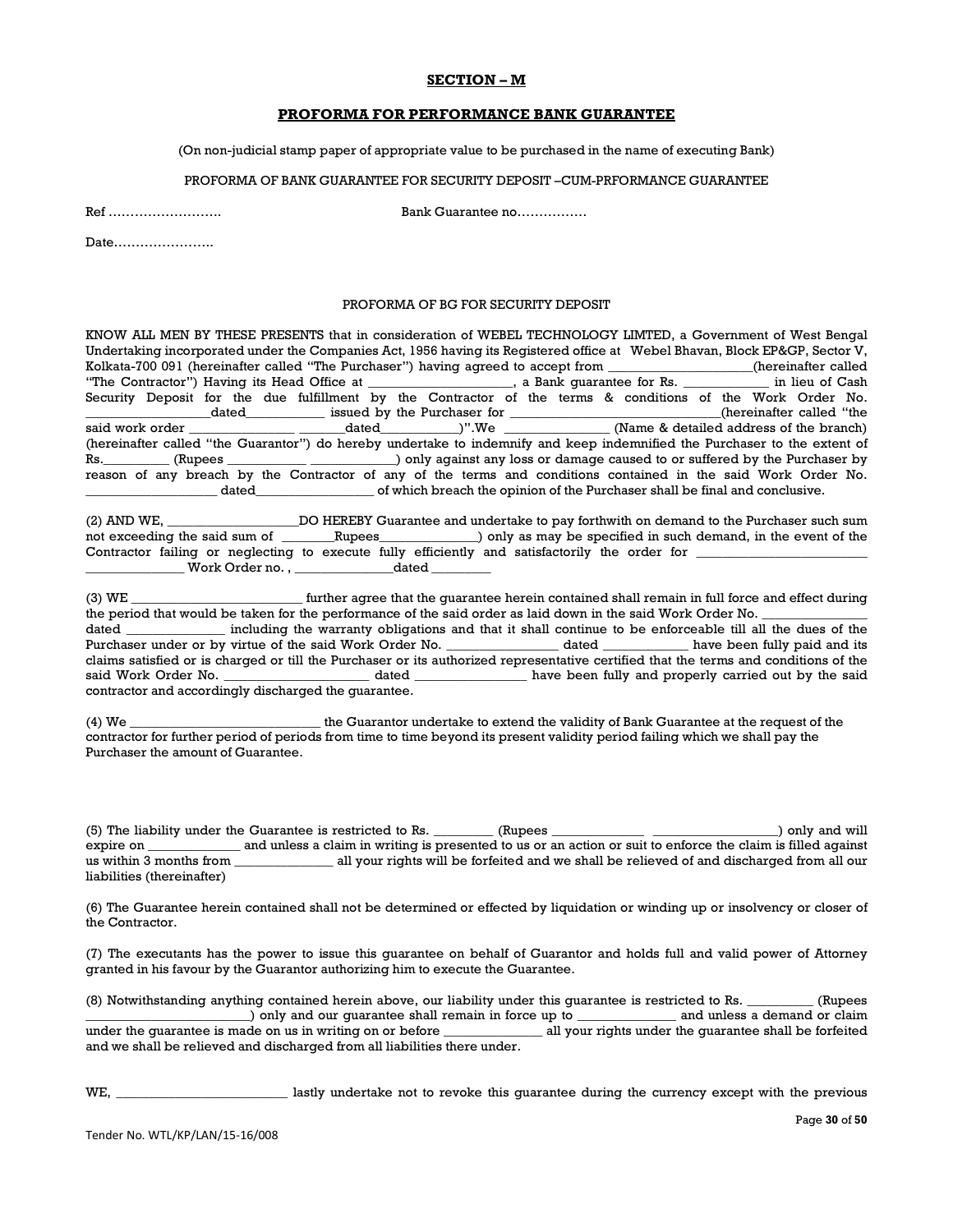| consent of the Purchaser in writing. In witness whereof we                                                                                                                                          | have set and subscribed our hand on |
|-----------------------------------------------------------------------------------------------------------------------------------------------------------------------------------------------------|-------------------------------------|
|                                                                                                                                                                                                     |                                     |
| WITNESS                                                                                                                                                                                             | SIGNED, SEALED AND DELIVERED        |
| $1)$ $\qquad \qquad$<br>2)<br><u> 1980 - Jan James James Barbara, politik eta politik eta politik eta politik eta politik eta politik eta poli</u><br>(Name & address in full with<br>Rubber Stamp) | (Stamp of the executants)           |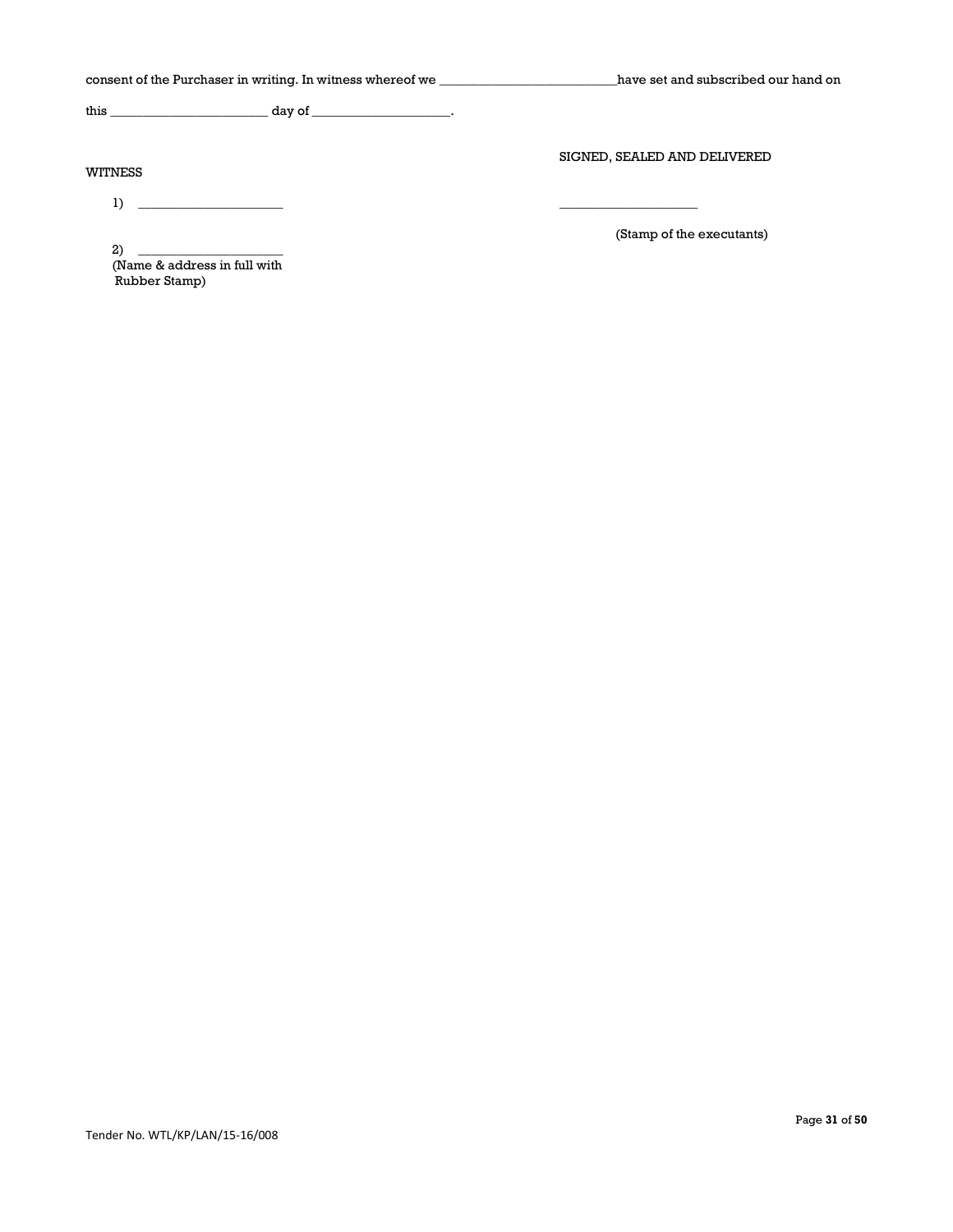### **INSTRUCTIONS FOR FURNISHING BANK GUARANTEE**

- 1. Bank Guarantee (B.G.) for Advance payment, Mobilization Advance, B.G. for security Deposit-cum-Performance Guarantee, Earnest Money should be executed on the Non-Judicial Stamp paper of the applicable value and to be purchased in the name of the Bank.
- 2. The Executor (Bank authorities) may mention the Power of Attorney No. and date of execution in his/her favour with authorization to sign the documents. The Power of Attorney is to be witnessed by two persons mentioning their full name and address.
- 3. The B.G. should be executed by a Nationalised Bank/ Scheduled Commercial Bank preferably on a branch located in Kolkata. B.G. from Co-operative Bank / Rural Banks is not acceptable.
- 4. A Confirmation Letter of the concerned Bank must be furnished as a proof of genuineness of the Guarantee issued by them.
- 5. Any B.G. if executed on Non-Judicial Stamp paper after 6 (six) months of the purchase of such stamp shall be treated as Non-valid.
- 6. Each page of the B.G. must bear signature and seal of the Bank and B.G. Number.
- 7. The content of the B.G. shall be strictly as Proforma prescribed by WTL in line with Purchase Order /LOI/ Work Order etc. and must contain all factual details.
- 8. Any correction, deletion etc. in the B.G. should be authenticated by the Bank Officials signing the B.G.
- 9. In case of extension of a Contract the validity of the B.G. must be extended accordingly.
- 10. B.G. must be furnished within the stipulated period as mentioned in Purchase Order / LOI / Work Order etc.
- 11. Issuing Bank / The Vendor are requested to mention the Purchase Order / Contract / Work Order Reference along with the B. G. No. for making any future queries to WTL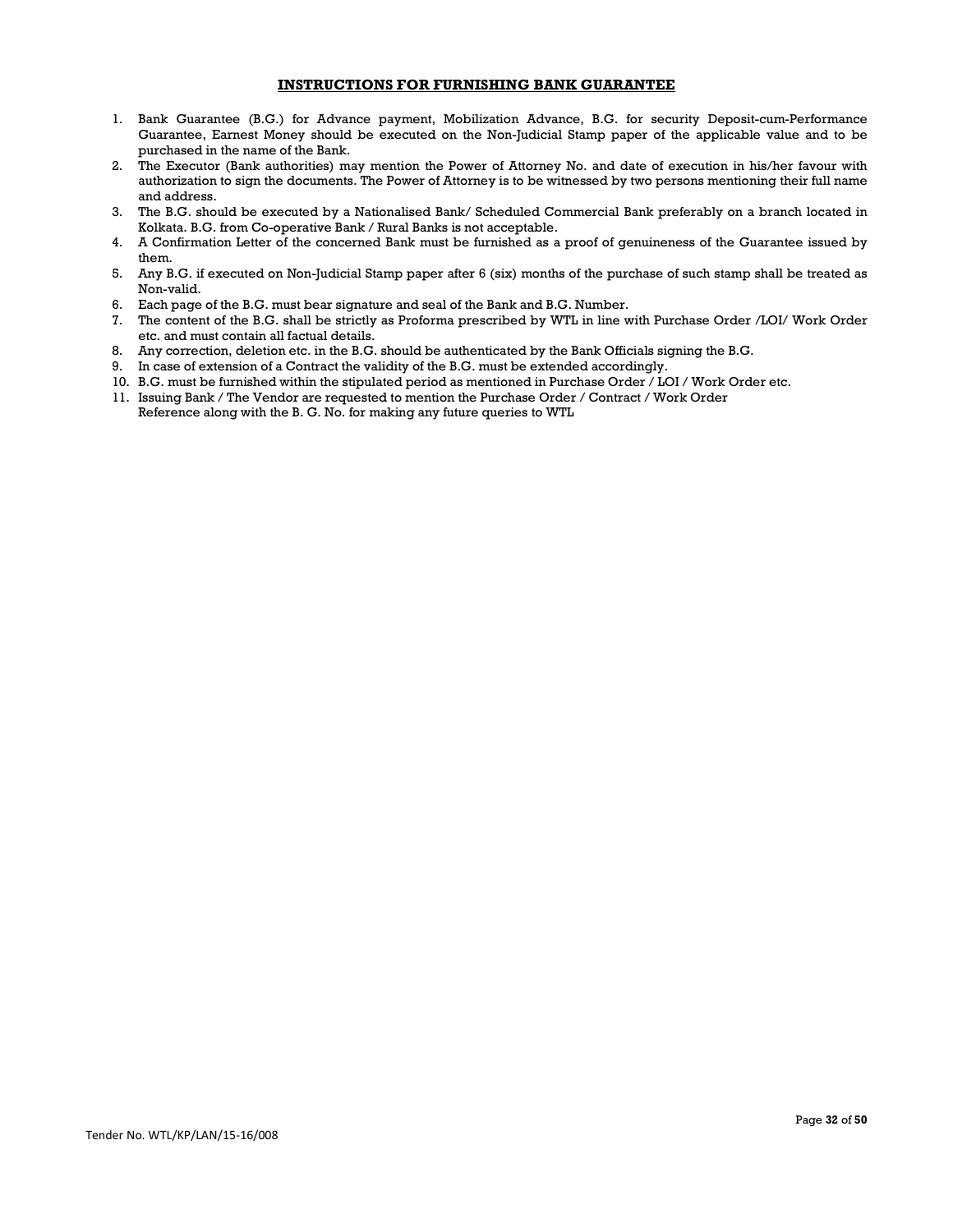### **SECTION – N**

## **MAKE, MODEL & PART NUMBER**

(Tender No. WTL/KP/LAN/15-16/008)

The Bidder has to setup a managed network for KP at Lalbazar Campus(18 Lalbazar Street, Kolkata – 700001)

### **Scope includes Supply, Installation and support services post commissioning of the following items:**

#### **Location – Kolkata Police, H.Q.**

|                 | Networking Equipments for Police HQ at Lalbazar                                                                                                                                                                      |                      |             |                  |
|-----------------|----------------------------------------------------------------------------------------------------------------------------------------------------------------------------------------------------------------------|----------------------|-------------|------------------|
|                 | <b>Active Part</b>                                                                                                                                                                                                   | <b>Tentative Qty</b> | <b>Make</b> | Model & Part No. |
| 1               | Core Switch:<br>1.48 x 10/100/1000BaseT Ports<br>2.4 x SFP+ 10GE Ports loaded with SR transceivers<br>3. Dedicated Stacking Port with 460 Gbps stack throughput                                                      | $2$ Nos.             |             |                  |
| 2               | <b>Distribution Switch:</b><br>1.24 x 10/100/1000BaseT Ports<br>2. 2 x SFP+ 10GE Ports loaded with SR transceivers<br>3. Support for dedicated stacking port with 80 Gbps stack throughput<br>for future requirement | 4 Nos.               |             |                  |
| 3               | <b>Access Switch:</b><br>1.24 x 10/100/1000BaseT Ports<br>2. 4 x SFP GE Ports<br>3. Support for dedicated stacking port with 80 Gbps stack throughput<br>for future requirement                                      | 45 Nos.              |             |                  |
| 4               | Firewall with IPS and VPN functionality                                                                                                                                                                              | $1$ No.              |             |                  |
| 5               | Network Management System (HW & SW)                                                                                                                                                                                  | $1$ No.              |             |                  |
| 6               | SR Type 10GE Fiber Optic Transceivers                                                                                                                                                                                | 12 Nos.              |             |                  |
|                 | <b>Passive Part</b>                                                                                                                                                                                                  |                      |             |                  |
| 7               | 24 Port Loaded Jack Panel                                                                                                                                                                                            | 49 Nos.              |             |                  |
| 8               | 48 Port Loaded Jack Panel                                                                                                                                                                                            | $2$ Nos.             |             |                  |
| 9               | Cable Manager                                                                                                                                                                                                        | 23 Nos.              |             |                  |
| 10 <sup>°</sup> | 24 Port fully loaded LIU                                                                                                                                                                                             | 5 Nos.               |             |                  |
| 11              | SC- LC Multimode OM3 FO Patch cord (2 Mtrs.)                                                                                                                                                                         | 16 Nos.              |             |                  |
| 12              | Multimode OM3 Fibre Optic Cable                                                                                                                                                                                      | 1800 Mtrs.           |             |                  |
| 13              | 6 U wall Mount Rack with fan and electrical fixtures                                                                                                                                                                 | 14 Nos.              |             |                  |
| 14              | 9 U wall Mount Rack with fan and electrical fixtures                                                                                                                                                                 | $14$ nos.            |             |                  |
| 15              | CAT 6 A UTP Cable                                                                                                                                                                                                    | 12500 Mtrs.          |             |                  |
| 16              | UPS 700 VA with 15 min backup at full load                                                                                                                                                                           | 28 Nos.              |             |                  |
| 17              | UPS 1 KVA with 15 min backup at full load                                                                                                                                                                            | $1$ No.              |             |                  |
| 18              | 1 Mtr. UTP Patch Cord                                                                                                                                                                                                | 1400 Nos.            |             |                  |
| 19              | RJ 45 Connectors                                                                                                                                                                                                     | 200 Nos.             |             |                  |
| 20              | CAT 6A IO boxes                                                                                                                                                                                                      | 500 Nos.             |             |                  |

Heterogeneous mix of materials can be offered but seamless integration between the other devices will be in the responsibility part of the bidder.

Quantity mentioned are indications only, may go in for 10% upward or downward fluctuation.

Installation Completion Time: within 10 weeks of issuance of P.O/W.O

Authorized Signatory (Signature In full): \_\_\_\_\_\_\_\_\_\_\_\_\_\_\_\_\_\_\_\_\_\_\_\_\_\_\_\_\_\_\_\_\_

Name and title of Signatory: \_\_\_\_\_\_\_\_\_\_\_\_\_\_\_\_\_\_\_\_\_\_\_\_\_\_\_\_\_\_\_\_\_\_\_\_\_\_\_\_\_\_

Company Rubber Stamp: \_\_\_\_\_\_\_\_\_\_\_\_\_\_\_\_\_\_\_\_\_\_\_\_\_\_\_\_\_\_\_\_\_\_\_\_\_\_\_\_\_\_\_\_\_\_\_\_\_\_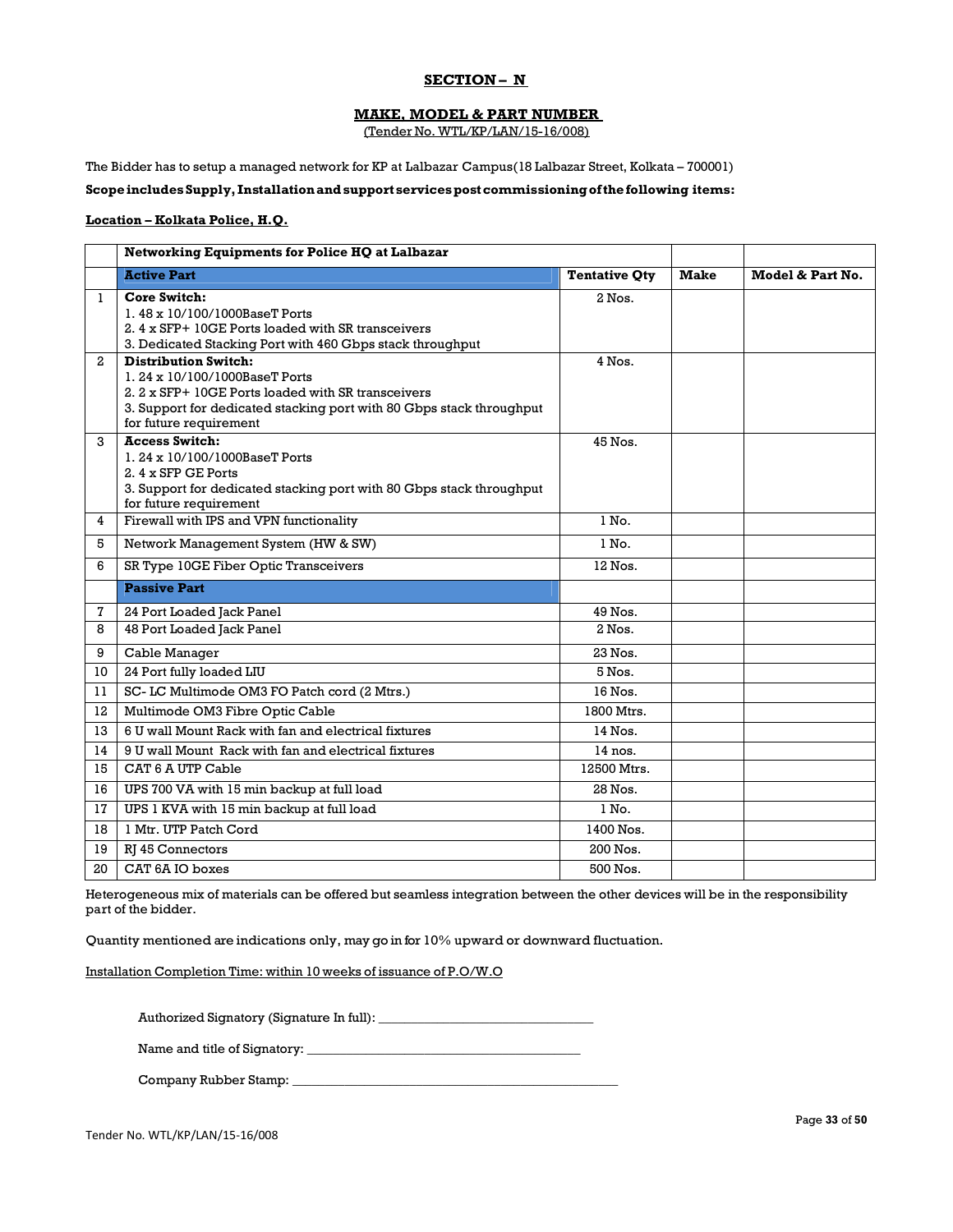## **Section – O**

#### **DETAILED TECHNICAL SPECIFICATION**

(Tender No. WTL/KP/LAN/15-16/008)

Detailed Technical specification of Active component with Technical Compliance Sheet:

Г

|  | <b>Technical Specification of Core Switch</b> |  |  |
|--|-----------------------------------------------|--|--|
|--|-----------------------------------------------|--|--|

| S/N          | <b>Required Minimum Specifications</b>                                                                                                                                                                                                 | <b>Quoted Specifications</b> | Compliant-<br>Yes / No |
|--------------|----------------------------------------------------------------------------------------------------------------------------------------------------------------------------------------------------------------------------------------|------------------------------|------------------------|
| $\mathbf{1}$ | The switch should be stackable with dedicated<br>stacking port that<br>supports stacking bandwidth of 460 Gbps to take<br>advantage of pay as one grow model. Single stack<br>should be capable to accommodate at least 8<br>switches. |                              |                        |
| $\mathbf{2}$ | The switch stack should have the following switches:<br>1.48 x 10/100/1000BaseT ports and 4 x 10 GE SFP+<br>ports loaded with SR Module - two numbers                                                                                  |                              |                        |
| 3            | All 10GE SFP+ ports should support LR, SR, LRM and<br>copper transceivers.                                                                                                                                                             |                              |                        |
| 4            | Each switch of the stack should have internal<br>Redundant Power supply from day-1.                                                                                                                                                    |                              |                        |
| 5            | The switch should also support 1G and 10G uplink<br>module.                                                                                                                                                                            |                              |                        |
| 6            | It should support Layer-3 features like Open Shortest<br>Path First (OSPF), Border Gateway Protocol (BGP),<br>Protocol Independent Multicast (PIM), and IPv6<br>routing such as OSPFv3 through license upgrade in<br>future.           |                              |                        |
| $\mathbf{7}$ | Basic IP unicast routing protocols (static, RIPv1, and<br>RIPv2) should be supported from day 1.                                                                                                                                       |                              |                        |
| 8            | Should have provision to enable advanced IP unicast<br>routing protocols (OSPF, BGPv4, and IS-ISv4) on the<br>same device through license upgrade only.                                                                                |                              |                        |
| 9            | IPv6 routing (OSPFv3) to be supported in hardware<br>for maximum performance.                                                                                                                                                          |                              |                        |
| 10           | It should have capability to act as DHCP Server which<br>enables a convenient deployment option for the<br>assignment of IP addresses in networks that do not<br>have a dedicated DHCP server.                                         |                              |                        |
| 11           | Jumbo Frame: 9100 Byte (min)                                                                                                                                                                                                           |                              |                        |
| 12           | Should suppor minimum 1000 VLANs and 4000 VLAN<br>$_{\rm IDs}$                                                                                                                                                                         |                              |                        |
| 13           | should have Flash memory of 1 GB (minimum)                                                                                                                                                                                             |                              |                        |
| 14           | should have DRAM of 4 GB (minimum)                                                                                                                                                                                                     |                              |                        |
| 15           | Minimum switching capacity should be 160 Gbps.                                                                                                                                                                                         |                              |                        |
| 16           | Minimum forwarding rate should be 130 mpps.                                                                                                                                                                                            |                              |                        |
| 17           | MAC addresses : 30,000                                                                                                                                                                                                                 |                              |                        |
| 18           | IPv4 routes: 10,000                                                                                                                                                                                                                    |                              |                        |
| 19           | The switch should support DLDP and Aggressive<br>DLDP or equivalent to allow for unidirectional links<br>caused by incorrect fiber-optic wiring or port faults<br>to be detected and disabled on fiber-optic interfaces                |                              |                        |
| 20           | The switch should have capacity to work as Wireless<br>LAN Controller for at least 50 AP in future through<br>license upgrade only.                                                                                                    |                              |                        |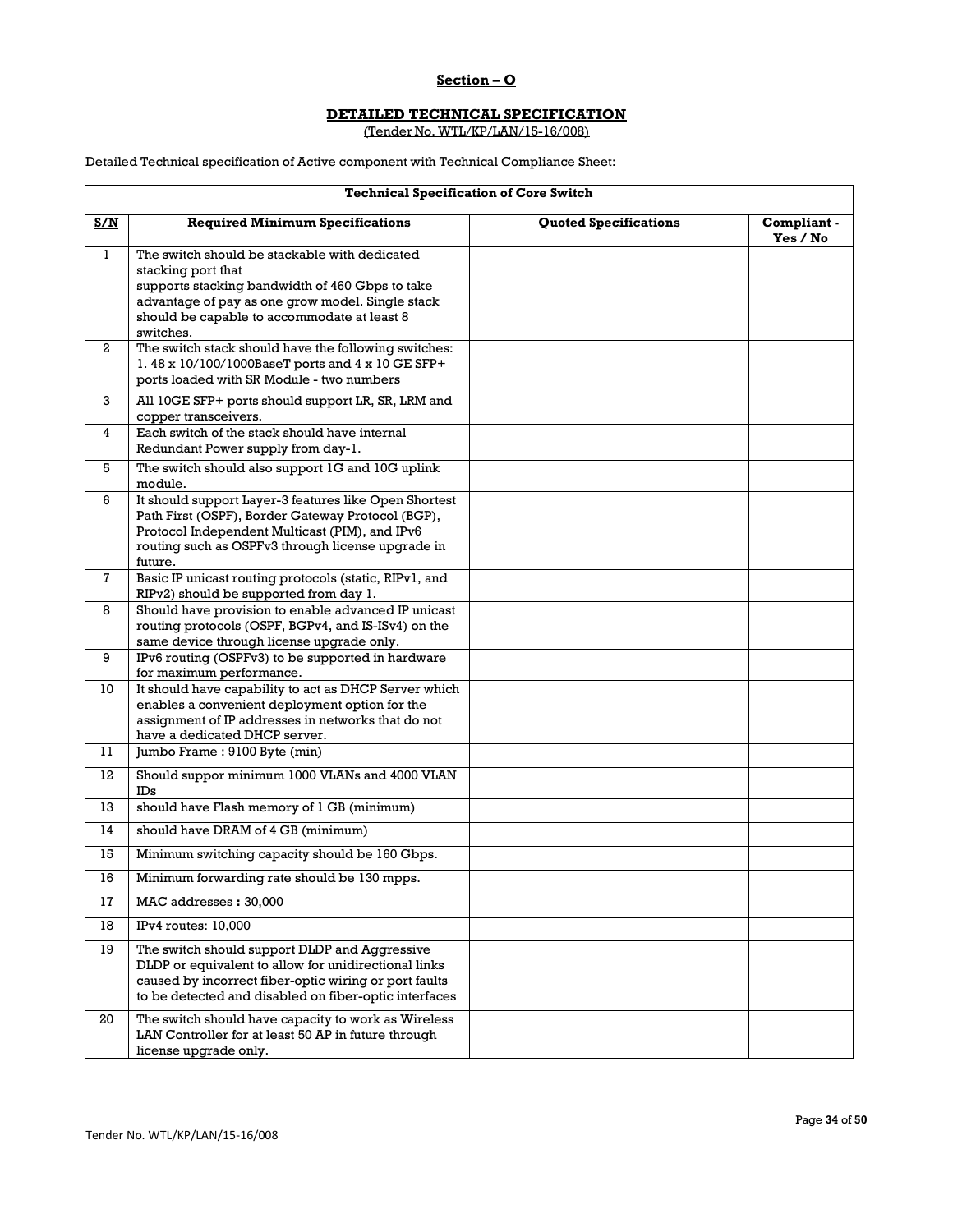|                         | <b>Technical Specification of Distribution Switch</b>                                                                                                                                                          |                              |                         |  |
|-------------------------|----------------------------------------------------------------------------------------------------------------------------------------------------------------------------------------------------------------|------------------------------|-------------------------|--|
| <u>S/N</u>              | <b>Required Minimum Specifications</b>                                                                                                                                                                         | <b>Quoted Specifications</b> | Compliant -<br>Yes / No |  |
|                         | Distribution Switch - 24-Port 10/100/1000BaseT and 2<br>no. of 10GE SFP+                                                                                                                                       |                              |                         |  |
| $\mathbf{1}$            | <b>General Features</b>                                                                                                                                                                                        |                              |                         |  |
| 1.1                     | The switch should have minimum $24 \times 10/100/1000$<br>Gigabit Ethernet Ports and 2 no. of 10GE SFP+ ports<br>for uplink                                                                                    |                              |                         |  |
| 2                       | Performance                                                                                                                                                                                                    |                              |                         |  |
| 2.1                     | At least 200 Gbps of switching bandwidth in full-<br>duplex mode                                                                                                                                               |                              |                         |  |
| 2.2                     | At least 90 Mpps forwarding rate                                                                                                                                                                               |                              |                         |  |
| 2.3                     | Configurable up to 8000 MAC addresses                                                                                                                                                                          |                              |                         |  |
| 2.4                     | Switch should have fans for proper cooling so that it<br>can operate at 45°C.                                                                                                                                  |                              |                         |  |
| 3                       | <b>Layer-2 Features</b>                                                                                                                                                                                        |                              |                         |  |
| 3.1                     | IEEE 802.1Q VLAN encapsulation. Upto 1000 VLANs<br>should be supported. Support for 4000 VLAN IDs.                                                                                                             |                              |                         |  |
| 3.2                     | Support for Voice VLAN which can simplify telephony<br>installations by keeping voice traffic on a separate<br>VLAN for easier administration and troubleshooting.                                             |                              |                         |  |
| 3.3                     | Automatic medium-dependent interface crossover<br>(Auto-MDIX) automatically adjusts transmit and<br>receive pairs if an incorrect cable type (crossover or<br>straight-through) is installed on a copper port. |                              |                         |  |
| 3.4                     | Spanning-tree Enhancements for fast convergence                                                                                                                                                                |                              |                         |  |
| 3.5                     | IEEE 802.1d, 802.1s, 802.1w, 802.3ad                                                                                                                                                                           |                              |                         |  |
| 3.6                     | Spanning-tree feature to prevent other edge switches<br>becoming the root bridge.                                                                                                                              |                              |                         |  |
| 3.7                     | Link Aggregation Protocol (LACP)                                                                                                                                                                               |                              |                         |  |
| 3.8                     | Support for Detection of Unidirectional Links and to<br>disable them to avoid problems such as spanning-<br>tree loops.                                                                                        |                              |                         |  |
| 3.9                     | The Switch should be able to discover the<br>neighboring device giving the details about the<br>platform, IP Address, Link connected through etc,<br>thus helping in troubleshooting connectivity<br>problems. |                              |                         |  |
| 3.10                    | Per-port broadcast, multicast, and storm control to<br>prevent faulty end stations from degrading overall<br>systems performance.                                                                              |                              |                         |  |
| 3.11                    | Local Proxy Address Resolution Protocol (ARP) to<br>work in conjunction with Private VLAN Edge to<br>minimize broadcasts and maximize available<br>bandwidth.                                                  |                              |                         |  |
| $\overline{\mathbf{4}}$ | <b>Network security features</b>                                                                                                                                                                               |                              |                         |  |
| 4.1                     | IEEE 802.1x to allow dynamic, port-based security,<br>providing user authentication.                                                                                                                           |                              |                         |  |
| 4.2                     | SSHv2 and SNMPv3 to provide network security by<br>encrypting administrator traffic during Telnet and<br>SNMP sessions.                                                                                        |                              |                         |  |
| 4.3                     | Bidirectional data support on the Mirrored port to<br>allow the intrusion detection system (IDS) to take<br>action when an intruder is detected.<br>RADIUS authentication to enable centralized control        |                              |                         |  |
| 4.4                     | of the switch and restrict unauthorized users from<br>altering the configuration.                                                                                                                              |                              |                         |  |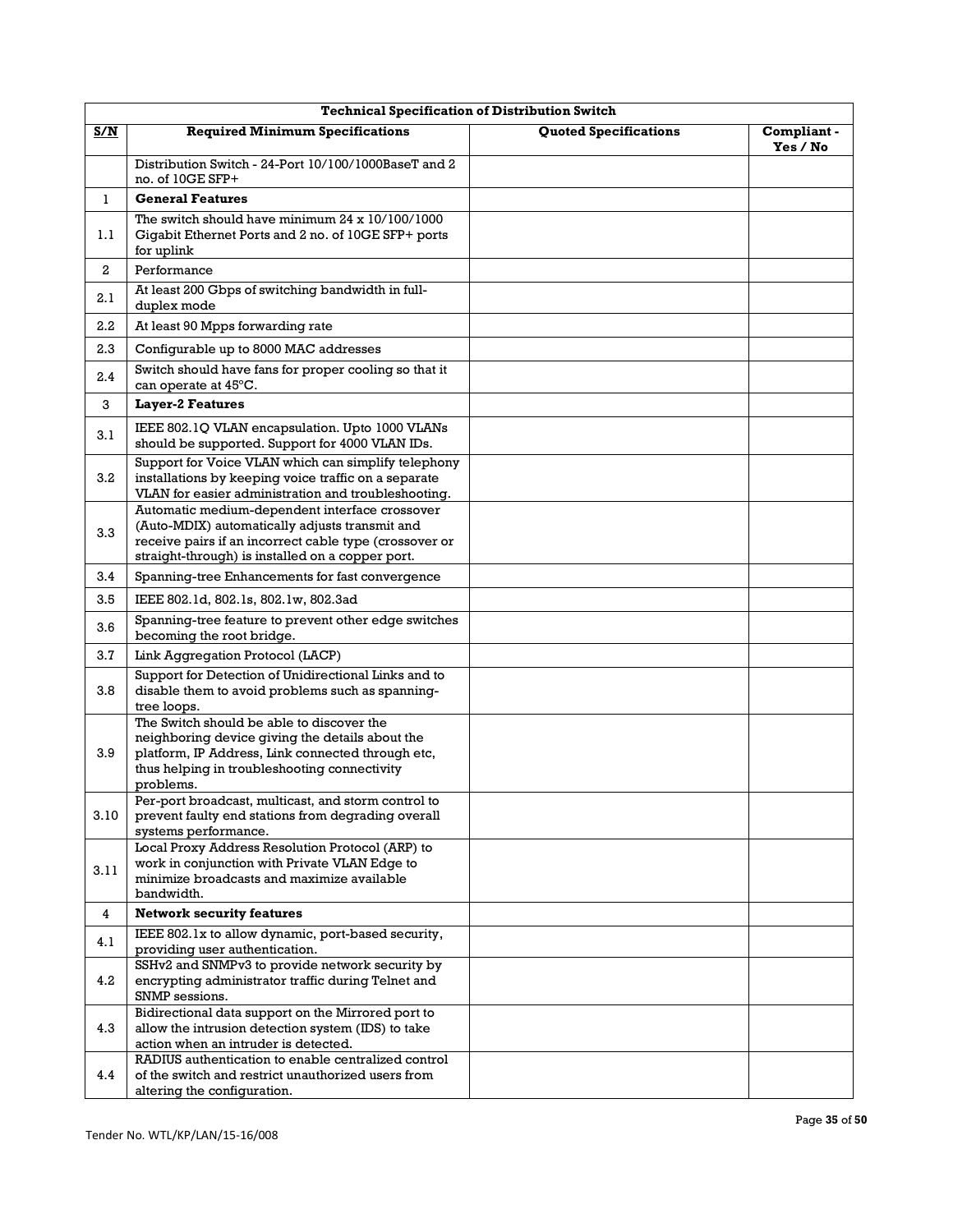| 4.5     | MAC address notification to allow administrators to<br>be notified of users added to or removed from the<br>network.                                                               |  |
|---------|------------------------------------------------------------------------------------------------------------------------------------------------------------------------------------|--|
| 4.6     | Port security to secure the access to an access or<br>trunk port based on MAC address.                                                                                             |  |
| 4.7     | Multilevel security on console access to prevent<br>unauthorized users from altering the switch<br>configuration using local database or through an<br>external AAA Server.        |  |
| 4.8     | Spanning tree feature to shut down Spanning Tree<br>Protocol enabled interfaces when BPDU's are<br>received to avoid accidental topology loops.                                    |  |
| 5       | Quality of Service (QoS) & Control                                                                                                                                                 |  |
| 5.1     | Standard 802.1p CoS                                                                                                                                                                |  |
| 5.2     | Four egress queues per port to enable differentiated<br>management of up to four traffic types.                                                                                    |  |
| 5.3     | Weighted tail drop (WTD) or equivalent to provide<br>congestion avoidance                                                                                                          |  |
| 5.4     | Strict priority queuing mechanisms.                                                                                                                                                |  |
| 6       | <b>Management</b>                                                                                                                                                                  |  |
| 6.1     | Command Line Interface (CLI) support for<br>configuration & troubleshooting purposes (Switch<br>with limited CLI should not be proposed).                                          |  |
| 6.2     | For enhanced traffic management, monitoring, and<br>analysis, upto four RMON groups (history, statistics,<br>alarms, and events) must be supported.                                |  |
| 6.3     | Domain Name System (DNS) support to provide IP<br>address resolution with user-defined device names.                                                                               |  |
| 6.4     | Trivial File Transfer Protocol (TFTP) to reduce the cost<br>of administering software upgrades by downloading<br>from a centralized location.                                      |  |
| 6.5     | Network Timing Protocol (NTP) to provide an<br>accurate and consistent timestamp to all intranet<br>switches.                                                                      |  |
| 6.6     | SNMP v1, v2c, and v3 and Telnet interface support<br>delivers comprehensive in-band management, and a<br>CLI-based management console provides detailed<br>out-of-band management. |  |
| 6.7     | RMON I and II standards                                                                                                                                                            |  |
| 6.8     | SNMPv1, SNMPv2c, and SNMPv3                                                                                                                                                        |  |
| 6.9     | IPv6 Host support (- IPv6 support: Addressing; IPv6:<br>Option processing, Fragmentation, ICMPv6,<br>TCP/UDP over IPv6;)                                                           |  |
| 7       | <b>Stack Support for Future</b>                                                                                                                                                    |  |
| $7.1\,$ | The switch should support dedicated stacking port<br>with minimum stacking bandwidth of 80 Gbps.                                                                                   |  |
| 7.2     | The switch stack should support at least 8 switches<br>per stack.                                                                                                                  |  |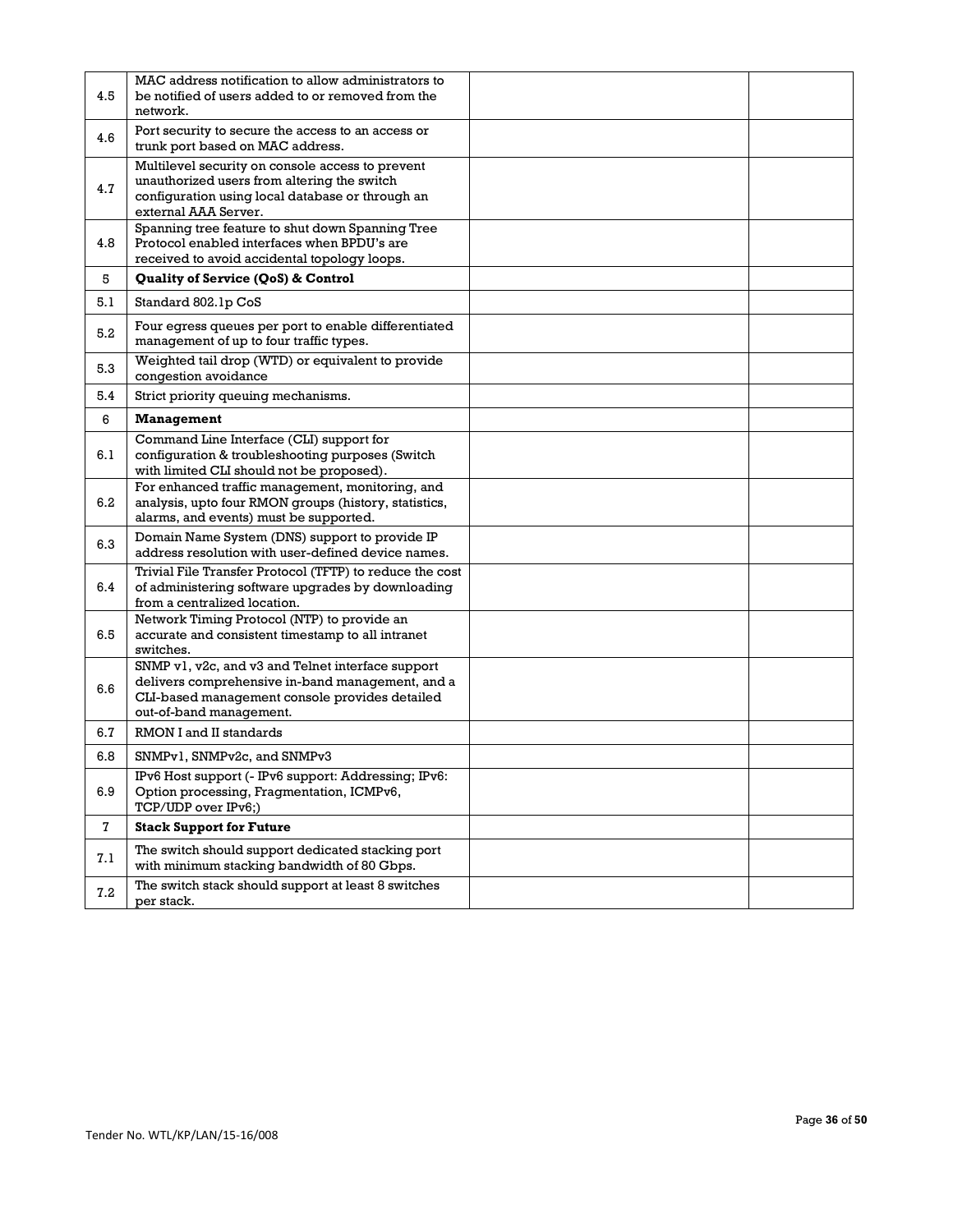|                | <b>Technical Specification of Access Switch</b>                                                                                                                                                                |                       |                         |  |
|----------------|----------------------------------------------------------------------------------------------------------------------------------------------------------------------------------------------------------------|-----------------------|-------------------------|--|
| S/N            | <b>Required Minimum Specifications</b>                                                                                                                                                                         | Quoted Specifications | Compliant -<br>Yes / No |  |
|                | Access Switch - 24-Port 10/100/1000BaseT and 4 GE<br><b>SFP</b>                                                                                                                                                |                       |                         |  |
| $\mathbf{1}$   | <b>General Features</b>                                                                                                                                                                                        |                       |                         |  |
| 1.1            | The switch should have minimum $24 \times 10/100/1000$<br>Gigabit Ethernet Ports and 4 GE SFP ports for uplink.<br>Fiber Optic transceivers are not required from day-1.                                       |                       |                         |  |
| $\overline{a}$ | Performance                                                                                                                                                                                                    |                       |                         |  |
| 2.1            | At least 90 Gbps forwarding bandwidth                                                                                                                                                                          |                       |                         |  |
| $2.2\,$        | At least 65 Mpps forwarding rate                                                                                                                                                                               |                       |                         |  |
| 2.3            | Configurable up to 8000 MAC addresses                                                                                                                                                                          |                       |                         |  |
| 2.4            | Switch should have fans for proper cooling so that it<br>can operate at 45°C.                                                                                                                                  |                       |                         |  |
| 3              | <b>Layer-2 Features</b>                                                                                                                                                                                        |                       |                         |  |
| 3.1            | IEEE 802.1Q VLAN encapsulation. Upto 1000 VLANs<br>should be supported. Support for 4000 VLAN IDs.                                                                                                             |                       |                         |  |
| 3.2            | Support for Voice VLAN which can simplify telephony<br>installations by keeping voice traffic on a separate<br>VLAN for easier administration and troubleshooting.                                             |                       |                         |  |
| 3.3            | Automatic medium-dependent interface crossover<br>(Auto-MDIX) automatically adjusts transmit and<br>receive pairs if an incorrect cable type (crossover or<br>straight-through) is installed on a copper port. |                       |                         |  |
| 3.4            | Spanning-tree Enhancements for fast convergence                                                                                                                                                                |                       |                         |  |
| 3.5            | IEEE 802.1d, 802.1s, 802.1w, 802.3ad                                                                                                                                                                           |                       |                         |  |
| 3.6            | Spanning-tree feature to prevent other edge switches<br>becoming the root bridge.                                                                                                                              |                       |                         |  |
| 3.7            | Link Aggregation Protocol (LACP)                                                                                                                                                                               |                       |                         |  |
| 3.8            | Support for Detection of Unidirectional Links and to<br>disable them to avoid problems such as spanning-tree<br>loops.                                                                                         |                       |                         |  |
| 3.9            | The Switch should be able to discover the neighboring<br>device giving the details about the platform, IP<br>Address, Link connected through etc, thus helping in<br>troubleshooting connectivity problems.    |                       |                         |  |
| 3.10           | Per-port broadcast, multicast, and storm control to<br>prevent faulty end stations from degrading overall<br>systems performance.                                                                              |                       |                         |  |
| 3.11           | Local Proxy Address Resolution Protocol (ARP) to<br>work in conjunction with Private VLAN Edge to<br>minimize broadcasts and maximize available<br>bandwidth.                                                  |                       |                         |  |
| 4              | <b>Network security features</b>                                                                                                                                                                               |                       |                         |  |
| 4.1            | IEEE 802.1x to allow dynamic, port-based security,<br>providing user authentication.                                                                                                                           |                       |                         |  |
| 4.2            | SSHv2 and SNMPv3 to provide network security by<br>encrypting administrator traffic during Telnet and<br>SNMP sessions.                                                                                        |                       |                         |  |
| 4.3            | Bidirectional data support on the Mirrored port to<br>allow the intrusion detection system (IDS) to take<br>action when an intruder is detected.                                                               |                       |                         |  |
| 4.4            | RADIUS authentication to enable centralized control of<br>the switch and restrict unauthorized users from<br>altering the configuration.                                                                       |                       |                         |  |
| 4.5            | MAC address notification to allow administrators to be<br>notified of users added to or removed from the<br>network.                                                                                           |                       |                         |  |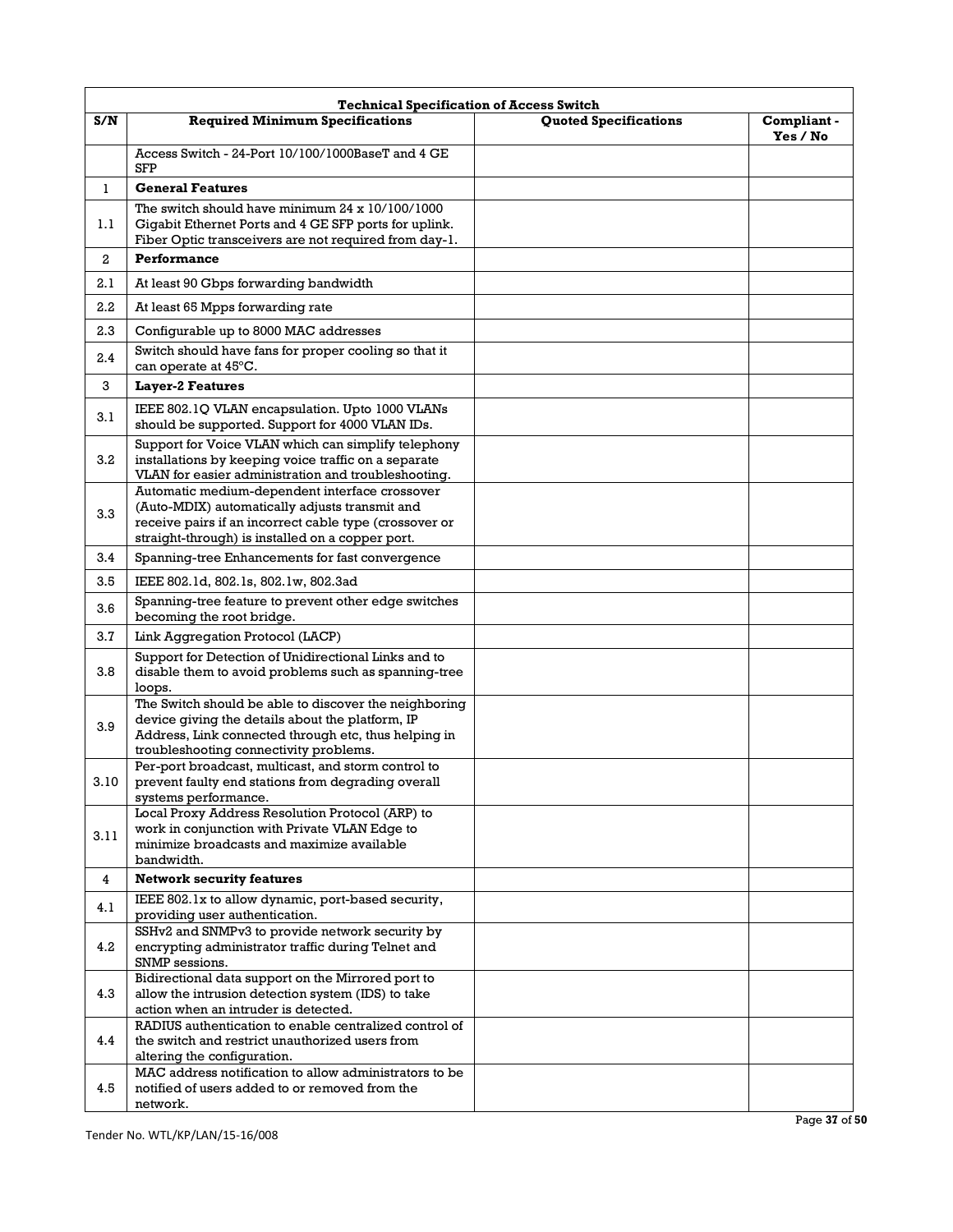| 4.6          | Port security to secure the access to an access or trunk<br>port based on MAC address.                                                                                             |  |
|--------------|------------------------------------------------------------------------------------------------------------------------------------------------------------------------------------|--|
| 4.7          | Multilevel security on console access to prevent<br>unauthorized users from altering the switch<br>configuration using local database or through an<br>external AAA Server.        |  |
| 4.8          | Spanning tree feature to shut down Spanning Tree<br>Protocol enabled interfaces when BPDU's are received<br>to avoid accidental topology loops.                                    |  |
| 5            | Quality of Service (QoS) & Control                                                                                                                                                 |  |
| 5.1          | Standard 802.1p CoS                                                                                                                                                                |  |
| 5.2          | Four egress queues per port to enable differentiated<br>management of up to four traffic types.                                                                                    |  |
| 5.3          | Weighted tail drop (WTD) or equivalent to provide<br>congestion avoidance                                                                                                          |  |
| 5.4          | Strict priority queuing mechanisms.                                                                                                                                                |  |
| 6            | <b>Management</b>                                                                                                                                                                  |  |
| 6.1          | Command Line Interface (CLI) support for<br>configuration & troubleshooting purposes (Switch with<br>limited CLI should not be proposed).                                          |  |
| 6.2          | For enhanced traffic management, monitoring, and<br>analysis, upto four RMON groups (history, statistics,<br>alarms, and events) must be supported.                                |  |
| 6.3          | Domain Name System (DNS) support to provide IP<br>address resolution with user-defined device names.                                                                               |  |
| 6.4          | Trivial File Transfer Protocol (TFTP) to reduce the cost<br>of administering software upgrades by downloading<br>from a centralized location.                                      |  |
| 6.5          | Network Timing Protocol (NTP) to provide an accurate<br>and consistent timestamp to all intranet switches.                                                                         |  |
| 6.6          | SNMP v1, v2c, and v3 and Telnet interface support<br>delivers comprehensive in-band management, and a<br>CLI-based management console provides detailed<br>out-of-band management. |  |
| 6.7          | RMON I and II standards                                                                                                                                                            |  |
| 6.8          | SNMPv1, SNMPv2c, and SNMPv3                                                                                                                                                        |  |
| 6.9          | IPv6 Host support (- IPv6 support: Addressing; IPv6:<br>Option processing, Fragmentation, ICMPv6, TCP/UDP<br>over IPv6;)                                                           |  |
| $\mathbf{7}$ | <b>Stack Support for Future</b>                                                                                                                                                    |  |
| 7.1          | The switch should support dedicated stacking port<br>with minimum stacking bandwidth of 80 Gbps.                                                                                   |  |
| 7.2          | The switch stack should support at least 8 switch per<br>stack.                                                                                                                    |  |

|     | <b>Technical Specification of Firewall</b>                                                                                                                                                                                                           |                              |                       |  |
|-----|------------------------------------------------------------------------------------------------------------------------------------------------------------------------------------------------------------------------------------------------------|------------------------------|-----------------------|--|
| S/N | <b>Required Minimum Specifications</b>                                                                                                                                                                                                               | <b>Quoted Specifications</b> | Compliant<br>Yes / No |  |
|     | <b>Industry Certifications and Evaluations</b>                                                                                                                                                                                                       |                              |                       |  |
|     | The Firewall solution offered must be rated as 'Leaders' in the latest<br>Magic Quadrant for Firewall published by Gartner.                                                                                                                          |                              |                       |  |
|     | The Firewall appliance should have certifications like ICSA / EAL4<br>or more                                                                                                                                                                        |                              |                       |  |
|     | The proposed vendor must have a track record of continuous<br>improvement in threat detection (IPS) and must have successfully<br>completed NSS Labs' NGFW Methodology 4 testing with a<br>minimum exploit blocking rate of 97% for the last 4 years |                              |                       |  |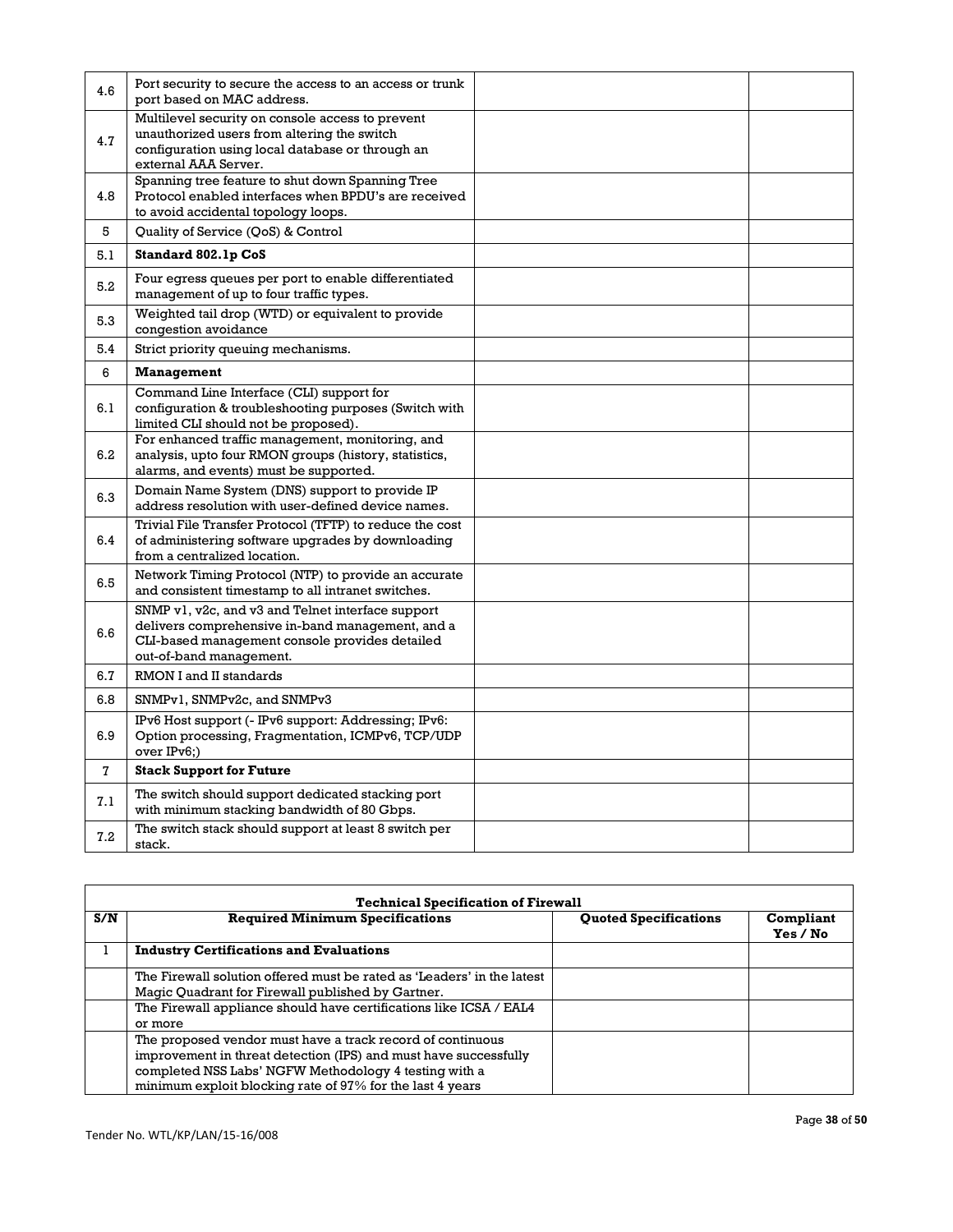| 2 | <b>Hardware Architecture</b>                                                                                                                                                                                                                                                                                                                    |  |
|---|-------------------------------------------------------------------------------------------------------------------------------------------------------------------------------------------------------------------------------------------------------------------------------------------------------------------------------------------------|--|
|   | The appliance based security platform should be capable of<br>providing firewall, IPS, Botnet, URL Filtering, Application Control,<br>Web Reputation and VPN (both IPsec and SSL) functionality in a<br>single appliance from day one                                                                                                           |  |
|   | The appliance should support atleast 8 nos 10/100/1000 Gigabit<br>ports from Day one . Must support 4 nos 10G ports                                                                                                                                                                                                                             |  |
|   | The appliance hardware should be a multicore CPU architecture                                                                                                                                                                                                                                                                                   |  |
|   | with a hardened 64 bit operating system to support higher memory                                                                                                                                                                                                                                                                                |  |
|   | Proposed Firewall should not be proprietary ASIC based in nature<br>& should be open architecture based on multi-core cpu's to protect<br>& scale against dynamic latest security threats.                                                                                                                                                      |  |
|   | Proposed appliance should have inbuilt redundant power supply.                                                                                                                                                                                                                                                                                  |  |
| 3 | Performance & Scalability                                                                                                                                                                                                                                                                                                                       |  |
|   | Firewall Throughput must be more than 9 Gbps production<br>throughput considering environment with real-world traffic blend,<br>multiple Security features, a typical rule-base size, NAT and<br>logging enabled and the most secure threat prevention protection                                                                               |  |
|   | Proposed IPS througput with TCP and UDP traffic blend, with<br>recommended IPS Policy, scanning all part of sessions in both<br>directions must be atleast 3 Gbps                                                                                                                                                                               |  |
|   | NGFW should support 3DES/AES IPsec VPN throughput of atleast 3<br>Gbps                                                                                                                                                                                                                                                                          |  |
|   | Firewall should support atleast 5 million concurrent sessions                                                                                                                                                                                                                                                                                   |  |
|   | Firewall should support atleast 100,000 connections per second                                                                                                                                                                                                                                                                                  |  |
|   | Firewall should support atleast 200 vlans                                                                                                                                                                                                                                                                                                       |  |
|   | Proposed firewall must support maximum 25 virtual context firewall                                                                                                                                                                                                                                                                              |  |
|   |                                                                                                                                                                                                                                                                                                                                                 |  |
| 4 | <b>Firewall Features</b>                                                                                                                                                                                                                                                                                                                        |  |
|   | Network Security Firewall should support "Stateful" policy<br>inspection technology. It should also have application intelligence<br>for commonly used TCP/IP protocols like telnet, ftp etc.                                                                                                                                                   |  |
|   | It should support the Firewall, IPSEC VPN & Bandwidth<br>Management as integrated security functions                                                                                                                                                                                                                                            |  |
|   | Firewall and Integrated IPSEC VPN Applications should be ICSA<br>Labs certified for ICSA 4.0, FIPS 140-2 certified and OPSEC<br>Certified                                                                                                                                                                                                       |  |
|   | The hardware platform & Firewall with integrated IPSEC VPN<br>application has to be from the same OEM.                                                                                                                                                                                                                                          |  |
|   | Appliance should support for Active - Active connections. It should<br>not depend upon any 3rd party product or appliance for the same. It<br>should be provided in HA from day one                                                                                                                                                             |  |
|   | Network Security Firewall should support "Stateful" policy<br>inspection technology. It should also have application intelligence<br>for commonly used TCP/IP protocols like telnet, ftp etc.                                                                                                                                                   |  |
|   | Firewall system should have a provision to handle the bandwidth<br>management, if the same is required without additional cost It<br>should offer the Bandwidth Management for every TCP, IPSEC, &<br>VoIP protocols with attributes of Minimum Committed Bandwidth<br>per protocol; Maximum Bandwidth per protocol; Priority for the<br>queues |  |
|   | It should support the VOIP traffic filtering                                                                                                                                                                                                                                                                                                    |  |
|   | Appliance should have Identity Awareness Capabilities                                                                                                                                                                                                                                                                                           |  |
|   | Solution must failover without dropping any connection in active<br>mode.                                                                                                                                                                                                                                                                       |  |
|   | Firewall should have Hardware Sensor Monitoring capabilities.                                                                                                                                                                                                                                                                                   |  |
|   | The platform should support VLAN tagging (IEEE 802.1q)                                                                                                                                                                                                                                                                                          |  |
|   | The Firewall should support ISP link load balancing                                                                                                                                                                                                                                                                                             |  |
|   | Firewall should support Link Aggregation functionality to group<br>multiple ports as single port.                                                                                                                                                                                                                                               |  |
|   | Firewall should support Ethernet Bonding functionality for Full<br>Mesh deployment architecture.                                                                                                                                                                                                                                                |  |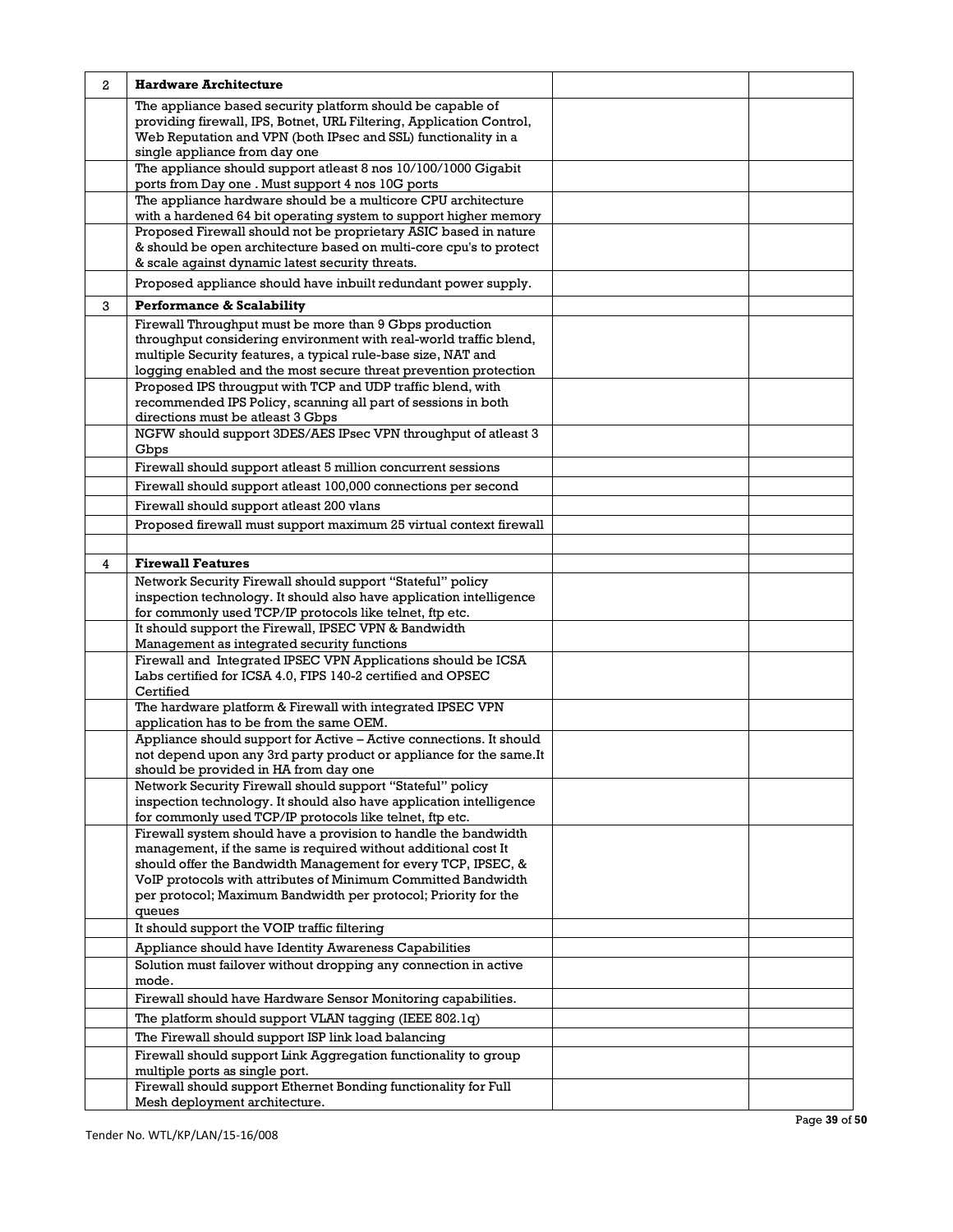|   | Solution must have search optoin in GUI to search configuration<br>options like NTP, arp, Proxy etc. and should directly take |  |
|---|-------------------------------------------------------------------------------------------------------------------------------|--|
|   | administrator to configuration window of search result by just                                                                |  |
|   | clicking at search results.                                                                                                   |  |
|   | Appliance must support automatic search, downloading and install                                                              |  |
|   | software hotfixes without any administrator efforts and must notify                                                           |  |
|   | Administrator through mails on the status and progress of each                                                                |  |
|   | step. System should automatically roll back upon failure.                                                                     |  |
|   | Solution must support atleast two clustering protocols.                                                                       |  |
|   | Solution must support VRRP clustering protocol.                                                                               |  |
|   | Firewall Appliance must allow to configure password policy for                                                                |  |
|   | local users to login to firewall and must support following: disallow                                                         |  |
|   | Palindromes, disallow password reuse from last 10 passwords, set                                                              |  |
|   | password expiry in number of days, must have option to warn user                                                              |  |
|   | 7 days before password expiry, block access for 20 Mins after 3                                                               |  |
|   | failed login attempts.<br>Solution must support multiple administrators to work on policies                                   |  |
|   | on session based, All the policies and objects on which                                                                       |  |
|   | Administrator 1 is working should be locked for all other                                                                     |  |
|   | administrator, however other administrator can work on other                                                                  |  |
|   | policy rules and objects in their respective sessions. Changes done                                                           |  |
|   | by Administrator-1 should not be visible to other administrators till                                                         |  |
|   | the time Administrator-1publish changes.                                                                                      |  |
|   | Solution must have search option in GUI to search configuration                                                               |  |
|   | options like NTP, arp, Proxy etc. and should directly take                                                                    |  |
|   | administrator to configuration window of search result by just                                                                |  |
|   | clicking at search results.                                                                                                   |  |
|   | Appliance must support automatic search, downloading and install                                                              |  |
|   | software hotfixes without any administrator efforts and must notify                                                           |  |
|   | Administrator through mails on the status and progress of each<br>step. System should automatically roll back upon failure.   |  |
|   | Solution must support atleast two clustering protocols.                                                                       |  |
|   | All internet based applications should be supported for filtering                                                             |  |
|   | like Telnet, FTP, SMTP, http, DNS, ICMP, DHCP, ARP, RPC, SNMP,                                                                |  |
|   | Lotus Notes, Ms-Exchange etc                                                                                                  |  |
|   | Local access to the Firewall modules should support authentication                                                            |  |
|   | protocols - RADIUS & TACACS+                                                                                                  |  |
|   | IPSec VPN should support the Authentication Header Protocols -                                                                |  |
|   | MD5 & SHA                                                                                                                     |  |
|   | IPSec ISAKMP methods should support Diffie-Hellman Group 1 & 2,                                                               |  |
|   | MD5 & SHA Hash, RSA & Manual Key Exchange Authentication,                                                                     |  |
|   | 3DES/AES-256 Encryption of the Key Exchange Material and                                                                      |  |
|   | algorithms like RSA-1024 / 1536                                                                                               |  |
|   | IPSec encryption should be supported with 3DES, AES-128 & AES-<br>256 standards                                               |  |
|   | The Firewall should be able to filter traffic even if the packets are                                                         |  |
|   | fragmented.                                                                                                                   |  |
|   | All internet based applications should be supported for filtering                                                             |  |
|   | like Telnet, FTP, SMTP, http, DNS, ICMP, DHCP, ARP, RPC, SNMP,                                                                |  |
|   | Lotus Notes, Ms-Exchange etc                                                                                                  |  |
|   | It should support the VOIP Applications Security by supporting to                                                             |  |
|   | filter SIP, H.323, MGCP and Skinny flows.                                                                                     |  |
|   | It should be able to block Instant Messaging like Yahoo, MSN, ICQ,                                                            |  |
|   | Skype (SSL and HTTP tunneled)                                                                                                 |  |
|   | It should enable blocking of Peer-Peer applications, like Kazaa,                                                              |  |
|   | Gnutella, Bit Torrent, IRC (over HTTP)                                                                                        |  |
|   | The Firewall should support authentication protocols like LDAP,                                                               |  |
|   | RADIUS and have support for Firewall passwords, smart cards, &<br>token-based products like SecurID, LDAP-stored passwords,   |  |
|   | RADIUS or TACACS+ authentication servers, and X.509 digital                                                                   |  |
|   | certificates.                                                                                                                 |  |
| 5 | <b>Botnet Filtering capabilities</b>                                                                                          |  |
|   | Solution should be able to detect & Prevent bot outbreaks and APT                                                             |  |
|   | attacks                                                                                                                       |  |
|   | Solution should be able to detect & Prevent the Bot communication                                                             |  |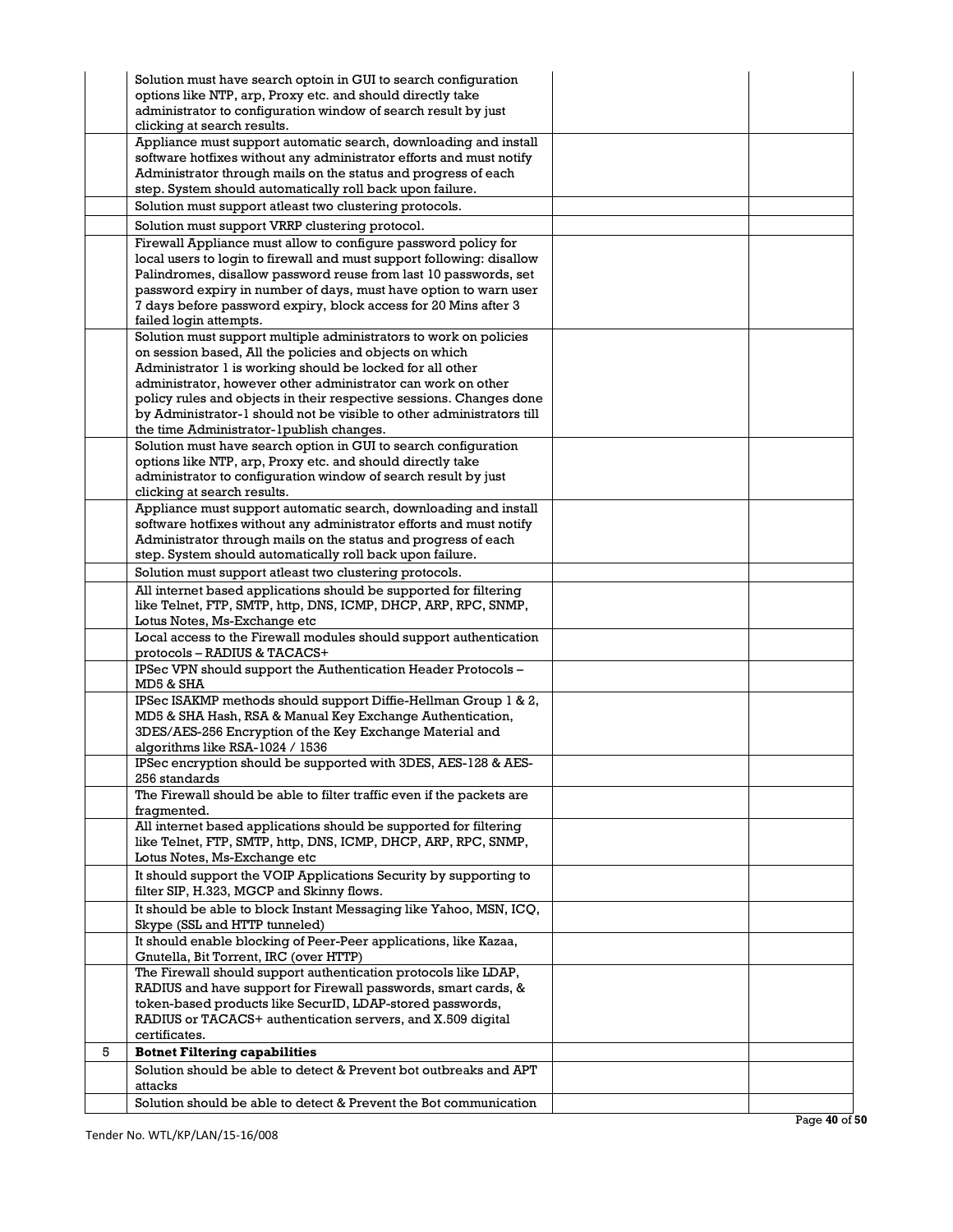|   | with C&C                                                                                                                                                           |  |
|---|--------------------------------------------------------------------------------------------------------------------------------------------------------------------|--|
|   | Solution should have an Multi tier engine to ie detect & Prevent                                                                                                   |  |
|   | Comand and Control IP/URL and DNS                                                                                                                                  |  |
|   | Solution should be able to detect & Prevent Unique communication<br>patterns used by BOTs i.e., Information about Botnet family                                    |  |
|   | Solution should be able to block traffic between infected Host and<br>Remote Operator and not to legitimate destination                                            |  |
|   | Solution should be able to provide with Forensic tools which give<br>details like Infected Users/Device, Malware type, Malware action                              |  |
|   | etc                                                                                                                                                                |  |
|   | The AV and Anti-Bot solution should be a multi-tier inspection and<br>not be limited to file types                                                                 |  |
|   | The AV should Scan files that are passing on CIFS protocol                                                                                                         |  |
|   | Solution should have option to inspect, Bypass and Block based on<br>file types e.g. chm, shar, vsd, msi, vbs, wsf etc.                                            |  |
|   | solution should have option to inspect/scan files coming from                                                                                                      |  |
|   | external, DMZ and All interfaces                                                                                                                                   |  |
| 6 | <b>Application control &amp; URL Filtering</b>                                                                                                                     |  |
|   | The solution should provide in line proxy, on box malware<br>inspection, content filtering, SSL inspection, protocol filtering<br>functionalities                  |  |
|   | Application control database should contain more than<br>6000 applications.                                                                                        |  |
|   | The solution should protect users from downloading virus /                                                                                                         |  |
|   | malwares embedded files by stopping viruses / malwares at the<br>gateway itself. Should at least provide Real-Time security scanning.                              |  |
|   | Should stop incoming malicious files with updated signatures &                                                                                                     |  |
|   | prevent access to malware infected websites & unblocks the sites                                                                                                   |  |
|   | when the threats have been removed.                                                                                                                                |  |
|   | Solution must have a URL categorization that exceeds 100+ million<br>URLs filtering database. Should have pre defined URL categories.                              |  |
|   | The solution should have the capabilities to block, permit, allow &                                                                                                |  |
|   | log, protocols other than HTTP, HTTPs, FTP. Also list the protocols<br>that supports.                                                                              |  |
|   | The solution should have more than millions + malware signature.                                                                                                   |  |
|   | The solution should also have the scalability to scan & secure SSL                                                                                                 |  |
|   | encrypted traffic passing through gateway. Should perform                                                                                                          |  |
|   | inspection to detect & block malicious content downloaded through<br>SSL.                                                                                          |  |
|   | Solution must be able to create a filtering rule with multiple<br>categories.                                                                                      |  |
|   |                                                                                                                                                                    |  |
| 7 | <b>Integrated IPS</b>                                                                                                                                              |  |
|   | The IPS should be constantly updated with new defenses against<br>emerging threats.                                                                                |  |
|   | IPS updates should have an option of Automatic downloads and<br>scheduled updates so that it can be scheduled for specific days and                                |  |
|   | time                                                                                                                                                               |  |
|   | Should have Sandbox for new protections.                                                                                                                           |  |
|   | The IPS should scan all parts of the session in both directions                                                                                                    |  |
|   | Should have flexibility to define newly downloaded protections will                                                                                                |  |
|   | be set in Detect or Prevent mode.                                                                                                                                  |  |
|   | Activation of new protections based on parameters like<br>Performance impact, Confidence index, Threat severity etc.                                               |  |
|   | IPS Engine should support Vulnerability and Exploit signatures,<br>Protocol validation, Anomaly detection, Behavior-based detection,<br>Multi-element correlation. |  |
|   | IPS profile can be defined to Deactivate protections with Severity,<br>Confidence-level, Performance impact, Protocol Anomalies.                                   |  |
|   | IPS Profile should have an option to select or re-select specific                                                                                                  |  |
|   | signatures that can be deactivated                                                                                                                                 |  |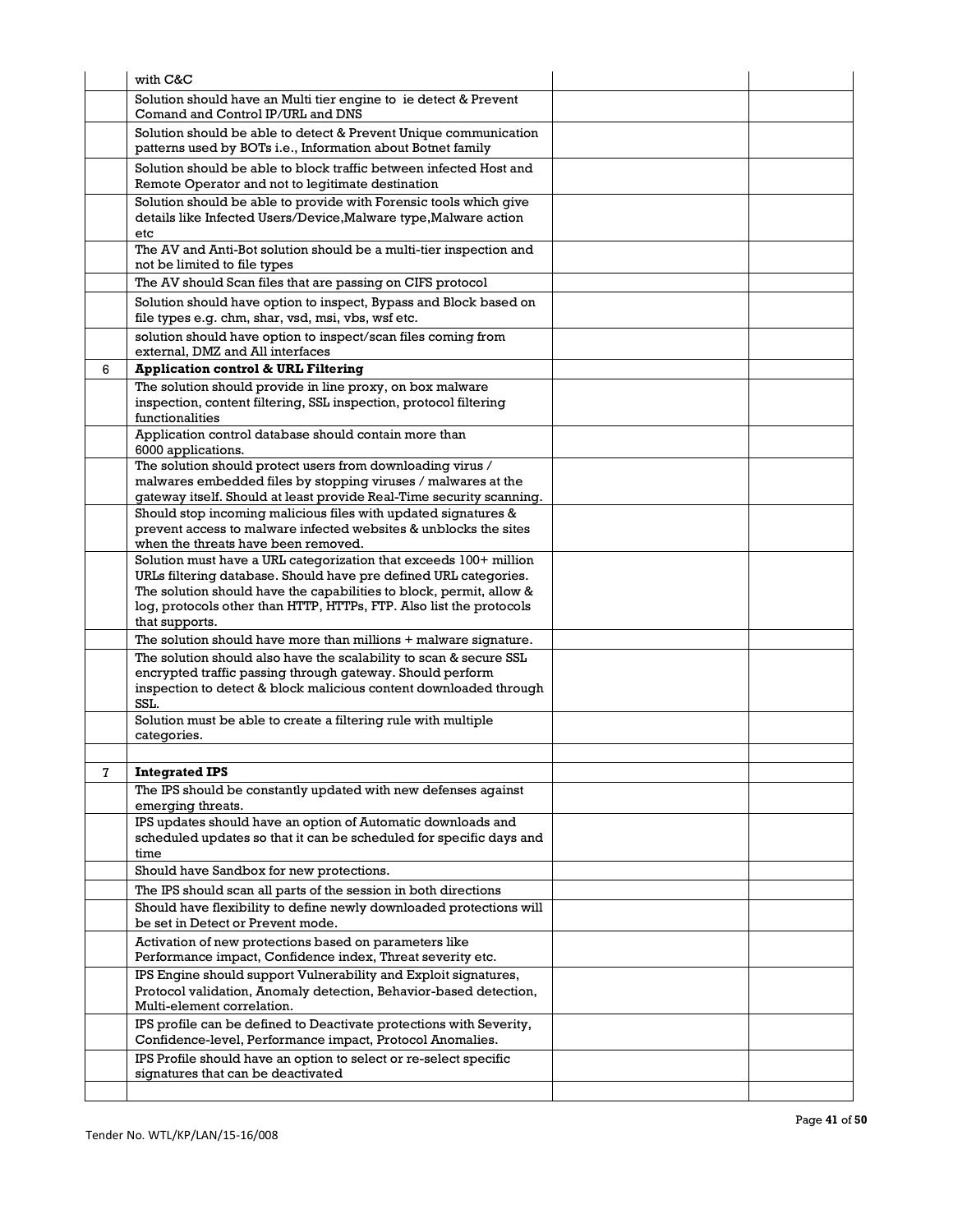| 8 | <b>Compliance Monitoring</b>                                                                                                                                                                                                                                                                                                                                        |  |
|---|---------------------------------------------------------------------------------------------------------------------------------------------------------------------------------------------------------------------------------------------------------------------------------------------------------------------------------------------------------------------|--|
|   | Security management should provide Compliance monitoring<br>framework so that it can monitor compliance status of these devices<br>in the real time. It is expected, the network solution to provide real-<br>time and continuous assessment of all major regulations like<br>ISO27001, COBIT, NIST, FIPS 200, GLBA, ISO27002, HIPAA security,<br>PCI DSS, SOX etc. |  |
|   | Should provide clear indications that highlight regulations with<br>serious indications of potential breaches with respect to Access<br>Policies, Intrusion, Malawares, BOT, URL, Applications etc.                                                                                                                                                                 |  |
|   | Should Educates users to make good decisions by incorporating<br>Compliance into daily activities                                                                                                                                                                                                                                                                   |  |
|   | Should also be able to enforce the compliance there by Providing<br>clear and practical quidance on best way to deliver meaningful<br>security practices                                                                                                                                                                                                            |  |
|   | should Indicates automatically where improvements are needed<br>and on going continuous assessment rather than manual<br>intervention for meeting up compliance.                                                                                                                                                                                                    |  |

## **Network Management System**

| S/N            | <b>Features</b>                                                                                                                                                                                                                                                                                                                                         | Quoted<br><b>Specifications</b> | Compliant<br>Yes / No |
|----------------|---------------------------------------------------------------------------------------------------------------------------------------------------------------------------------------------------------------------------------------------------------------------------------------------------------------------------------------------------------|---------------------------------|-----------------------|
| $\mathbf{1}$   | The network management platform shall provide a single pane of glass (single<br>integrated solution) to monitor, manage, troubleshoot and administer Wired and<br>Wireless LAN.                                                                                                                                                                         |                                 |                       |
| $\overline{a}$ | The NMS solution shall provide a single integrated solution for comprehensive<br>lifecycle management of the wired and wireless access, campus, branch<br>networks, and rich visibility into end-user connectivity. Should also support<br>application performance assurance issues.                                                                    |                                 |                       |
| 3              | The platform shall support as many as ten thousand devices through virtual or<br>physical appliances.                                                                                                                                                                                                                                                   |                                 |                       |
| 4              | The platform shall deliver application-level visibility through the normalization<br>and correlation of rich performance instrumentation data to help ensure<br>application delivery and an optimal end-user experience.                                                                                                                                |                                 |                       |
| 5              | The management utility shall help enable regulatory compliance analysis and<br>reporting against PCI DSS standards.                                                                                                                                                                                                                                     |                                 |                       |
| 6              | The platform shall accelerate the rollout of new services and provides secure<br>access and management of mobile devices.                                                                                                                                                                                                                               |                                 |                       |
| $\mathbf{7}$   | The management utility shall have deep integration with the secure access<br>mechanism like 802.1x authentication, posture and profiling to provide visibility<br>across security and policy-related problems, presenting a complete view of<br>client access issues with a clear path to solving them.                                                 |                                 |                       |
| 8              | The utility shall simplify and automate many of the day-to-day tasks associated<br>with maintaining and managing the end-to-end network infrastructure from a<br>single pane of glass thereby reducing the need for multiple tools, and lowering<br>operating expenses and training costs.                                                              |                                 |                       |
| 9              | The platform would deliver all of the existing wireless capabilities for RF<br>management, user access visibility, reporting, and troubleshooting along with<br>wired lifecycle functions such as discovery, inventory, configuration and image<br>management, automated deployment, compliance reporting, integrated best<br>practices, and reporting. |                                 |                       |
| 10             | The platform shall be based on lifecycle processes that would align with the<br>product functionality clearly describing the phases like design, deploy, operate,<br>report and administer.                                                                                                                                                             |                                 |                       |
| 11             | The design functionality shall facilitate creation of templates used for monitoring<br>key network resources, devices, and attributes. Default templates and best<br>practice designs are provided for quick out-of-the-box implementation<br>automating the work required to use OEM validated designs and best practices.                             |                                 |                       |
| 12             | The management infrastructure shall provide continuous compliance and<br>auditing capabilities to help IT organizations monitor and assess their network<br>and device configuration for out-of-policy configuration, discrepancies, and<br>security and risk vulnerabilities.                                                                          |                                 |                       |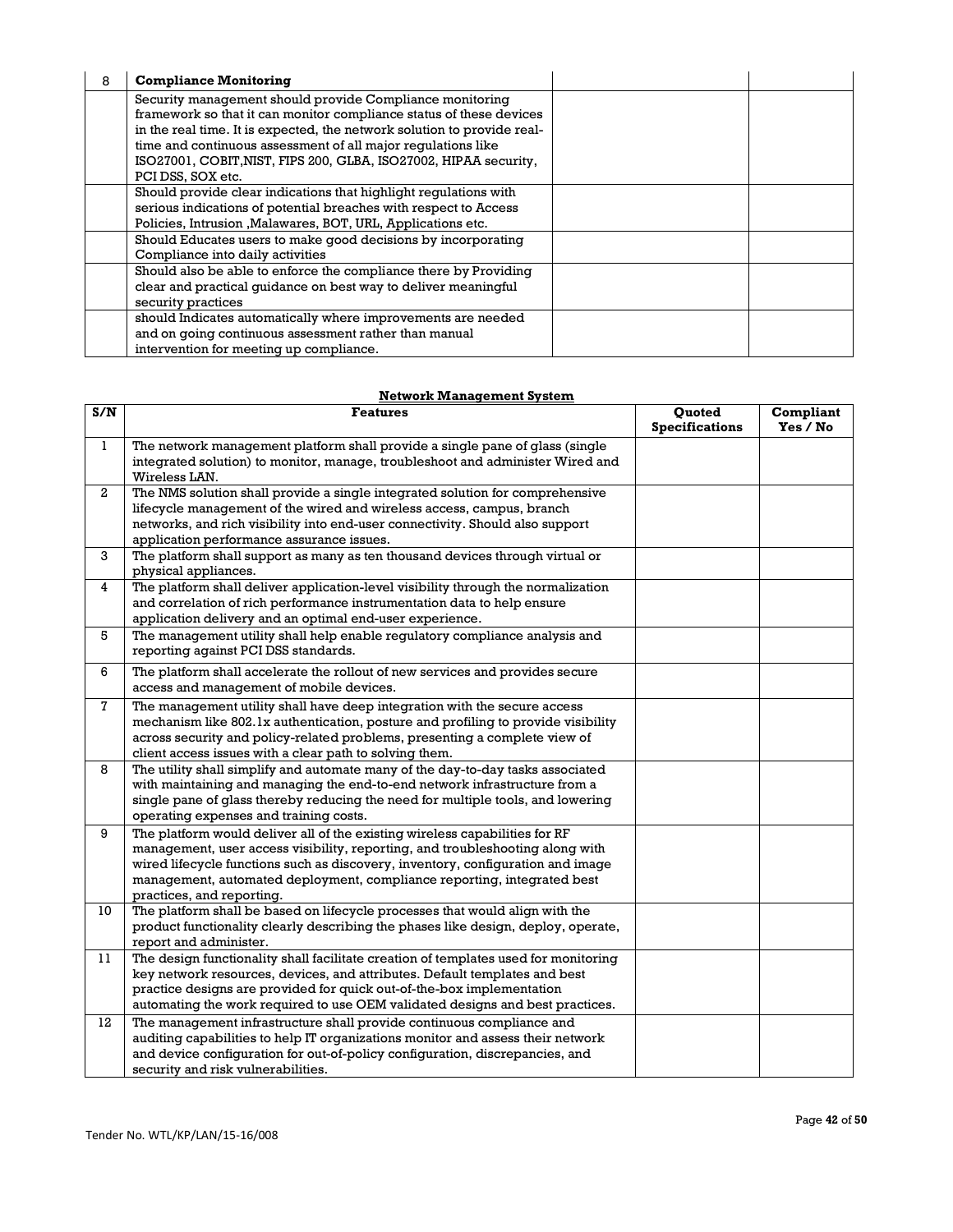| 13 | The platform shall offer unified alarm displays with detailed forensics provide<br>actionable information and the ability to automatically open service requests with<br>the OEM's Technical Assistance Center                                                                                                 |  |
|----|----------------------------------------------------------------------------------------------------------------------------------------------------------------------------------------------------------------------------------------------------------------------------------------------------------------|--|
| 14 | The platform should have flexible virtual machine and physical appliance solution<br>that would provide cost-effective, easy-to-install options for small to global<br>enterprise-class networks.                                                                                                              |  |
| 15 | The management utility shall have Role-based access control provides flexibility<br>to segment the network into one or more virtual domains controlled by a single<br>Infrastructure platform. These Virtual domains shall help deploy both large,<br>multisite networks and managed services.                 |  |
| 16 | The management platform shall support the following device types like access<br>switches, distribution switches, core switches, routers, network analysis modules,<br>wide area applications service modules, Fiber channel & Storage switches,<br>Wireless access points and Wireless LAN Controllers.        |  |
| 17 | Operational Workflow feature, for better operations management, should be<br>available from day-1 and support Open API's to integrate with 3rd Party<br>Enterprise Ticket Management Systems.                                                                                                                  |  |
| 18 | To run the Network Management System the server should have minimum<br>hardware as mentioned below:<br>CPU - 2.40 GHz with 12 MB Cache Intel Xeon - 2 nos.<br>DRAM - 16 GB<br>HDD - 300 GB SAS - 4 nos configured in RAID-5<br>RAID Card - should support RAID 0, 1, 5, 10 - 1 no.<br>Power Supply - redundant |  |

## **Detailed Specification of Passive Component with Technical Compliance Sheet:**

## **TECHNICAL SPECIFICATION FOR UTP AND FIBER COMPONENTS**

## **CAT 6A UTP Cable**

| S/N                     | <b>Required Minimum Specifications</b>                                                       | <b>Ouoted</b><br><b>Specifications</b> | Compliant -<br>Yes / No |
|-------------------------|----------------------------------------------------------------------------------------------|----------------------------------------|-------------------------|
| $\mathbf{1}$            | Category 6A U/UTP cables shall exceed ANSI/TIA-568-C Category 6A and                         |                                        |                         |
|                         | ISO/IEC 11801 Class EA performance requirements by significant margins on all<br>parameters. |                                        |                         |
| $\overline{2}$          | Category 6A cable shall be suitable for applications such as                                 |                                        |                         |
|                         | Gigabit Ethernet (1000BASE-Tx), 10/100BASE-Tx, token ring, 155 Mbps ATM, 100                 |                                        |                         |
|                         | Mbps TP-PMD, ISDN, analog and digital video and analog and digital voice<br>(VoIP)           |                                        |                         |
| 3                       | Cable shall be 23 AWG, 4 Pair UTP, LSZH                                                      |                                        |                         |
| $\overline{\mathbf{4}}$ | Conductor: 23 AWG solid bare copper                                                          |                                        |                         |
| 5                       | 4 pairs shall be separated within the cable jacket with a Cross (+) filler.                  |                                        |                         |
| 6                       | Mechanical:                                                                                  |                                        |                         |
|                         | Bend Radius 4 x outer diameter                                                               |                                        |                         |
|                         | Operating Temperature: $0^{\circ}$ C – $60^{\circ}$ C                                        |                                        |                         |
|                         | Electrical:                                                                                  |                                        |                         |
|                         | Conductor DC Resistance (Max): 9.38/100 m (28.6/1000 ft)                                     |                                        |                         |
|                         | DC Resistance Unbalance (Max): 2%                                                            |                                        |                         |
|                         | Mutual Capacitance (Max): 5.6nF/100 m (17 pF/ft)                                             |                                        |                         |
|                         | Operating Voltage (Max): 300 VDC                                                             |                                        |                         |
|                         | Worst Case Cable Skew: 40 ns/100 m (40 ns/328 ft)                                            |                                        |                         |
|                         | Nominal Velocity of Propagation: 69%                                                         |                                        |                         |
|                         | Propagation Delay: 510 ns/100 m @ 250 MHz                                                    |                                        |                         |
| $\mathbf{7}$            | The cable shall be tested at min 650 MHz. Performance at 650 MHz to be                       |                                        |                         |
|                         | submitted.                                                                                   |                                        |                         |
| 8                       | Cable must comply to -                                                                       |                                        |                         |
|                         | ETL Verified TIA-568-C.2 Category 6A Horizontal Cable Requirements                           |                                        |                         |
|                         | ISO/IEC 11801 Category 6A Horizontal Cable Requirements                                      |                                        |                         |
|                         | IEC 60332-1 Flame Test                                                                       |                                        |                         |
|                         | IEC 61034 Smoke Density                                                                      |                                        |                         |
|                         | IEC 60754-1 Acid Gas                                                                         |                                        |                         |
|                         | IEC 60754-2 pH                                                                               |                                        |                         |
|                         | Fire Load: 760 kJ/m (0.21 kWh/m)                                                             |                                        |                         |
|                         | Cable shall be 2002/95/EC RoHS compliant                                                     |                                        |                         |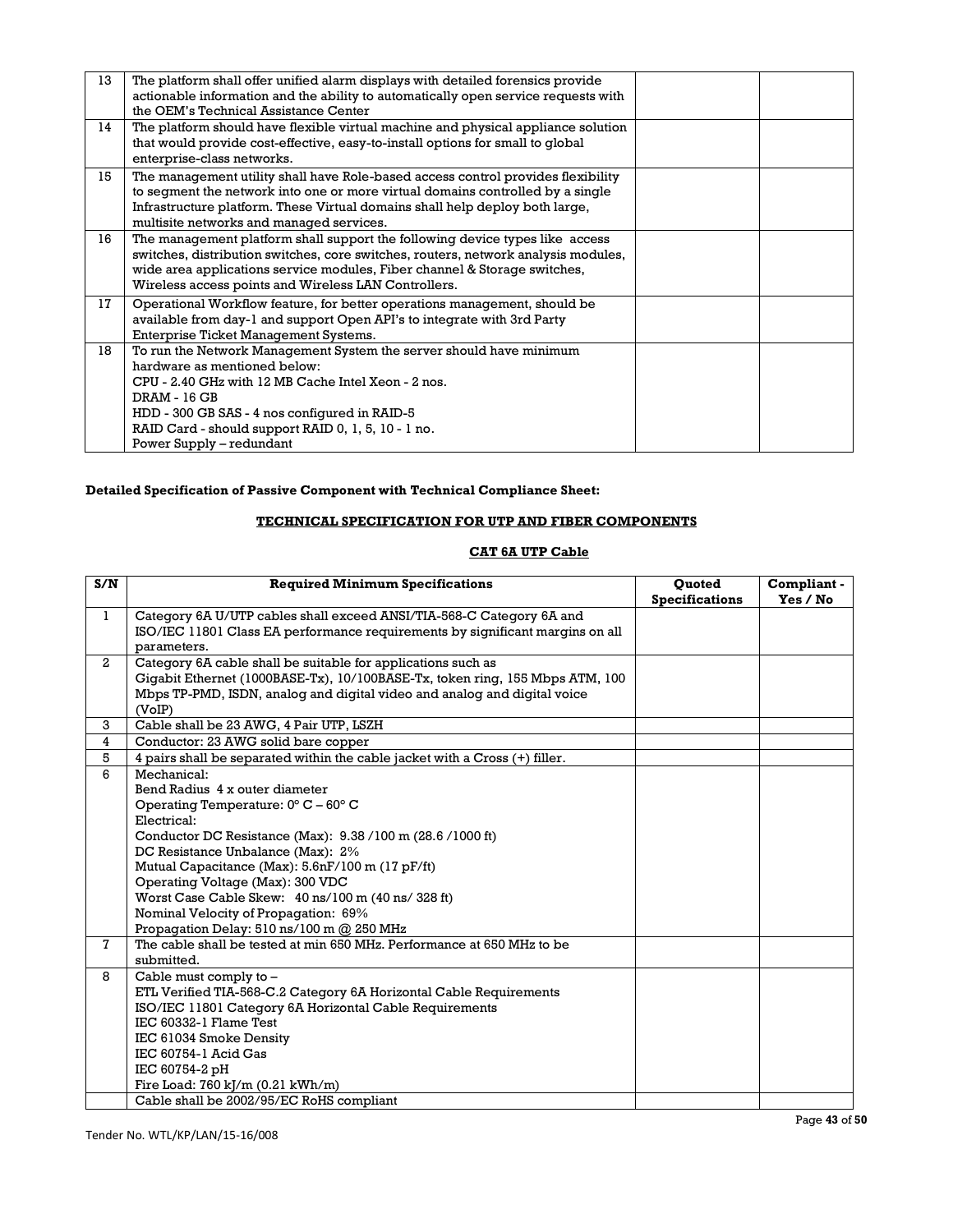## **CAT6A UTP Jack Panel, 1U**

| S/N | <b>Required Minimum Specifications</b>                                                                                                                      | <b>Ouoted</b><br><b>Specifications</b> | Compliant -<br>Yes / No |
|-----|-------------------------------------------------------------------------------------------------------------------------------------------------------------|----------------------------------------|-------------------------|
|     | IRU 24-port patch panel shall optimise performance to allow 10 Gigabit<br>transmission.                                                                     |                                        |                         |
| 2   | Shall meet and exceed transmission performance of TIA-568.B.2-10 and ISO/IEC<br>11801 ed.2.1                                                                |                                        |                         |
| 3   | The port arrangement shall have modular offset design to counter the negative<br>effects of alien cross talk, critical for 10 Gigabit Ethernet performance. |                                        |                         |
| 4   | The panel shall have fully-moulded plastic design to reduce the alien cross talk<br>effect compared with traditional metal frame panels.                    |                                        |                         |
| 5   | Panel shall have comprehensive individual port labelling on front and rear                                                                                  |                                        |                         |
| 6   | Rear cable manager to be included in supply. Cable manager shall be capable of<br>managing and holding each of the 24 cables individually                   |                                        |                         |
| 7   | UL 1863 listed                                                                                                                                              |                                        |                         |
| 8   | Operating Temperature Range: $0^{\circ}$ to $70^{\circ}$ C                                                                                                  |                                        |                         |
| 9   | Shall be ROHS compliant                                                                                                                                     |                                        |                         |

## **CAT6A UTP Patch Cable**

| S/N | <b>Required Minimum Specifications</b>                                                                                                                                        | <b>Ouoted</b><br><b>Specifications</b> | Compliant -<br>Yes / No |
|-----|-------------------------------------------------------------------------------------------------------------------------------------------------------------------------------|----------------------------------------|-------------------------|
| ı   | Patch Cable shall be independently verified to TIA 568-B.2-10 Category 6A;<br>ISO/IEC 11801:2002 Amendment 1 Class EA and ISO/IEC 11801:2002<br>Amendment 2 Class EA (Draft). |                                        |                         |
| 2   | Shall support 10 Gigabit Ethernet over unshielded copper to a full 100m up to<br>500MHz                                                                                       |                                        |                         |
| 3   | Conductor: 24 AWG 7x32 stranded tinned copper                                                                                                                                 |                                        |                         |
| 4   | Patch cable shall have flexible strain relief boots on either side                                                                                                            |                                        |                         |
| 5   | RJ45 Plug Interface according to: IEC 60603-7                                                                                                                                 |                                        |                         |
| 6   | Nominal Outer Diameter: 7.87mm ± 0.13mm                                                                                                                                       |                                        |                         |
| 7   | Operating temperature range: $0^{\circ}$ C to $75^{\circ}$ C                                                                                                                  |                                        |                         |
| 8   | Safety rating: IEC/EN 60950, LVD Compliant                                                                                                                                    |                                        |                         |
| 9   | Jacket: LSZH compliant to EN 60754-1 & -2                                                                                                                                     |                                        |                         |
| 10  | Flammability: IEC 60332-1                                                                                                                                                     |                                        |                         |
| 11  | Cable shall be ROHS compliant                                                                                                                                                 |                                        |                         |
| 12  | Cable shall be available in multiple colour and lengths                                                                                                                       |                                        |                         |

## **6 Core Multi Mode Outdoor Armoured Fiber, OM3**

| S/N | <b>Specifications</b>    | <b>Required Minimum Specifications</b>                                    | <b>Ouoted</b><br><b>Specifications</b> | Compliant -<br>Yes / No |
|-----|--------------------------|---------------------------------------------------------------------------|----------------------------------------|-------------------------|
| 1   | Cable Type               | 6-core, Multimode, 10G Ethernet OM3,<br>Armored, loose-tube, Gel Filled   |                                        |                         |
| 2   | Fiber type               | 50/125/250, Laser Grade, primary coated<br>buffers                        |                                        |                         |
| 3   | No. of cores             | 6                                                                         |                                        |                         |
| 4   | Standard                 | Compliant to EN 50173; ISO 11801;<br>ANSI/TIA-568-C.3 and Telcordia GR-20 |                                        |                         |
| 5   | <b>Fiber Attenuation</b> |                                                                           |                                        |                         |
|     | @850nm                   | $\epsilon$ =2.7 dB / KM                                                   |                                        |                         |
|     | @1300nm                  | $<=0.7dB/KM$                                                              |                                        |                         |
| 6   | Bandwidth                |                                                                           |                                        |                         |
|     | @850nm                   | $>$ 1500 MHz-KM                                                           |                                        |                         |
|     | @1300nm                  | $>500$ MHz-KM                                                             |                                        |                         |
| 7   | Network Support          |                                                                           |                                        |                         |
|     | @850nm (1000Base-SX)     | 1000m                                                                     |                                        |                         |
|     | @1300nm (1000Base-LX)    | 600m                                                                      |                                        |                         |
|     | @850nm (10GBase-SR & SW) | 300m                                                                      |                                        |                         |
|     | @1300nm (10GBase-LX4)    | 300m                                                                      |                                        |                         |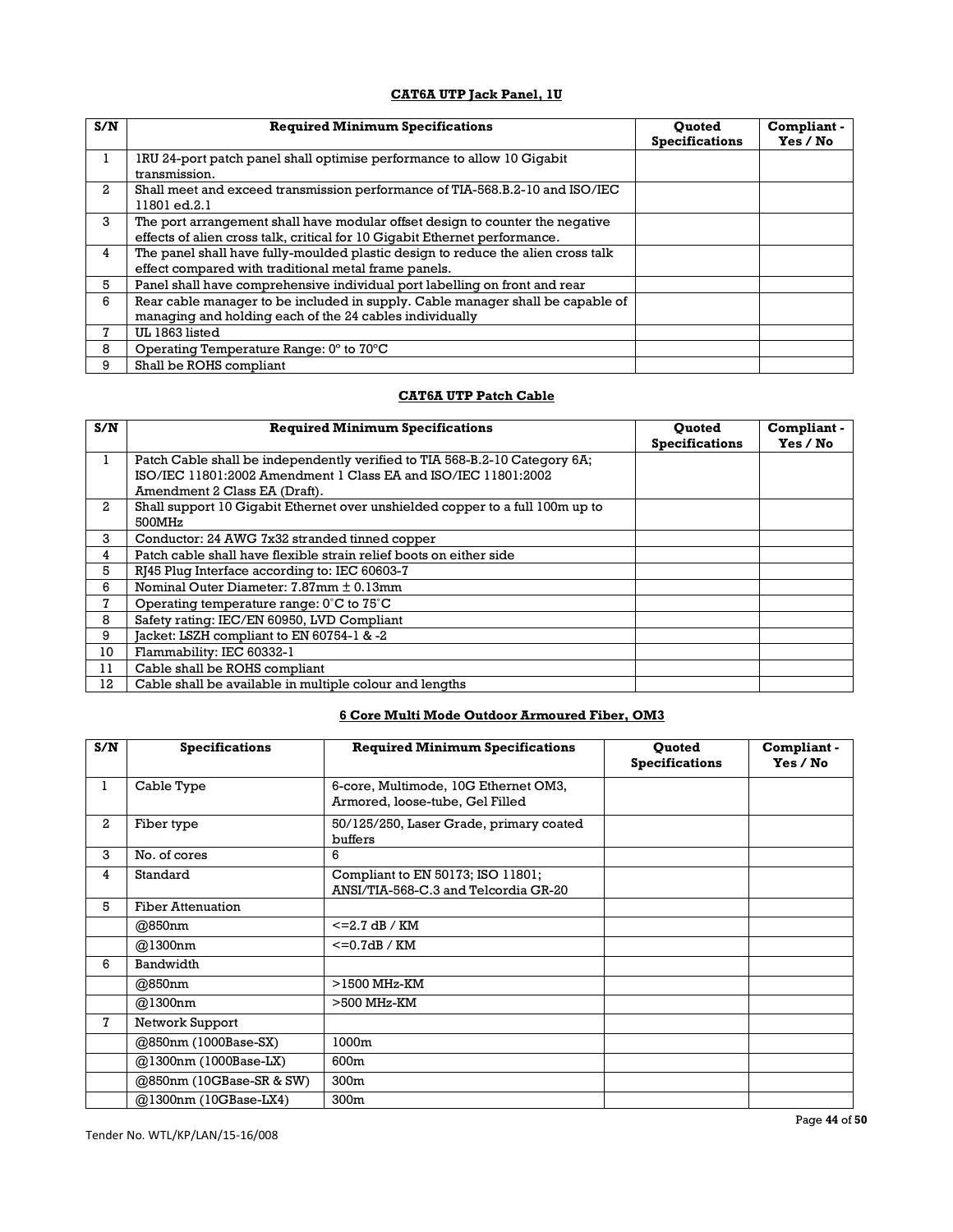| 8  | Loose Tube construction        | Single PBTP loose tube of min diameter of<br>3mm filled with water blocking gel. |  |
|----|--------------------------------|----------------------------------------------------------------------------------|--|
| 9  | Outer Sheath                   | HDPE, min 2mm thick                                                              |  |
| 10 | Overall Diameter               | $10 \text{ mm}$                                                                  |  |
| 11 | Strength members               | Water blocking E glass yearns                                                    |  |
| 12 | Min Bend radius - Installation | $200 \text{ mm}$                                                                 |  |
| 13 | Min Bend radius - Service      | 160 mm                                                                           |  |
| 14 | Tensile rating                 | 1250 N                                                                           |  |
| 15 | Maximum Crush resistance       | 3000N                                                                            |  |
| 16 | Operating Temperature          | 0 Degree C to +70 Degree C                                                       |  |
| 17 | Weight                         | 100 Kg/Km                                                                        |  |
| 18 | Compliance                     | ROHS compliant                                                                   |  |

## **Fiber LIU Rack-mountable, 1U fully loaded, OM3**

| S/N                      | <b>Specifications</b>     | <b>Required Minimum Specifications</b>                  | <b>Ouoted</b><br><b>Specifications</b> | Compliant-<br>Yes / No |
|--------------------------|---------------------------|---------------------------------------------------------|----------------------------------------|------------------------|
| $\mathbf{1}$             | <b>Fiber Management</b>   | The fiber management shelf shall have compact           |                                        |                        |
|                          | shelf                     | design and be ideal for high density front patching     |                                        |                        |
|                          |                           | applications.                                           |                                        |                        |
|                          |                           | Should be fully loaded and factory fitted assembly      |                                        |                        |
|                          |                           | with no assembling required during installation at site |                                        |                        |
|                          |                           | • High Density: 1U: 24 Fiber terminations               |                                        |                        |
|                          |                           | · Should be supplied loaded with SC adapters, splice    |                                        |                        |
|                          |                           | trays, SC OM3 Pigtails and fiber management rings       |                                        |                        |
|                          |                           | • Mounting brackets can be placed in different          |                                        |                        |
|                          |                           | positions                                               |                                        |                        |
| $\boldsymbol{2}$         | Drawer style shelf        | o Easy access to splicing tray                          |                                        |                        |
|                          |                           | o Easy access to back side of connector                 |                                        |                        |
| 3                        | Accessories               | Fiber management quides, radius controls & secure       |                                        |                        |
|                          |                           | tie downs provided                                      |                                        |                        |
|                          |                           | Pre loaded with labeling strips and grounding lug       |                                        |                        |
|                          |                           | Sealed cable inlets for dust and rodent protection      |                                        |                        |
| 4                        | Material                  | Min 1.6mm CRCA sheet with powder coating                |                                        |                        |
| 5                        | Compact size (mm)         | 44 x 450 x 320 (HxWxD)                                  |                                        |                        |
| 6                        | Pigtails loaded in Shelf: |                                                         |                                        |                        |
| i                        | Type                      | SC Type, OM3 1.5 Mtr.                                   |                                        |                        |
| $\overline{\textbf{ii}}$ | Attenuation               | $<=0.3$ dB, at 850 nm                                   |                                        |                        |
| iii                      | <b>Return Loss</b>        | $>=$ 30 dB in mated condition                           |                                        |                        |
| iv                       | Cable Info                | 50/125 um                                               |                                        |                        |
| $\mathbf{v}$             | Outer Dia                 | $0.9 \text{ mm}$                                        |                                        |                        |
| vi                       | Jacket material           | LSZH                                                    |                                        |                        |
| vii                      | <b>Buffer Color</b>       | Aqua                                                    |                                        |                        |
| viii                     | <b>Buffer Material</b>    | <b>UV Cured Acrylate</b>                                |                                        |                        |
| $\mathbf 7$              | Warranty                  | 25 year warranty from the OEM                           |                                        |                        |
| 8                        | Compliance                | ROHS / ELV Compliant                                    |                                        |                        |

## **Fiber Patch Cables, SC-LC OM3, 2 Mtr**

| S/N | <b>Specifications</b> | <b>Required Minimum Specifications</b>                              | <b>Ouoted</b><br><b>Specifications</b> | Compliant -<br>Yes / No |
|-----|-----------------------|---------------------------------------------------------------------|----------------------------------------|-------------------------|
|     | Make and Type         | SC to LC Duplex tuned Fiber Optic Patch Cord,<br>50/125 Micron, OM3 |                                        |                         |
| 2   | Cable Sheath          | LSZH                                                                |                                        |                         |
| 3   | Cable Diameter        | $1.8 \times 3.6$ mm                                                 |                                        |                         |
| 4   | Ferrule               | Ceramic                                                             |                                        |                         |
| 5   | Buffer                | Tight buffered                                                      |                                        |                         |
| 6   | Insertion Loss        | MAX .3 db at 850nm                                                  |                                        |                         |
| 7   | Return Loss           | > 30 db at mated condition                                          |                                        |                         |
| 8   | Length                | 3 Mtrs, 5 Mtrs                                                      |                                        |                         |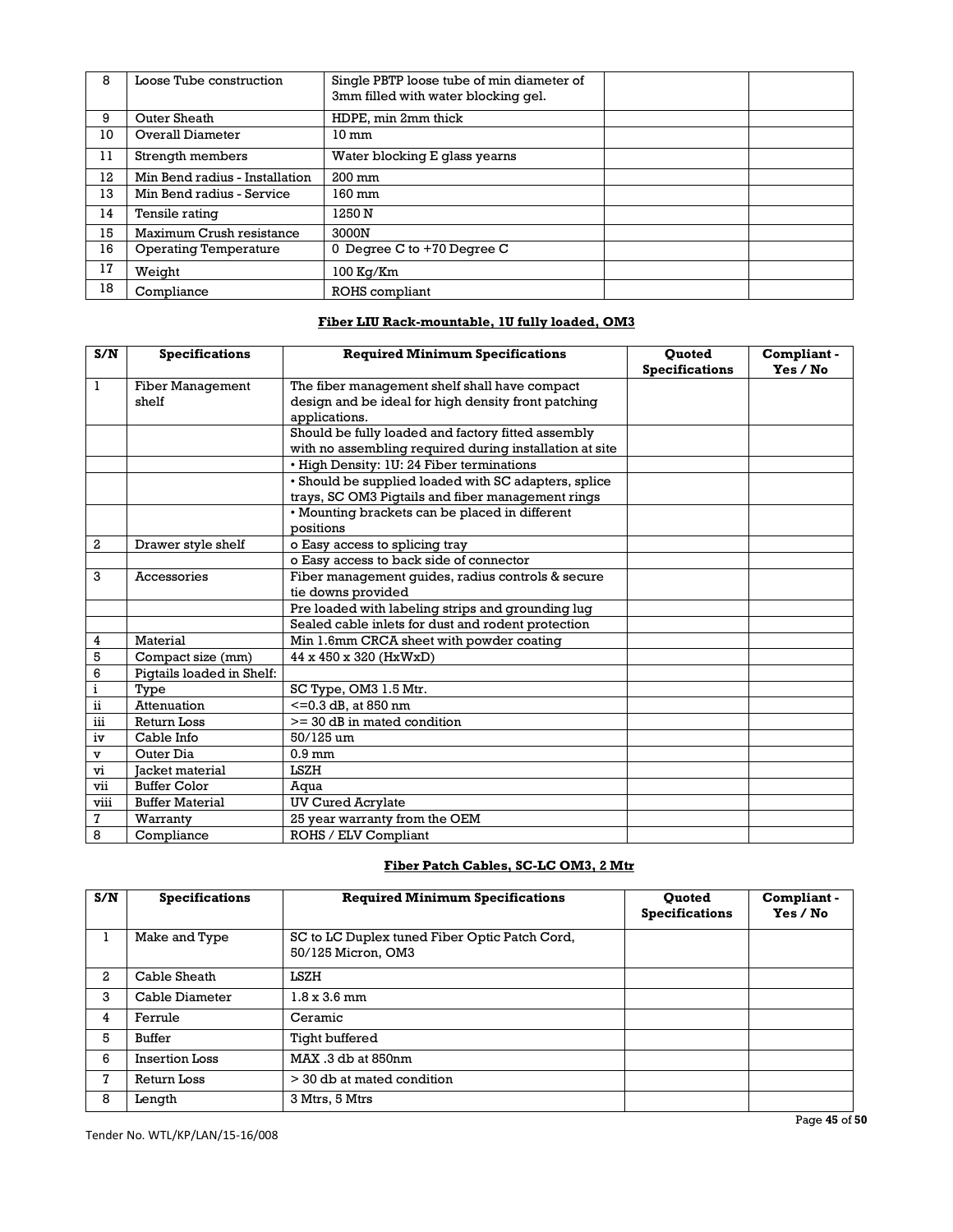|    | Temperature Range | $\vert$ 0 Degree C to +60 Degree C |  |
|----|-------------------|------------------------------------|--|
| 10 | <b>ROHS</b>       | ROHS/ELV Compliant                 |  |

Authorized Signatory (Signature In full):

Name and title of Signatory:

Stamp of the Company: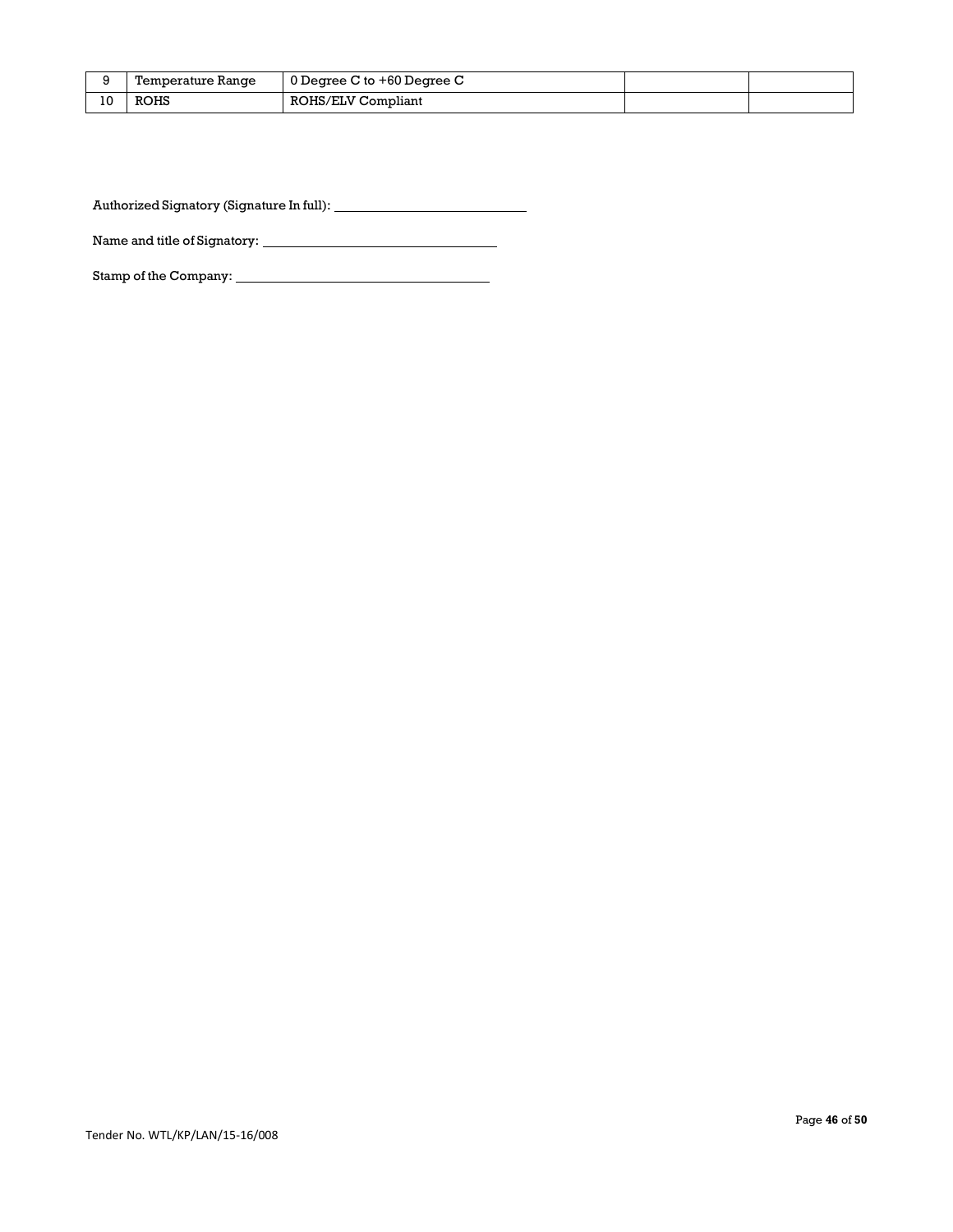## **SECTION – P**

### **MANUFACTURER'S AUTHORIZATION FORM**

Date:

1.\_  $\Omega$ 

**To Webel Technology limited Plot-5, Block-BP, Sector-V Salt Lake Kolkata-700 091**

Ref: Tender No.: Tender No. WTL/KP/LAN/15-16/008 dated 01/12/2015

| WHEREAS |                                                                                            |     | who    | are | official                                                              | producers  | of        |
|---------|--------------------------------------------------------------------------------------------|-----|--------|-----|-----------------------------------------------------------------------|------------|-----------|
|         |                                                                                            | and | having |     | production                                                            | facilities | at        |
|         |                                                                                            |     |        | do  | hereby                                                                |            | authorize |
|         |                                                                                            |     |        |     | located                                                               |            | at        |
|         |                                                                                            |     |        |     | (hereinafter, the "Bidder") to submit a bid of the following Products |            |           |
|         | produced by us, for the Supply Requirements associated with the above Invitation for Bids. |     |        |     |                                                                       |            |           |

| When resold by | these products are subject to 60 months onsite comprehensive warranty from |  |
|----------------|----------------------------------------------------------------------------|--|

the date of final acceptance of the system by the customer.

We assure you that in the event of \_\_\_\_\_\_\_\_\_\_\_\_\_\_\_\_\_\_\_\_, not being able to fulfill its obligation as our Service Provider in respect of our standard Warranty Terms we would continue to meet our Warranty Terms through alternate arrangements.

We also confirm that \_\_\_\_\_\_\_\_\_\_\_\_\_\_\_\_\_\_\_\_\_\_\_\_\_\_\_\_\_\_\_is our authorized service provider/system integrator and can hence provide maintenance and upgrade support for our products.

We also confirm that the products quoted are on our current product list and are not likely to be discontinued with in from the day of this letter. We assure availability of spares for the products for the next two years after five years warranty.

We also confirm that the material will be delivered within six weeks from the date of placement of confirmed order.

Name In the capacity of

Signed

Duly authorized to sign the authorization for and on behalf of \_\_\_\_\_\_\_\_\_\_\_\_\_\_\_\_\_

Dated on \_\_\_\_\_\_\_\_\_\_\_\_\_\_\_\_\_ day of\_\_\_\_\_\_\_\_\_\_\_\_\_2015

**Note**: This letter of authority must be on the letterhead of the Manufacturer and duly signed by an authorized signatory.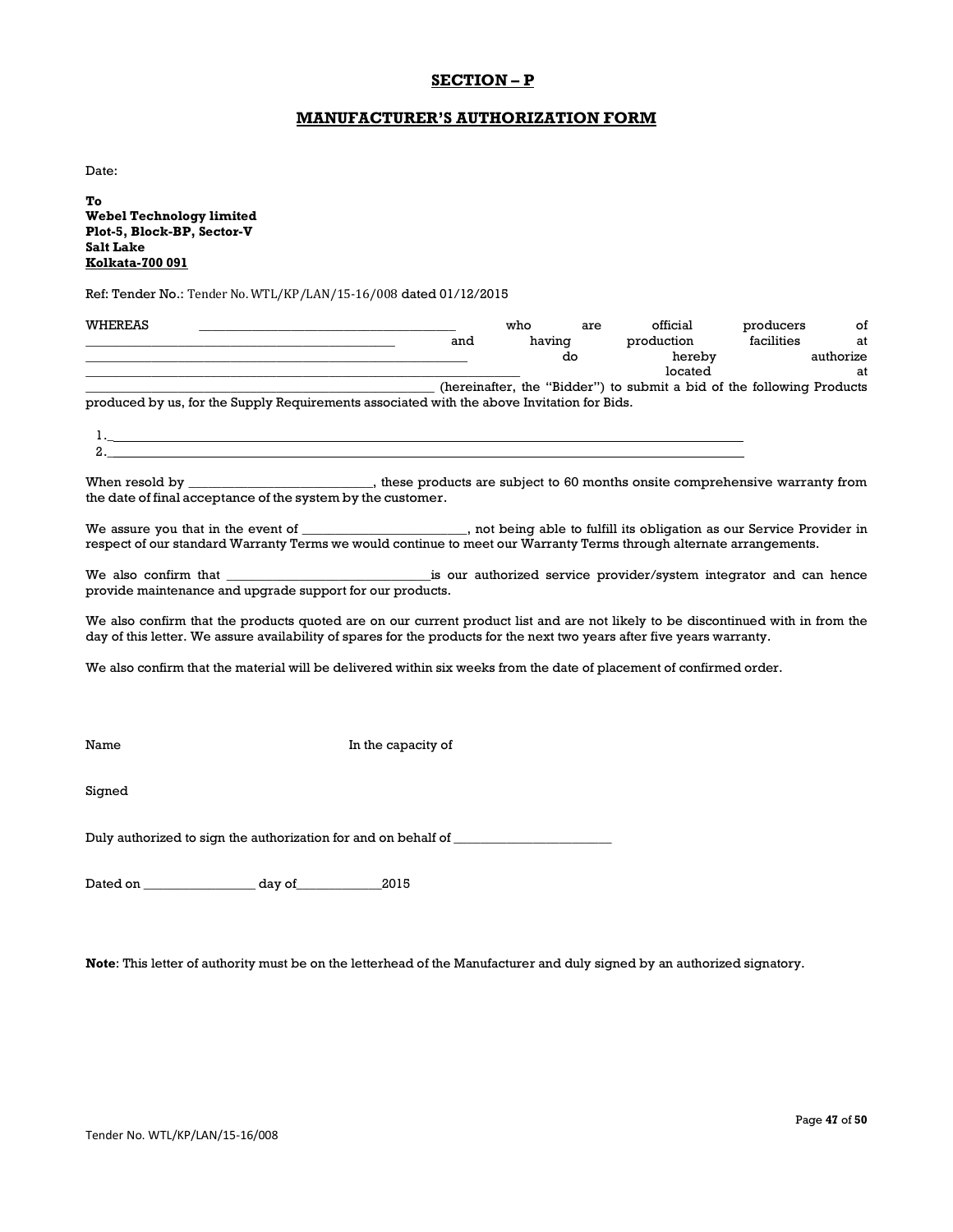## **SECTION – Q**

## **OEM'S DECLARATION FORM**

Date:

**To Webel Technology limited**  Plot-5, Block-BP, Sector-V Salt Lake Kolkata-700 091

Ref: Tender No.: Tender No. WTL/KP/LAN/15-16/008 dated 01.12.15.

| WHEREAS                                                                                                                                                                                                                                                   |                    | who | are    | official   | producers<br>of                                                |  |
|-----------------------------------------------------------------------------------------------------------------------------------------------------------------------------------------------------------------------------------------------------------|--------------------|-----|--------|------------|----------------------------------------------------------------|--|
|                                                                                                                                                                                                                                                           | and                |     | having | production | facilities<br>at                                               |  |
|                                                                                                                                                                                                                                                           |                    |     |        |            | do hereby declare that we are directly submitting a bid of the |  |
| following Products produced by us, for the Supply Requirements associated with the above Invitation for Bids                                                                                                                                              |                    |     |        |            |                                                                |  |
|                                                                                                                                                                                                                                                           |                    |     |        |            |                                                                |  |
| $\mathbf{1}$ .                                                                                                                                                                                                                                            |                    |     |        |            |                                                                |  |
|                                                                                                                                                                                                                                                           |                    |     |        |            |                                                                |  |
|                                                                                                                                                                                                                                                           |                    |     |        |            |                                                                |  |
| When supplied by us these products are subjected to five years onsite comprehensive warranty and we will remain fully<br>responsibled for meeting our warranty terms                                                                                      |                    |     |        |            |                                                                |  |
| We also confirm that the products quoted are on our current product list and are not likely to be discontinued within<br>from the day of this letter. We assure availability of spares for the products for the next two years after five years warranty. |                    |     |        |            |                                                                |  |
| We also confirm that the Life of the product is                                                                                                                                                                                                           |                    |     |        |            |                                                                |  |
|                                                                                                                                                                                                                                                           |                    |     |        |            |                                                                |  |
|                                                                                                                                                                                                                                                           |                    |     |        |            |                                                                |  |
| Name                                                                                                                                                                                                                                                      | In the capacity of |     |        |            |                                                                |  |
|                                                                                                                                                                                                                                                           |                    |     |        |            |                                                                |  |

Signed

Duly authorized to sign the authorization for and on behalf of \_\_\_\_\_\_\_\_\_\_\_\_\_\_\_\_\_\_\_\_\_\_\_\_

Dated on \_\_\_\_\_\_\_\_\_\_\_\_\_\_\_\_\_ day of\_\_\_\_\_\_\_\_\_\_\_2015

**Note**: This letter of authority must be on the letterhead of the Manufacturer and duly signed by an authorized signatory. Original copy must be submitted.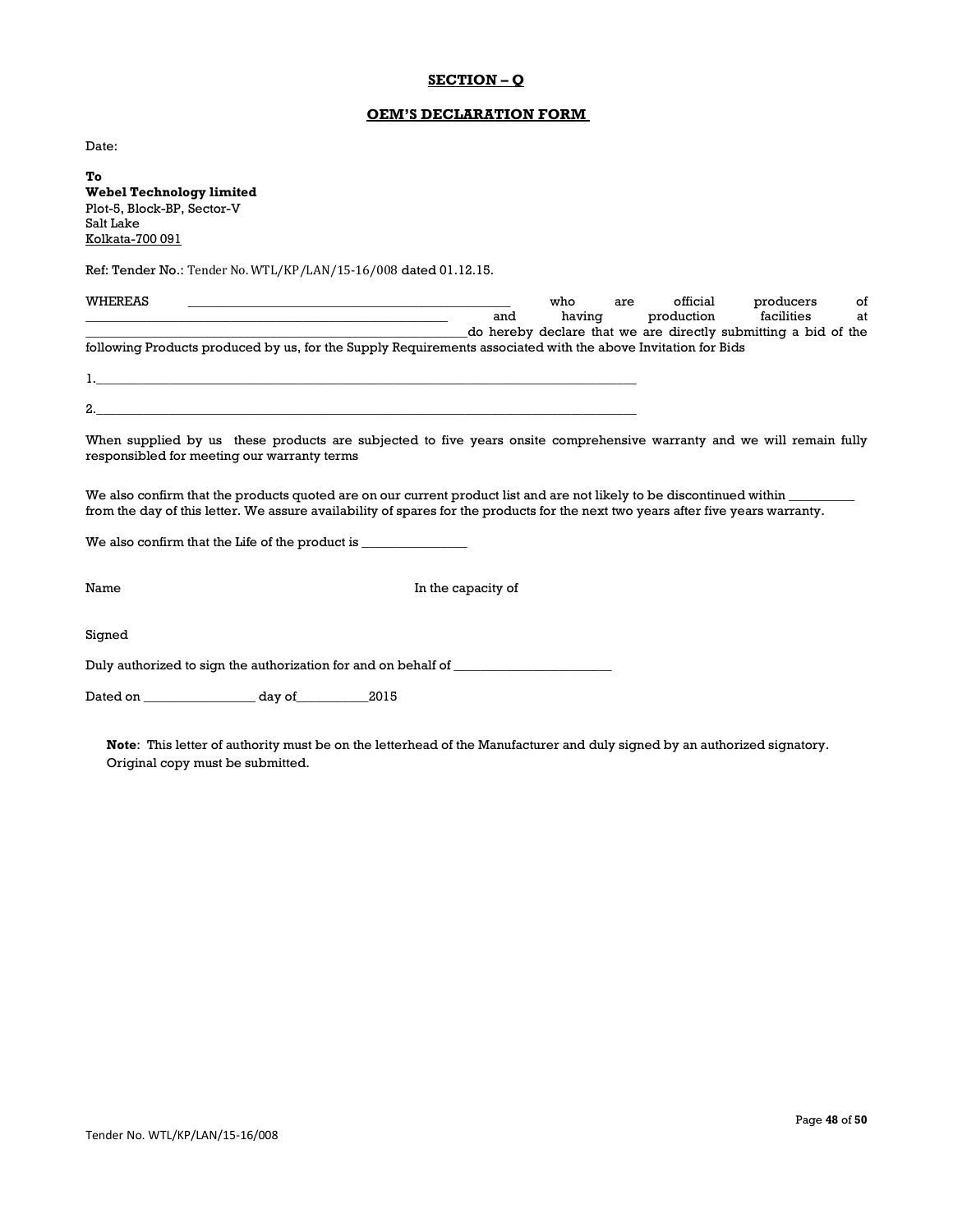## **SECTION - R**

## **DECLARATION OF Eligibility CRITERIA**

(Tender No. WTL/KP/LAN/15-16/008)

| S1.<br>No.   | <b>Criteria</b>                                                                                                                                                                                                                                                                                                                                                                                                                                                                            | <b>Document</b><br><b>Submitted</b> | <b>Reference Document</b><br><b>Submitted</b> |
|--------------|--------------------------------------------------------------------------------------------------------------------------------------------------------------------------------------------------------------------------------------------------------------------------------------------------------------------------------------------------------------------------------------------------------------------------------------------------------------------------------------------|-------------------------------------|-----------------------------------------------|
|              | Part A: EXISTENCE OF THE BIDDER                                                                                                                                                                                                                                                                                                                                                                                                                                                            |                                     |                                               |
| $\mathbf{1}$ | The bidder must be a company registered under the Companies Act,<br>1956/2013 or a Partnership or a Proprietary Firm. Documentary<br>(Certificate of incorporation/Relevant document) evidence to be                                                                                                                                                                                                                                                                                       | Yes/No                              |                                               |
| 2            | The bidder must have an own office in Kolkata with valid statutory                                                                                                                                                                                                                                                                                                                                                                                                                         | Yes/No                              |                                               |
| 3            | registration. Valid statutory registration document to be submitted.<br>The bidder should have valid VAT/CST Registration Certificate, Service<br>Tax Registration Certificate & Trade License. Copy of the documents to<br>be submitted.                                                                                                                                                                                                                                                  | Yes/No                              |                                               |
|              | Part B: TECHNICAL QUALIFICATION CRITERIA                                                                                                                                                                                                                                                                                                                                                                                                                                                   |                                     |                                               |
| 1            | Bidder must submit the completion report of at least three Projects of<br>Networking setup involving Active & Passive Components, i.e.,<br>covering Data of minimum value of Rs.30.00 lakhs each project for any<br>Central / State Government / PSU Organisation / Private Sector in<br>India in the last three financial years (FY-2012-13, 2013-14 & 2014-15).<br>Self Attested Photocopy of Work Orders to be submitted along with<br>completion certificate from concerned authority. | Yes/No                              |                                               |
| $^{2}$       | The bidder should have an annual turnover of not less than Rs 2.00<br>Crores per year in the last three financial years (FY-2012-13, 2013-14 &<br>2014-15). Bidder shall have to submit Audited Accounts / Auditor<br>Certificate in support of their claim.                                                                                                                                                                                                                               | Yes/No                              |                                               |
| 3            | Bidder should submit Earnest Money Deposit (EMD) of Rs. 200000.00<br>(Rupees Two lakhs) only in the form of Demand Draft from any<br>Scheduled Bank in favour of Webel Technology Limited payable at<br>Kolkata.                                                                                                                                                                                                                                                                           | Yes/No                              |                                               |
| 4            | Bidder should submit Tender Fee of Rs. 6,000.00 (Rupees Six<br>Thousand) only in the form of Demand Draft from any Scheduled Bank<br>in favour of Webel Technology Limited payable at Kolkata.                                                                                                                                                                                                                                                                                             | Yes/No                              |                                               |
| 5            | Bidder should possess ISO 9001:2008 certificate pertaining to Network<br>Segment. Copy of the valid certificate to be submitted.                                                                                                                                                                                                                                                                                                                                                           | Yes/No                              |                                               |
| 6            | Bidder should have his own call centre (number to be specified). OEM<br>Call Centre number will not be treated as bidder's call centre number.<br>Call center details to be submitted duly stamped & signed.                                                                                                                                                                                                                                                                               | Yes/No                              |                                               |
| 7            | <b>OEM Qualification Criteria</b>                                                                                                                                                                                                                                                                                                                                                                                                                                                          |                                     |                                               |
| a)           | For active component:                                                                                                                                                                                                                                                                                                                                                                                                                                                                      |                                     |                                               |
| i)           | The OEM should have their spare depot in Kolkata. Address Proof of the<br>same to be submitted.                                                                                                                                                                                                                                                                                                                                                                                            | Yes/No                              |                                               |
| ii)          | All the LAN devices like Core, Distribution and Access Switch should be<br>IPv6 Ready Logo Certified to comply with the Govt of India IPv6 Road<br>map. Supporting documents to be submitted.                                                                                                                                                                                                                                                                                              | Yes/No                              |                                               |
| iii)         | Tender Specific Manufacturer's Authorization for products quoted to be                                                                                                                                                                                                                                                                                                                                                                                                                     | Yes/No                              |                                               |
| iv)          | submitted as per format.<br>OEM should have presence in India for last 10 years and should be<br>profitable for last 3 financial years. Supporting documents to be<br>submitted.                                                                                                                                                                                                                                                                                                           | Yes/No                              |                                               |
| v)           | OEM for LAN products should be in the Leaders Quadrant of the report<br>published by latest Gartner report. Copy of the report to be submitted.                                                                                                                                                                                                                                                                                                                                            | Yes/No                              |                                               |
| b)           | For passive component:                                                                                                                                                                                                                                                                                                                                                                                                                                                                     |                                     |                                               |
| i)           | OEM should have direct presence in India more than at-least 15 years.<br>Supporting documents to be submitted.                                                                                                                                                                                                                                                                                                                                                                             | Yes/No                              |                                               |